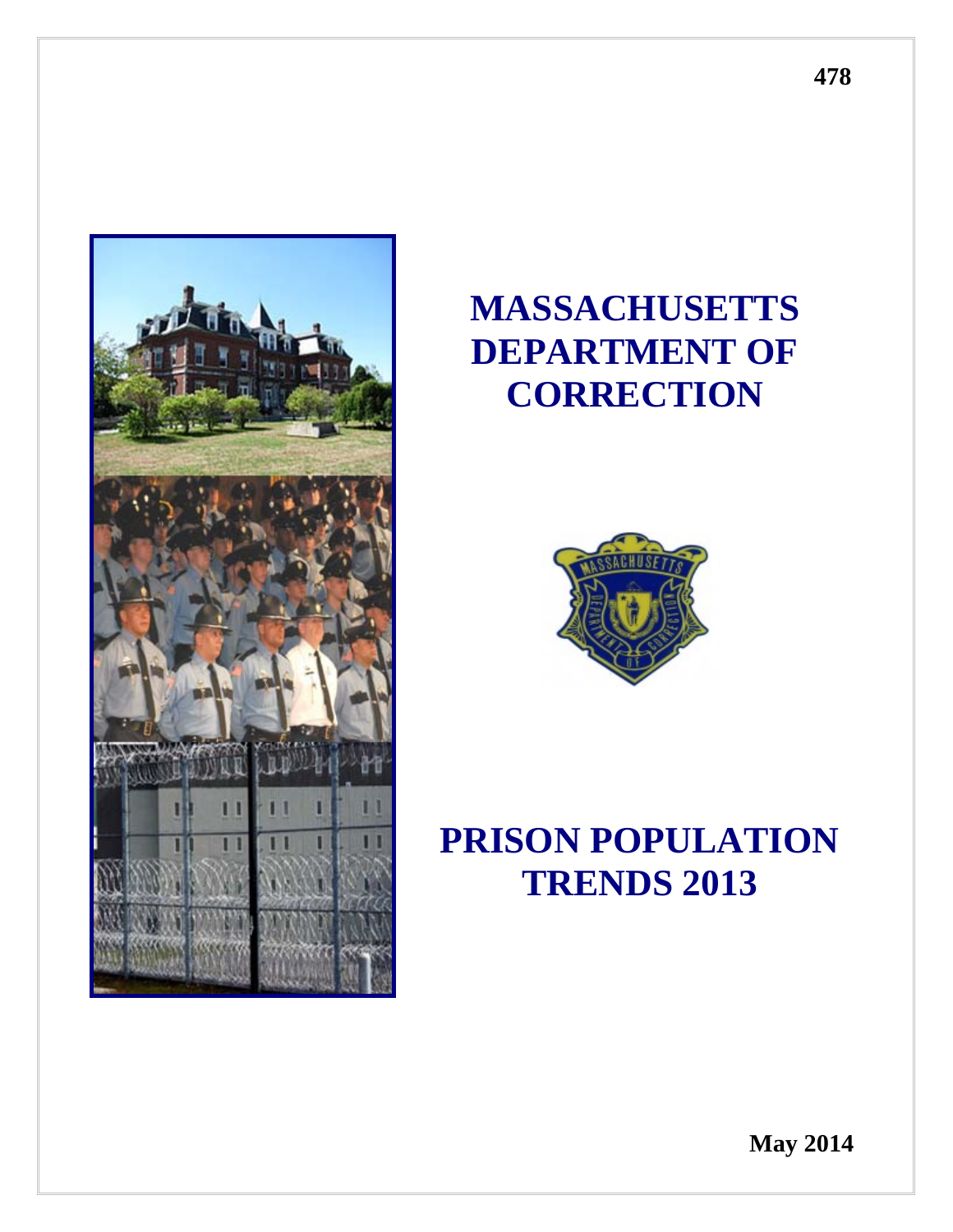# **Commonwealth of Massachusetts**



Deval L. Patrick, Governor

# **Executive Office of Public Safety and Security**

Andrea J. Cabral, Secretary

Sandra M. McCroom, Undersecretary of Criminal Justice

# **Massachusetts Department of Correction**

Luis S. Spencer, Commissioner

Rhiana Kohl, Ph.D., Executive Director of Strategic Planning & Research

# **Author: Research and Planning Division**

 Nicholas Cannata Amanda Longton Gina Papagiorgakis Daniel Feagans Hollie Matthews Eva Yutkins-Kennedy Eric Lockmer Susan McDonald Amanda Zaniewski

# **Acknowledgements**

The publication of this report would not be possible without the assistance of the following Divisions within the Massachusetts Department of Correction:

> Institutional and Central Records Office of Technology and Information Services Performance Measures Division

Special recognition is given to Nicholas Cannata for his role as editor along with Gina Papagiorgakis as co-editor, and special assistance from Linda Griffin, Diane Silva, Susan McDonald, and Amanda Zaniewski.

For questions regarding this report, please contact the Research and Planning Division:

Research & Planning Division MCI-Concord/SFU Building PO BOX 9125 Concord, MA 01742 (978) 405-6677 Research@doc.state.ma.us

#### **This and other Massachusetts Department of Correction publications can be accessed on the internet under the Research & Statistics tab at: http://www.mass.gov/doc**

Publication No. 14-132-DOC-01 71 pgs. 150 cps. May 9, 2014

Authorized by Gary Lambert, Assistant Secretary for Operational Services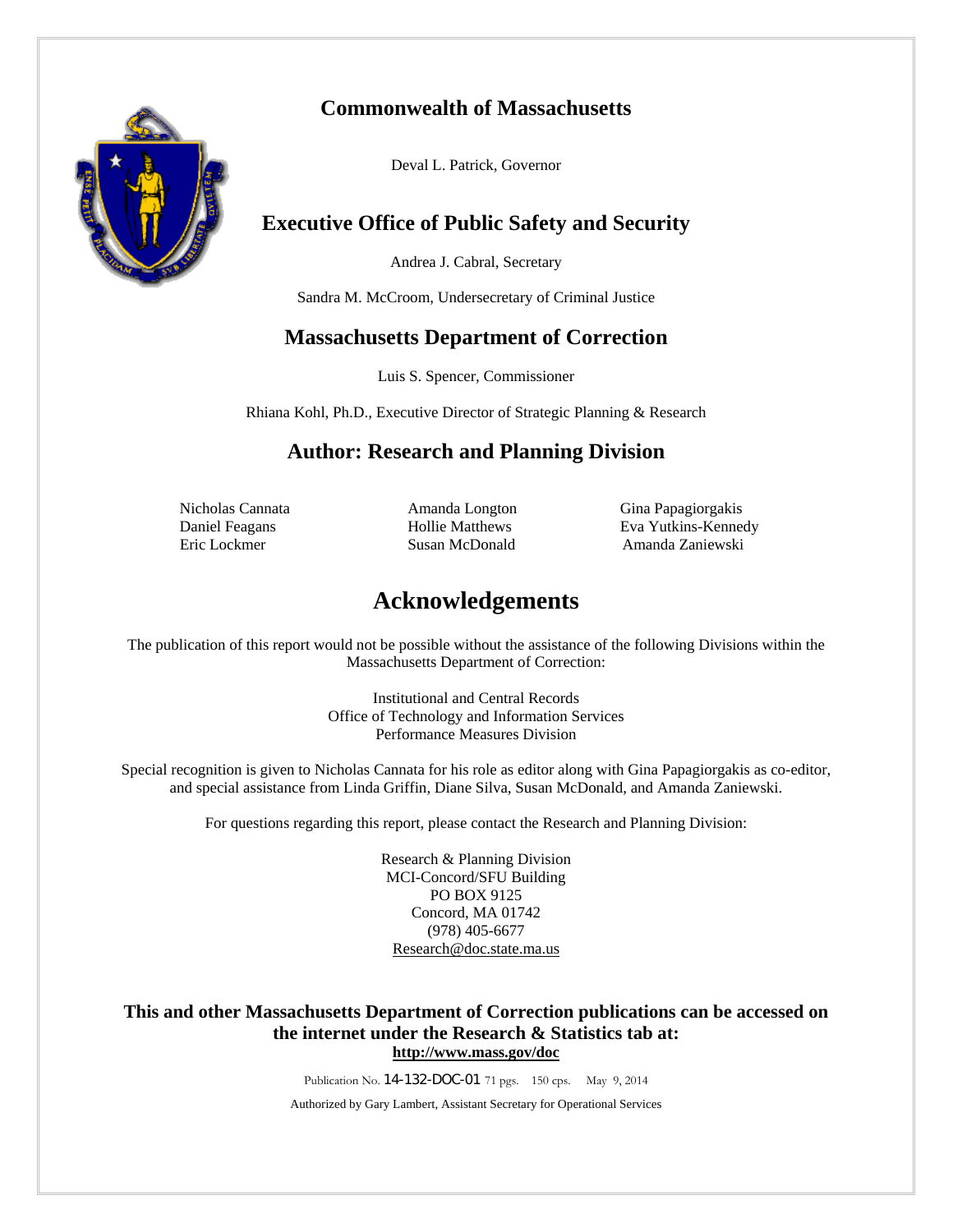# **EXECUTIVE SUMMARY**

**Population statistics** for the Massachusetts Department of Correction (MA DOC) in 2013 were impacted by the Crime Bill that was enacted in

August 2012 and the aftermath of the irregularities stemming from the Hinton Drug Lab. After three years of growth, the average daily population (ADP) for 2013 for both custody  $(n=10,877)$ and jurisdiction (n=11,233) was less than in the prior three years. MA DOC inmate statistics are driven primarily by the criminally sentenced male population, comprising 84% of the total population. Thus, a rise and fall in the total is likely attributed to criminally sentenced male admissions and longer sentence lengths. However, due to the nature of other populations, often with shorter lengths of stays and turnover in admissions, a significantly larger number of intakes are conducted among sub-populations such as those for females of all commitment types, pretrial detainees, county sentenced and civil commitments (for mental illness, alcohol and substance abuse or sexually dangerous). Many of these special populations have experienced changes in their incarceration rates and counts.

**Over the last decade (2005-2014)**, the total prison population (MA Jurisdiction) increased by nine percent (9%), based on a snapshot of the first of January of each year. During this time frame, snapshots of the MA DOC custody population slowly grew from 9,824 on January 1, 2005 to 11,173 on January 1, 2009, leveled off through 2011, and peaked in 2012 (n=11,467). A steady decline from January 2012 to January 2014 reflects a seven percent decrease in the custody population. The female inmate population did not follow this same trajectory. The number of female inmates in January 2014 (n=792) was second to the highest first of the year count in 2007 (n=843). Beginning in 2012, county sentenced female offenders from Worcester County and west have been housed at a regional correction center in Hampden County. Had these offenders been housed at the MA DOC as they had prior to 2012, the female custody counts would be even higher.

From 2005 to 2014, **pre-trial inmates in MA DOC custody** increased 23%. While the criminally sentenced population saw a decline from 2012 to 2014, the area of greatest growth was among pre-trial detainees. January  $1<sup>st</sup>$  counts in each of these 3 years exceeded 600, representing over 6% of MA DOC's custody population, whereas previous years the percent was in the 4-5% range. Pre-trial females have been significantly increasing, from 144 in 2010 with a steady annual increase up to 278 on January 1, 2014. Comparisons of commitment types reflect interesting trends among the female Jurisdiction population in the MA DOC on January  $1<sup>st</sup>$  of the last four years:

- The proportion of state criminally sentenced females remained at 41% for 2011 to 2012, then decreased to 38% (2013) to 35% (2014).
- Pre-trial females increased from 21% (2011) to 26% (2012) to 33% (2013) to 34% (2014).
- The percent of county criminally sentenced females in MA DOC was 35% in 2011, decreasing to 28% in 2012 & 2014, dropping to 24% in between (2013). The decrease in proportion would be expected considering county sentenced females from Worcester County and west have been housed elsewhere since 2012.

In terms of **demographics and other characteristics**, the average age of males was 40 years old, 36 years for females. White was the largest racial/ethnic group among all commitment types, particularly civil commitments (64%). The second largest racial/ethnic group in every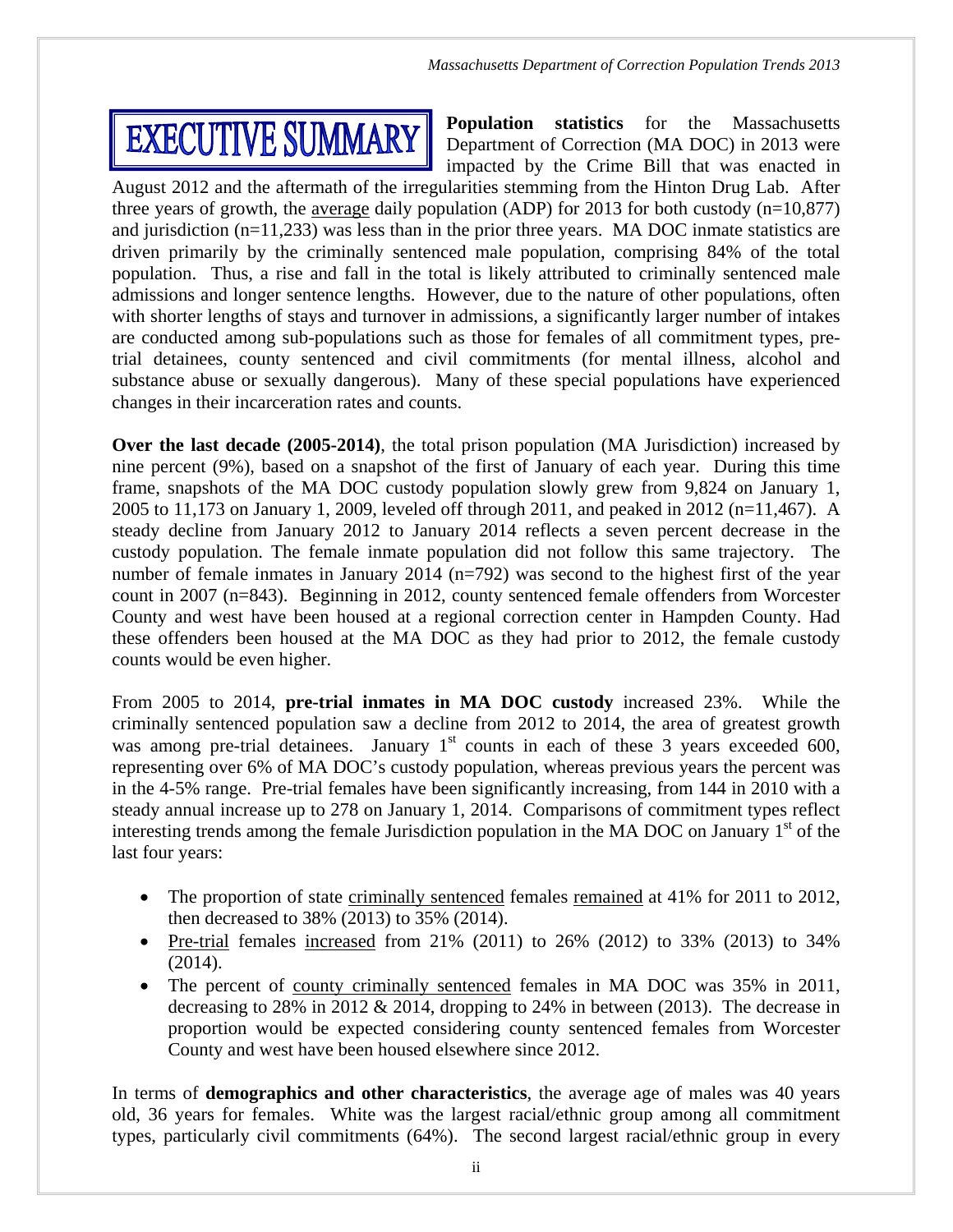commitment category was Blacks (highest among pre-trial at 33%), consistently disproportionately higher than the general population. While 68% of male criminally sentenced inmates were committed on a violent governing offense, 47% of females were for violent crimes. Within the custody population as of January 1, 2014, 25% of males and 63% of females were open mental health cases with 19% of males and 55% of females on psychotropic medications.

The pattern of **releases by type of criminal justice supervision** shifted from 2012 to 2013. Whereas releases among parolees had declined significantly in 2011-2012, there was an increase in 2013. This combined with an increase among inmates with probation terms to serve brought the overall total proportion of individuals released with supervision back over 60% in 2013 where it had been in 2010 and many years prior. During 2013, male offenders were more likely than female offenders to be released to the street under probation supervision only, 36% of males compared to 27% of females. Conversely, female offenders were more likely to be released with no supervision, 45% of females compared to 37% of males. Male and female offenders supervised in the community by means of parole had more similar percentages at 27% and 28% respectively.

While a more detailed report on **MA DOC recidivism among 2009 releases** will be issued separately, the three year post-release recidivism rate of 41% reflected an increase from the 39% rate among 2008 releases. Much of this increase can be associated with 2009 having the highest parole release cohort (39% of releases to the street) since the mid 1990's. One year recidivism rates among females decreased from 22% among 2008 releases to 21% for the 2009 female release cohort. Conversely, the one year rate among males increased from 22% for 2008 releases to 24% for the 2009 cohort, with the first year post-release being the time when those on parole are most likely to be violated on parole conditions.

The **goal of this report** is to present overarching trends among Massachusetts Department of Correction inmates. Compared to most states, it is unusual for there to be as many (any) pretrial, county sentenced and civilly committed in the custody of a state DOC. While these populations are represented herein, we continuously expand our specialized Research reports to include a more detailed analysis of sub-populations, such as females, the mentally ill, drug offenders and pre-trial detainees, as well as other important topics at hand. We strive to inform our research colleagues, policy makers and the general public to better understand the multitude of challenges and issues faced in our prisons and criminal justice system. In this manner we hope to provide factually based information for data driven decision-making and always welcome input in that endeavor. Our reports are available on the DOC website at www.mass.gov/doc.

Sincerely,

Rhiana Kohl

Rhiana Kohl, Ph.D., Executive Director of Strategic Planning & Research Massachusetts Department of Correction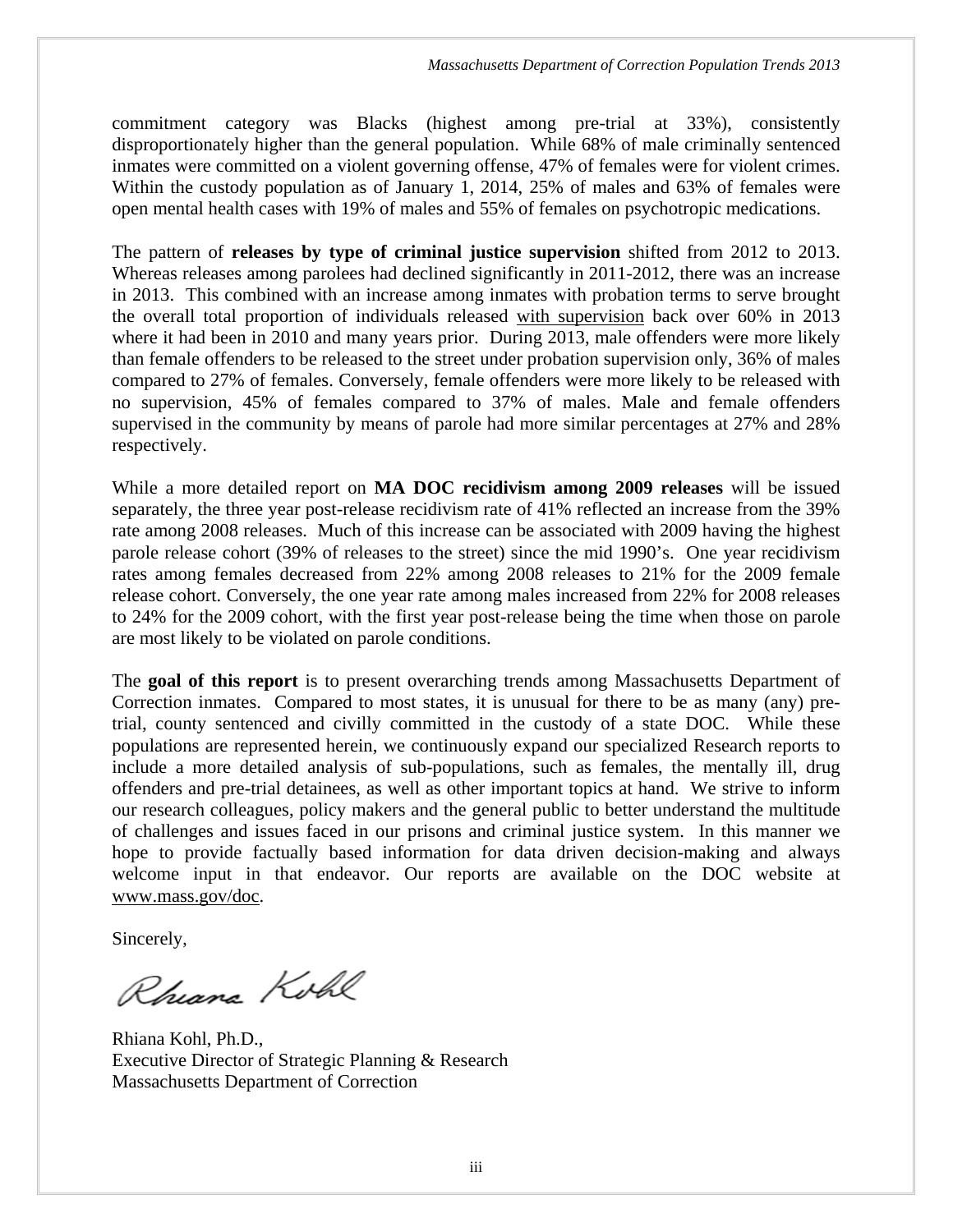# **Report Populations**

This report, *Massachusetts Department of Correction Population Trends 2013,* covers many different aspects of the Massachusetts Department of Correction (DOC) prison population.

#### **For the purposes of this report, populations include:**

#### Jurisdiction Population

An individual is considered to be under Massachusetts DOC jurisdiction when the Commonwealth has legal authority over the individual regardless of where the inmate is being held including those incarcerated in Massachusetts DOC facilities as well as those housed in correctional facilities outside of the Massachusetts DOC (Massachusetts Houses of Correction, other state's correctional facilities, and the Federal Bureau of Prisons).

#### Custody Population

An individual is considered to be in Massachusetts DOC custody when they are being held in a Massachusetts DOC facility.

#### **Commitment type includes:**

#### Criminally Sentenced or "Sentenced":

An individual who has been found guilty of a criminal offense through legal means and is required to be incarcerated.

#### Civil Commitment or "Civil":

The involuntary commitment of an individual via legal means to incarcerate an individual against their will.

#### Pre-Trial or "Detainee":

An individual who is detained prior to trial, but not yet convicted of a crime to include male and female county detainees, male county detainees transferred to state facilities under Massachusetts General Law Chapter 276, section 52A, and federal detainees (both male and female).

A complete list of report definitions is located in the 'Caveats and Definitions' section at the end of this report.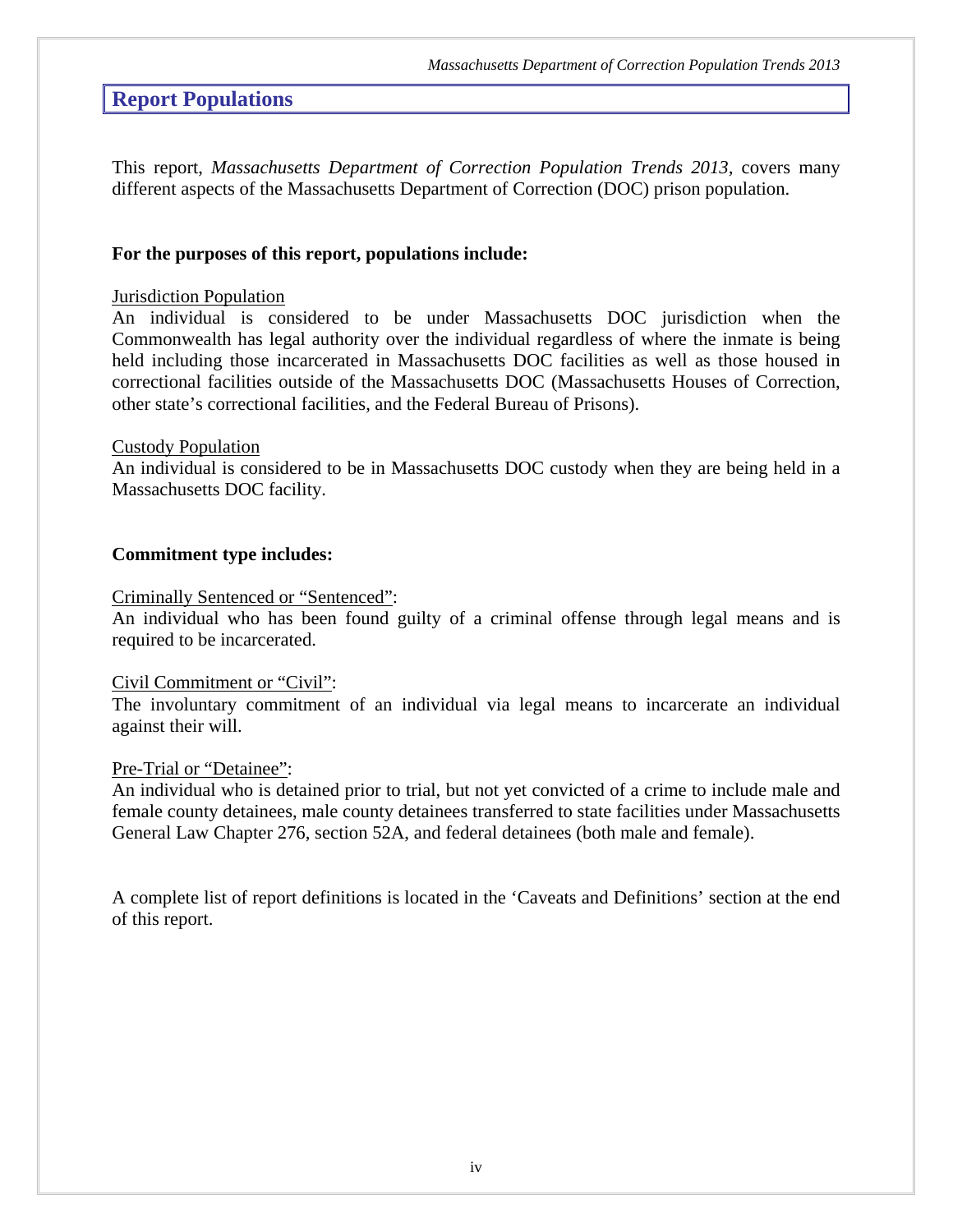# **Table of Contents**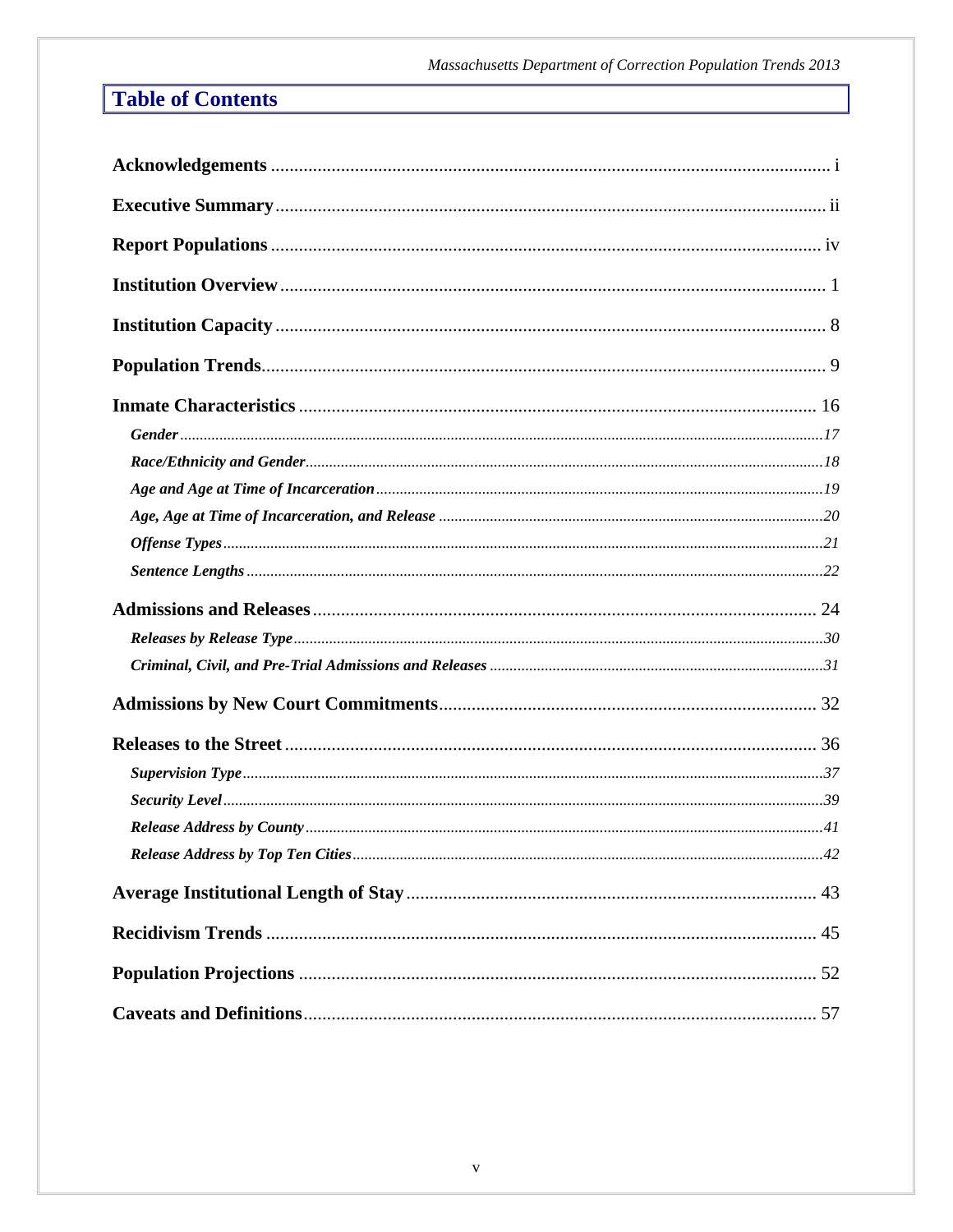# **Massachusetts DOC 2013 Institution Overview**

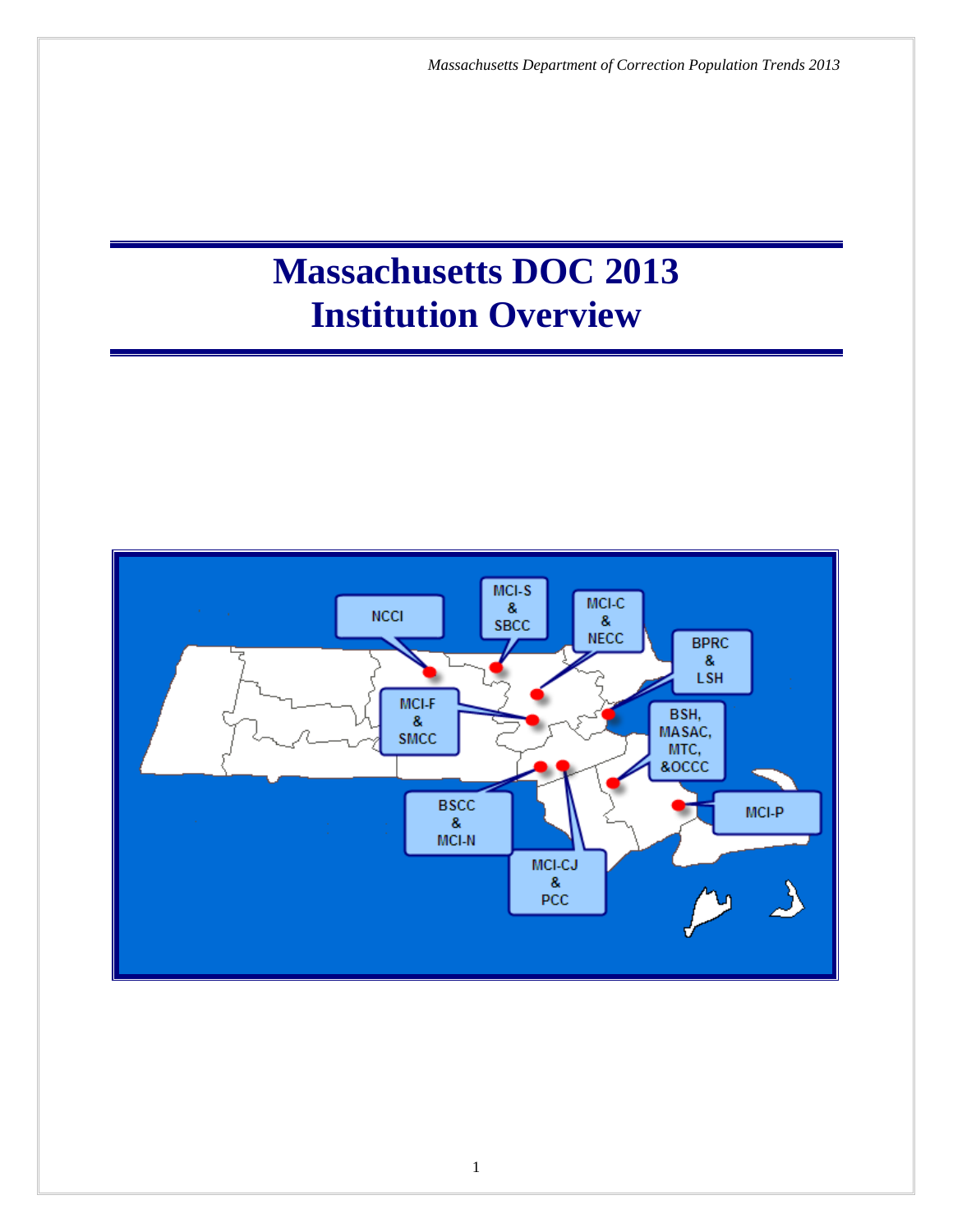### **Bay State Correctional Center (BSCC)** *Norfolk, MA*

- 
- Initial ACA Accreditation: 1993 Design Capacity: 266
- Opened: 1977 Renovated: 1987 (New ADP % Design Occupancy: 116%) Building) - Expanded: 1990, 1995 & 2006 • Operational Capacity: 332
- Annual Cost per Offender (FY 2013): \$45,053
- January 1, 2014 Facility Population: 271



BSCC is a facility housing criminally sentenced males. A mission change in 1991 converted the facility from a minimum security to a medium security institution. BSCC is the smallest medium security institution and is wheelchair accessible.

| <b>Boston Pre-Release Center (BPRC)</b>        | Roslindale, MA                        |
|------------------------------------------------|---------------------------------------|
| • Security Level: Minimum & Pre-Release        | • Average Daily Population (ADP): 173 |
| • Initial ACA Accreditation: 2000              | • Design Capacity: 150                |
| • Opened: $1972$ - Renovated: $2003$           | • ADP % Design Occupancy: 115%        |
| (New Building)                                 | • Operational Capacity: 200           |
| • Annual Cost per Offender (FY 2013): \$41,394 | Minimum: 45 & Pre-release: 155        |
| • January 1, 2014 Facility Population: 162     |                                       |

BPRC is a facility housing criminally sentenced males. It was the first prerelease institution in Massachusetts and is now a structured program focused on reintegration. Close public transportation increases opportunities for employment, access to community support agencies and other approved programming. On January 1, 2014, the majority of inmates were pre-release (125) with 37 minimum security inmates.

### **Bridgewater State Hospital (BSH)** *Bridgewater, MA* • Security Level: Medium • Average Daily Population (ADP): 346

- 
- Initial ACA Accreditation: 1998 Design Capacity: 227
- Opened: 1974 ADP % Design Occupancy: 152%
- Annual Cost per Offender (FY 2013):  $$114,110$  Operational Capacity: 392
- January 1, 2014 Facility Population: 336 Civil Commitments: 339
- Work Unit (Cadre Inmates): 53



BSH is a facility housing male offenders in several categories: civil commitments without criminal sentences, civil commitments with criminal sentences, criminally sentenced inmate workers, and, on occasion, pre-trial detainees. Each individual civilly admitted to this facility is subject to a court-ordered evaluation under an applicable section of Massachusetts

General Law (M.G.L.) Chapter 123. Patients may be committed to this facility following the observation period in increments of six months to a year as ordered by the court if they are found to be in need of additional treatment and evaluation.

- Security Level: Medium Average Daily Population (ADP): 308
	-
	-
	-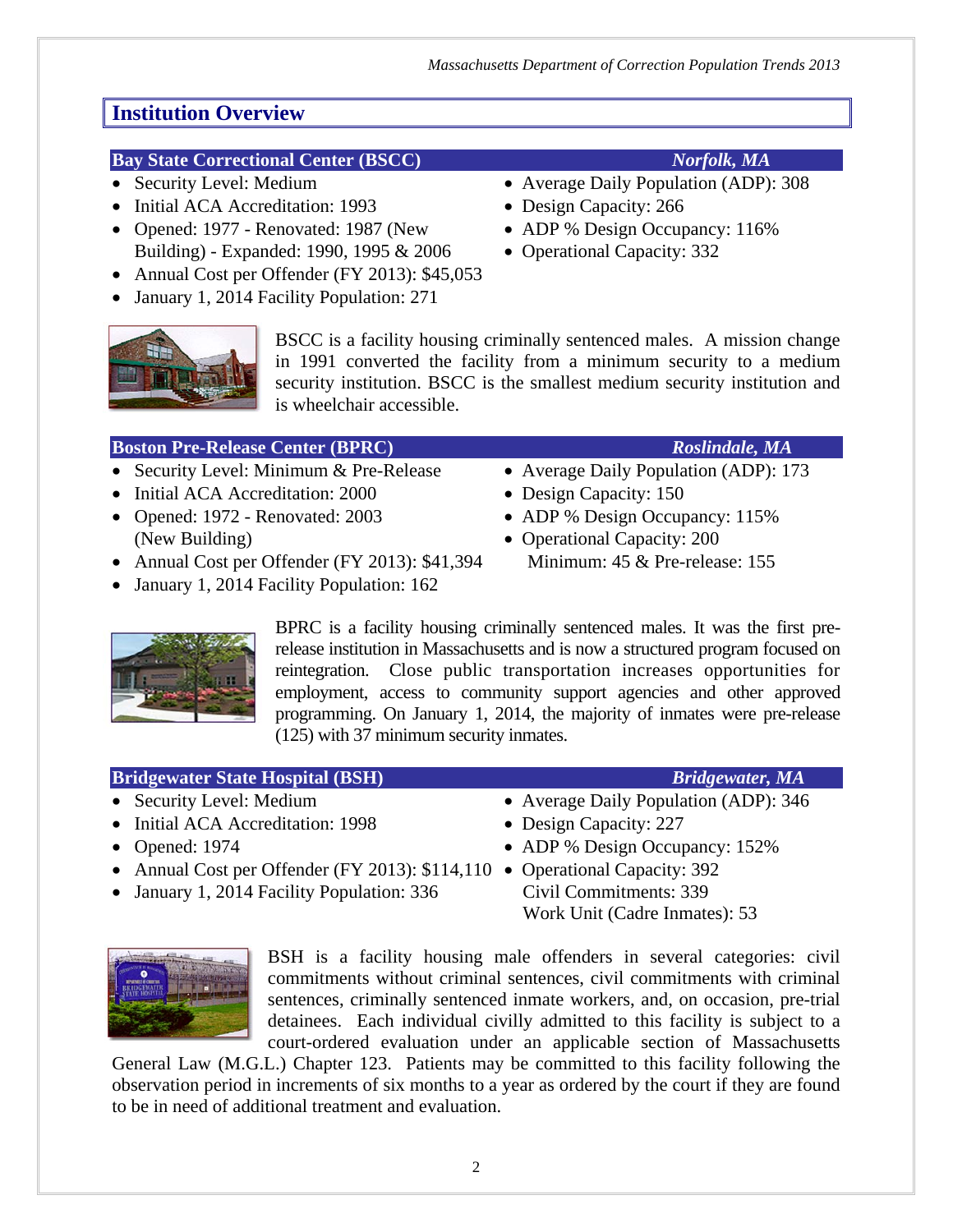### **Lemuel Shattuck Hospital Correctional Unit (LSH)** *Jamaica Plain, MA*

- 
- Opened: 1974 Expanded: 1982, 1987 Design Capacity: 24
- Annual Cost per Offender (FY 2013): \$259,855 ADP % Design Occupancy: 96%
- January 1, 2014 Facility Population: 19 Operational Capacity: 29



The Massachusetts DOC, in partnership with the Department of Public Health, operates a correctional unit within the Lemuel Shattuck Hospital providing secure inpatient and outpatient medical care to male and female inmates from both the state and county. It is a transient facility with few long term patients. On January 1, 2014, the population consisted of 13

criminally sentenced state inmates, 5 pre-trial detainees and 1 temporary civil commitment. The average age of inmates housed on this date was 51 years old.

| <b>Massachusetts Alcohol and Substance Abuse Center (MASAC)</b> |                                       | <b>Bridgewater</b> , MA |
|-----------------------------------------------------------------|---------------------------------------|-------------------------|
| • Security Level: Minimum                                       | • Average Daily Population (ADP): 153 |                         |
| • Initial ACA Accreditation: 1993                               | • Design Capacity: $236$              |                         |
| • Opened: $1992$ - Mission Change: $2002$                       | • ADP % Design Occupancy: 65%         |                         |

- Annual Cost per Offender (FY 2013):  $$64,055$  Operational Capacity: 170
- January 1, 2014 Facility Population: 106 Sentenced: 70 & Civil Commitments: 100
- 



MASAC is a facility separately housing both criminally sentenced male inmates, as an overcrowding relief measure, while the institutional focus is to provide services to males civilly committed under MGL 123, Section 35 participating in a detoxification program for up to 30 days (as of July 2012 it is 90 days). On January 1, 2014, the two populations were about equal with

56 criminally sentenced inmates and 50 civil commitments. The facility underwent a mission change in 2002 after the closing of Southeastern Correctional Center (SECC) when all detoxification services and programs for civilly committed males formerly housed at SECC were moved to this facility and it was renamed the Massachusetts Alcohol and Substance Abuse Center.

### **Massachusetts Treatment Center (MTC)** *Bridgewater, MA*

- Security Level: Medium Average Daily Population (ADP): 580
- Initial ACA Accreditation: 1997 Design Capacity: 561
- 
- Annual Cost per Offender (FY 2013): \$50,769 Operational Capacity: 673
- January 1, 2014 Facility Population: 565 Sentenced: 312 & Civil Commitments: 361
	- The MTC is a medium security facility separately housing criminally sentenced male inmates identified as sex offenders and those who have been civilly committed as sexually dangerous persons (SDPs) as defined by M.G.L. Chapter 123A resulting in a day to life commitment. In July 2013, the operational capacity decreased by 2 beds for civil

commitments. The facility offers a comprehensive sexual offender treatment program intended to reduce the risks associated with reoffending. On January 1, 2014, there were 300 criminally sentenced inmates, 225 SDPs, and 40 temporary civil commitments.

- Security Level: Medium Average Daily Population (ADP): 23
	-
	-
	-

- 
- 
- 
- 
- Opened: 1986 Expanded: 1997 ADP % Design Occupancy: 103%
	-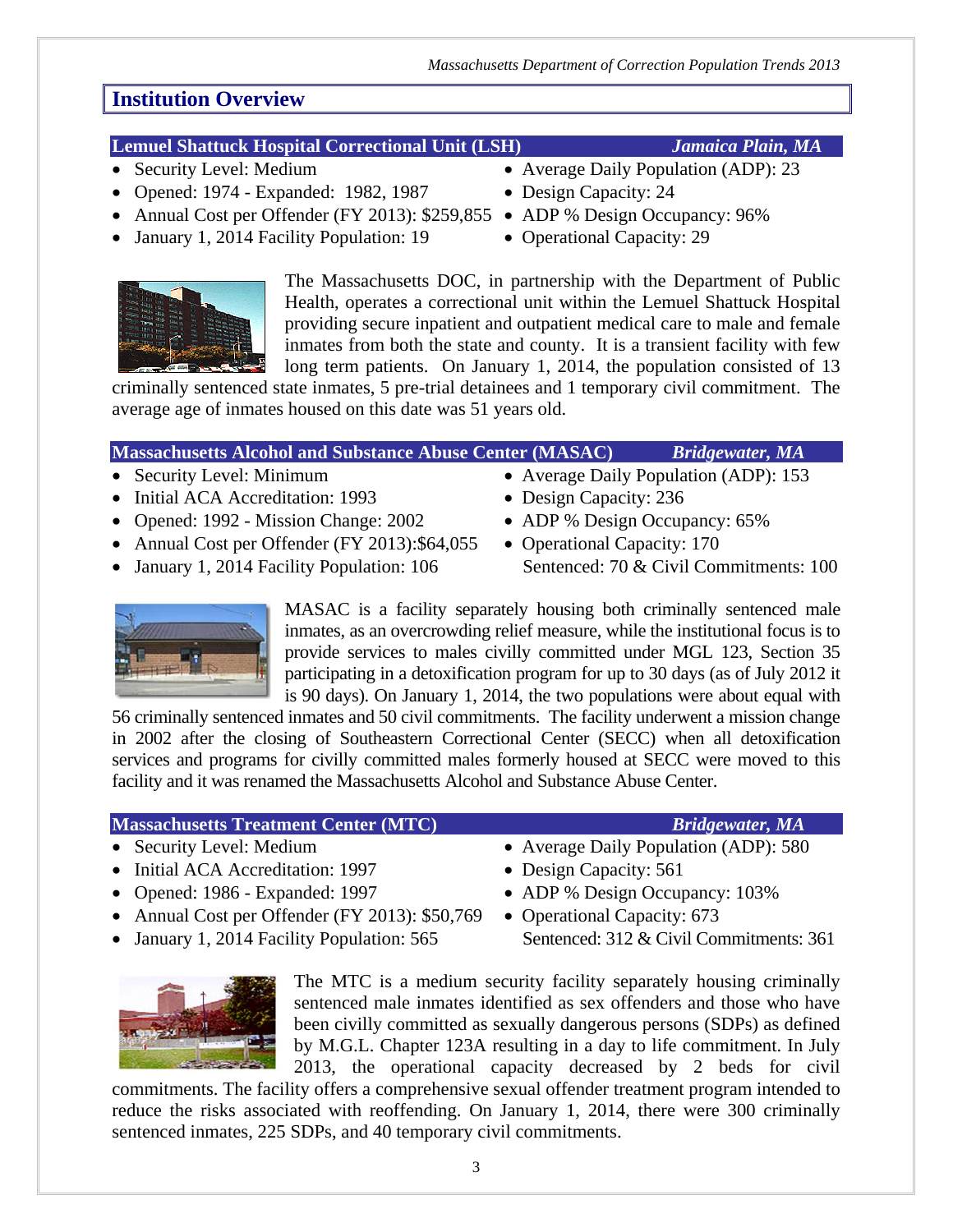#### **MCI-Cedar Junction (MCI-CJ)** *South Walpole, MA*

- Security Level: Maximum Reception & Average Daily Population (ADP): 779 Diagnostic Center w/ Medium Component Maximum: 706 & Medium: 73
- 
- 
- Annual Cost per Offender (FY 2013): \$60,207 Operational Capacity: 646
- January 1, 2014 Facility Population: 750 Maximum: 568 & Medium: 78



- 
- Initial ACA Accreditation: 2002 Design Capacity: Maximum: 555 & Medium: 78
- Opened: 1956 Expanded: 1991 ADP % Design Occupancy: 123% Modular Unit, DDU Maximum: 127% & Medium: 94%
	-



In 2009, the mission of MCI-CJ shifted from a maximum security institution to the Department's Reception and Diagnostic Center for male offenders with a focus on the completion of assessments to determine an inmate's initial classification designation and the development of individualized program plans. The Department Disciplinary Unit (DDU) for the

Department's most serious discipline issues is also located here. On January 1, 2014, MCI-CJ housed 713 criminally sentenced inmates and 37 federal or out of state pre-trial detainees. There were 688 offenders housed in maximum security (124 of those in DDU) and 62 in medium security.

#### **MCI-Concord (MCI-C)** *Concord, MA*

- 
- Initial ACA Accreditation: 2001 Design Capacity: 614
- Opened: 1878 Renovations: 1999, ADP % Design Occupancy: 204%
- 2005 Special Management Unit Operational Capacity: 1,384
- Annual Cost per Offender (FY 2013): \$41,703 January 1, 2014 Facility Population: 1,205
- 
- Security Level: Medium Average Daily Population (ADP): 1,253
	-
	-
	-
	-



MCI-C, the former Reception and Diagnostic Center for the Department, shifted to a medium security facility for male offenders when MCI-CJ took over the reception role in 2009. MCI-C admits most court ordered pre-trial detainees pursuant to MGL Ch 276 sec 52A. On January 1, 2014, MCI-C housed 993 criminally sentenced inmates and 212 pre-trial detainees.

#### **MCI-Framingham (MCI-F) & Awaiting Trial Unit (ATU)** *Framingham, MA*

- Security Level: Medium Average Daily Population (ADP): 649
- Initial ACA Accreditation: 1995 Medium: 368 & ATU: 281
- Opened: 1877 Expanded: 1965 4 Cottages  $\& \rightarrow$  Design Capacity: Medium: 388  $\&$  ATU: 64 Health Services Unit Bldg., 1983 Modular Unit, • ADP % Design Occupancy: 144% 1989 Modular Unit, 1991 Betty Cole Smith Bldg. Medium: 95% & ATU: 439%
- Annual Cost per Offender (FY 2013): \$57,526 Operational Capacity: 588
- January 1, 2014 Facility Population: 672



MCI-F is the Department's Reception and Diagnostic Center for female offenders providing a comprehensive network of gender responsive, trauma informed programming for women who are civilly committed, pre-trial detainees or serving county and state criminal sentences. It is the oldest operating female prison in the country. In July 2013 the operational capacity

decreased by 40 in the modular unit. On January 1, 2014, this medium security facility housed 390 criminally sentenced inmates, 277 pre-trial detainees, and 5 civil commitments.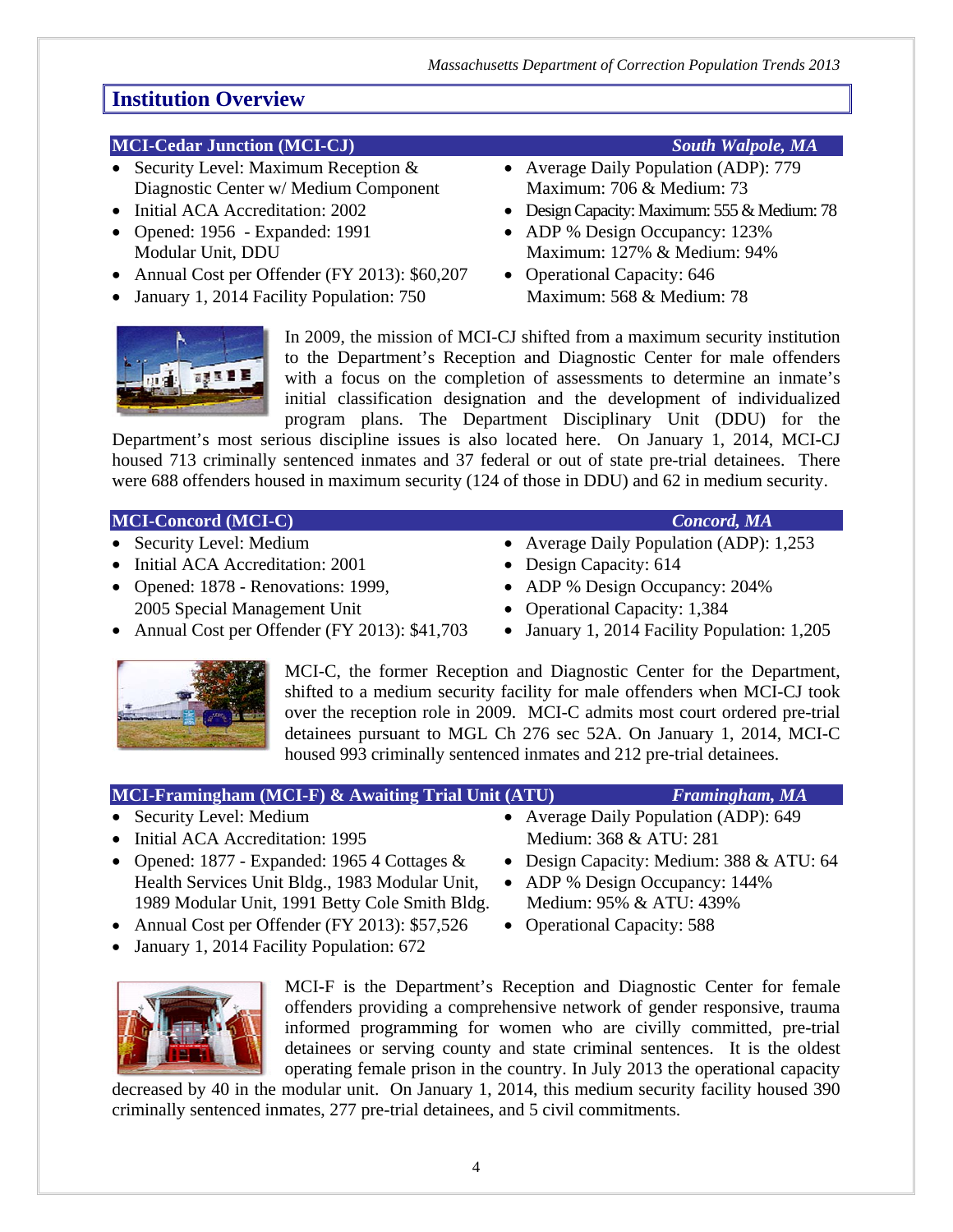### **MCI-Norfolk (MCI-N)** *Norfolk, MA*

- 
- Initial ACA Accreditation: 2003 Design Capacity: 1,084
- 
- Annual Cost per Offender (FY 2013): \$36,534 Operational Capacity: 1,478
- January 1, 2014 Facility Population: 1,449



MCI-N is a facility housing male inmates with the distinction of being the largest medium security institution in the Massachusetts DOC. It was the first community based prison in the United States, created to be more spacious with a campus-like atmosphere and architecture. Inmate housing consists of eighteen dormitory-style living units and two modular units divided by a large central grass quadrangle.

#### **MCI-Plymouth (MCI-P)** *Plymouth, MA*

- Security Level: Minimum & Pre-Release Average Daily Population (ADP): 163
- Initial ACA Accreditation: 1994 Design Capacity: 151
- Opened: 1952 ADP % Design Occupancy: 108%
- Annual Cost per Offender (FY 2013):  $$42,619$  Operational Capacity: 227
- January 1, 2014 Facility Population: 176 Minimum: 212 & Pre-Release: 15
	- MCI-P originated as a Prison Camp in the 1950s on the grounds of the Myles Standish State Forest. The facility houses criminally sentenced males, partnering with and providing inmate community work crews and services to neighboring towns enhancing inmate re-entry and reparation. In 2012, MCI-P opened a pre-release component in response to one of the

many re-entry initiatives outlined in the Massachusetts Corrections Master Plan. On October 2013, MCI-P increased its pre-release capacity to 15 beds and decreased minimum to 212 beds. On January 1, 2014 there were 164 minimum and 12 pre-release security inmates.

#### **MCI-Shirley (MCI-S)** *Shirley, MA*

- 
- 
- Opened: Minimum in 1972, Medium in 1991 Design Capacity: Medium: 720 & Minimum: 299
- Annual Cost per Offender (FY 2013): \$36,997 ADP % Design Occupancy: 136%
- January 1, 2014 Facility Population: 1,341 Medium: 160% & Minimum: 80%

- Security Level: Medium & Minimum Average Daily Population (ADP): 1,388 • Initial ACA Accreditation: 1995 Medium: 1,150 & Minimum: 238
	-
	-
	- Operational Capacity: 1,458 Medium: 1,130 & Minimum: 328



MCI-S encompasses two facilities housing both medium and minimum custody level inmates. The majority of inmates on January 1, 2014 were in medium security housing units (1,139) with 202 housed in minimum security. The two security levels were considered separate institutions

until July 2002, when they were combined as one, operating under one administration. Along with an Infirmary, MCI-S operates an Assisted Daily Living Unit for medium inmates. The Shirley complex is also the site of the Department's Regional Training Center.

- Security Level: Medium Average Daily Population (ADP): 1,442
	-
- Opened: 1931 ADP % Design Occupancy: 133%
	-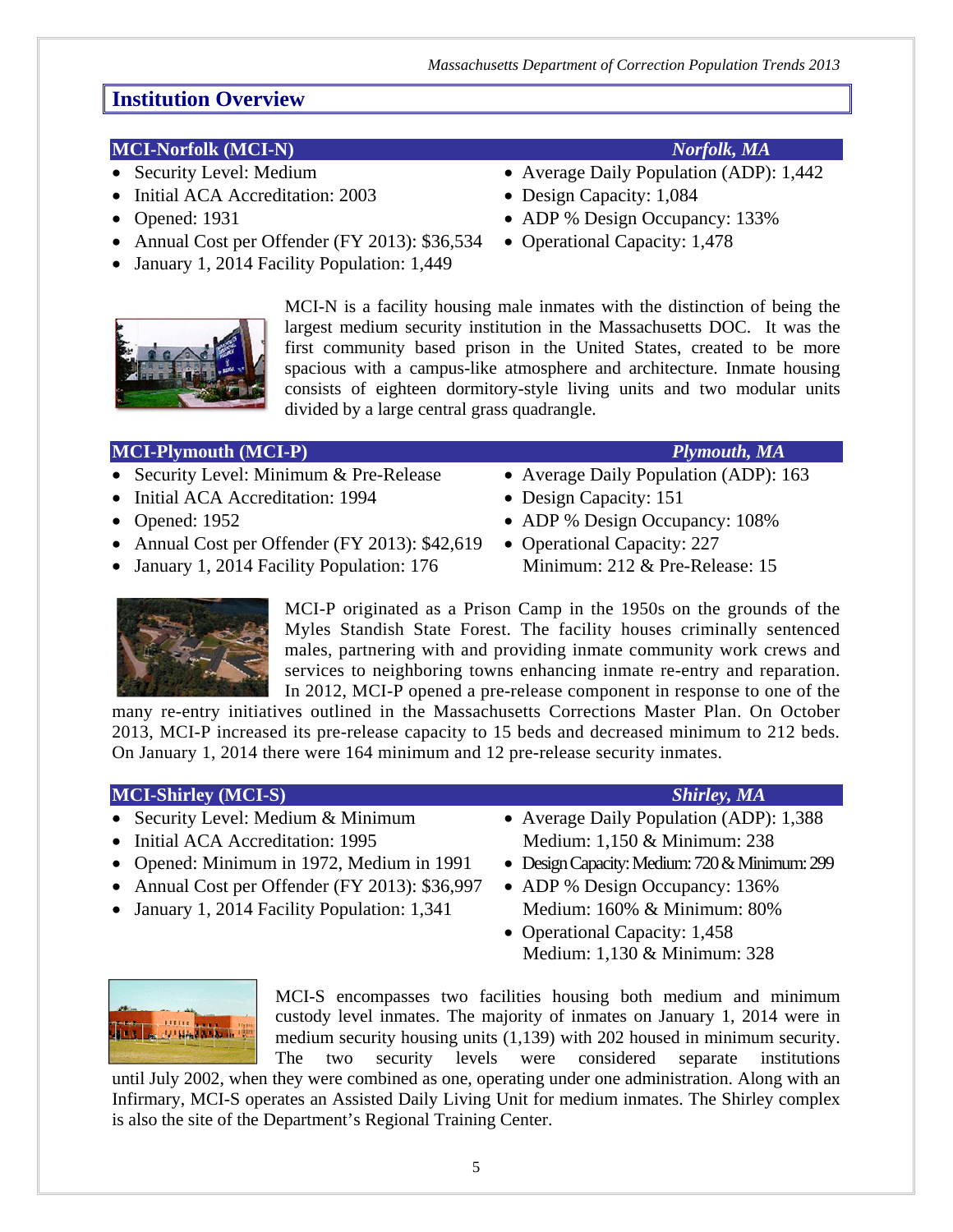### **North Central Correctional Institution (NCCI)** *Gardner, MA*

- Security Level: Medium & Minimum Average Daily Population (ADP): 969
- Initial ACA Accreditation: 1989 Medium: 945 & Minimum: 24
- 
- Annual Cost per Offender (FY 2013): \$42,868 ADP % Design Occupancy: 162%
- January 1, 2014 Facility Population: 934 Medium: 166% & Minimum: 80%

- 
- Opened: 1981 Renovations: 1982, 1993 Design Capacity: Medium: 568 & Minimum: 30
	-
	- Operational Capacity: 1,022 Medium: 992 & Minimum: 30



NCCI is a facility housing criminally sentenced males. The majority of inmates on January 1, 2014 were in medium security housing units (908) with 26 housed in minimum security. The institution is located on the land formerly occupied by the Gardner State Hospital which was open from 1902 until its doors were closed in 1976.

### **Northeastern Correctional Center (NECC)** *Concord, MA*

- 
- Initial ACA Accreditation:1982 Design Capacity: 150
- 
- Annual Cost per Offender (FY 2013): \$39,267 Operational Capacity: 274
- January 1, 2014 Facility Population: 250 Minimum: 210 & Pre-Release: 64
- 
- Security Level: Minimum & Pre-Release Average Daily Population (ADP): 245
	-
- Opened: 1932 ADP % Design Occupancy: 163%
	-



NECC is a facility, operating under the administration of MCI-Concord, housing criminally sentenced males. The majority of inmates on January 1, 2014 were in minimum security housing units (193) with 57 housed in pre-release. The facility was originally the supporting farm for MCI-Concord. Currently, the programming is designed to enable a smooth

transition from confinement to the community. Community work crews provide cost effective labor to surrounding communities.

### **Old Colony Correctional Center (OCCC)** *Bridgewater, MA* • Security Level: Medium & Minimum • Average Daily Population (ADP): 901 • Initial ACA Accreditation: 1989 Medium: 783 & Minimum: 119 • Opened: 1987 - Expanded: 1990 Modular Unit • Design Capacity: Medium: 480 & Minimum: 100 • Annual Cost per Offender (FY 2013): \$45,112 • ADP % Design Occupancy: 155% • January 1, 2014 Facility Population: 882 Medium: 163% & Minimum: 119% • Operational Capacity: 908 Medium: 748 & Minimum: 160



A mission change was facilitated in 2010 at OCCC shifting their medium security operation to a mental health focused facility with the objective of providing needed mental health services more efficiently while at the same time promoting rehabilitation and re-entry. The majority of inmates on January 1, 2014 were housed in a medium security unit (773) with 109 housed in minimum security.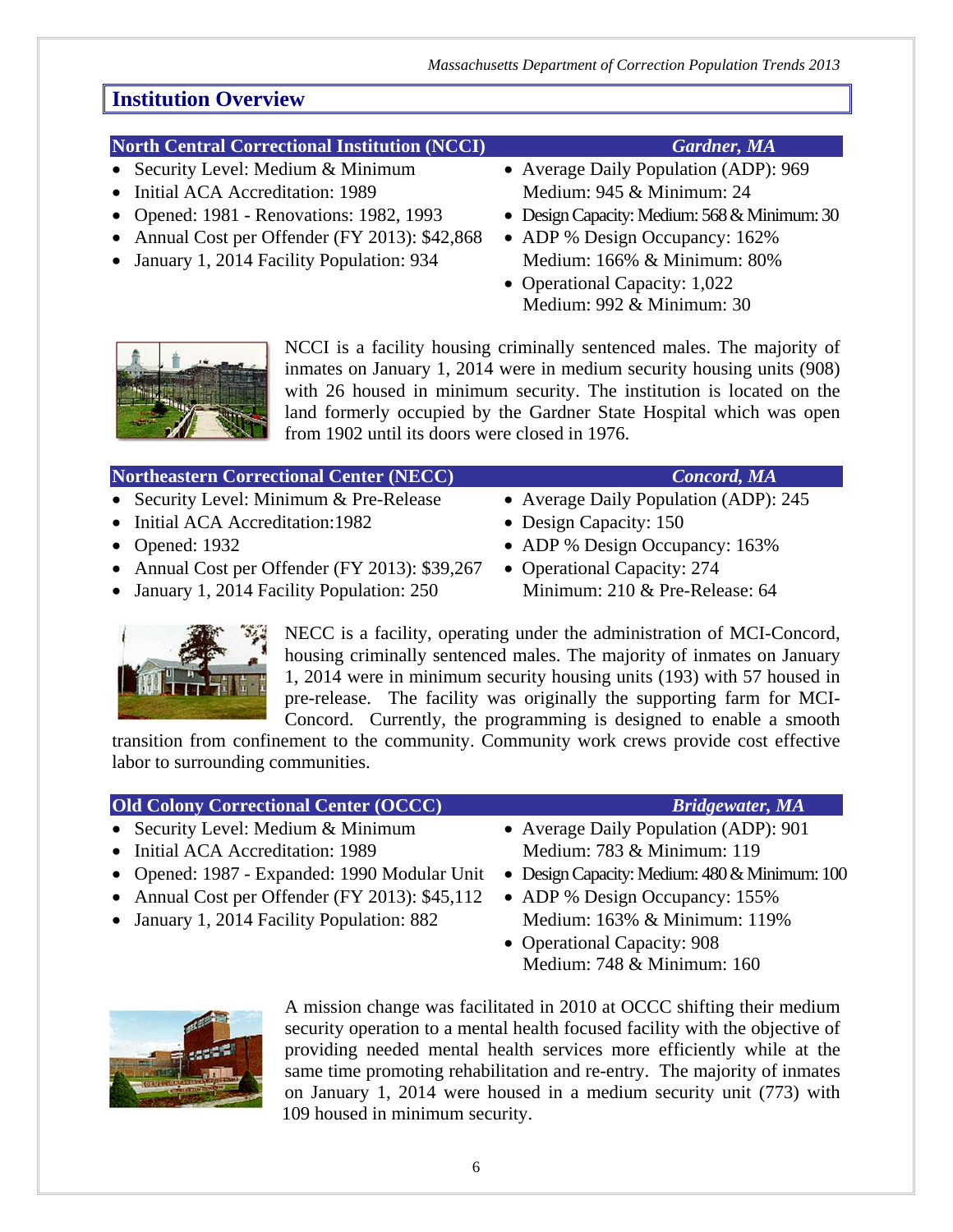### **Pondville Correctional Center (PCC)** *Norfolk, MA*

- Security Level: Minimum & Pre-Release Average Daily Population (ADP):182
- Initial ACA Accreditation: 1994 Design Capacity: 100
- 
- Annual Cost per Offender (FY 2013): \$36,845 Operational Capacity: 200
- January 1, 2014 Facility Population: 188 Minimum: 145 & Pre-Release: 55



PCC is a facility for criminally sentenced males housing 136 minimum and 52 pre-release inmates on January 1, 2014. The original name of the facility was Norfolk Pre-Release Center (NPRC). The facility was constructed in 1975. In 1990, following significant renovations, the facility then became known as Pondville Correctional Center housing both minimum and pre-release inmates.

### **South Middlesex Correctional Center (SMCC)** *Framingham, MA*

- Security Level: Minimum & Pre-Release Average Daily Population (ADP):121
- Initial ACA Accreditation: 1983 Design Capacity: 125
- 
- Mission Change: 2002 all Female Operational Capacity: 185
- Annual Cost per Offender (FY 2013): \$41,724 Minimum: 140 & Pre-Release: 45
- January 1, 2014 Facility Population: 117
	- SMCC is a facility for criminally state and county sentenced females housing 99 minimum and 18 pre-release inmates on January 1, 2014. The facility began as a male facility and became a female facility on July 1, 2002 after a mission change. The community based environment encourages ongoing utilization of skills and resources necessary for successful re-entry into the community while ensuring public safety.

#### **Souza Baranowski Correctional Center (SBCC)** *Shirley, MA*

- Security Level: Maximum Average Daily Population (ADP): 1,189
- Initial ACA Accreditation: 2001 Design Capacity: 1,024
- Opened: 1998 ADP % Design Occupancy: 116%
- Annual Cost per Offender (FY 2013): \$50,680 Operational Capacity: 1,410
- January 1, 2014 Facility Population: 1,190
- 

SBCC is the one exclusively maximum security male facility in Massachusetts. SBCC is currently the newest state correctional facility in Massachusetts, opened on September 30, 1998. At the time, it was built with the highest degree of technological integration of any prison in the country, including a keyless security system and one of the largest camera matrix systems nationwide.

- 
- 
- Opened: 1990 ADP % Design Occupancy: 182%
	-

- 
- 
- Opened: 1976 ADP % Design Occupancy: 97%
	-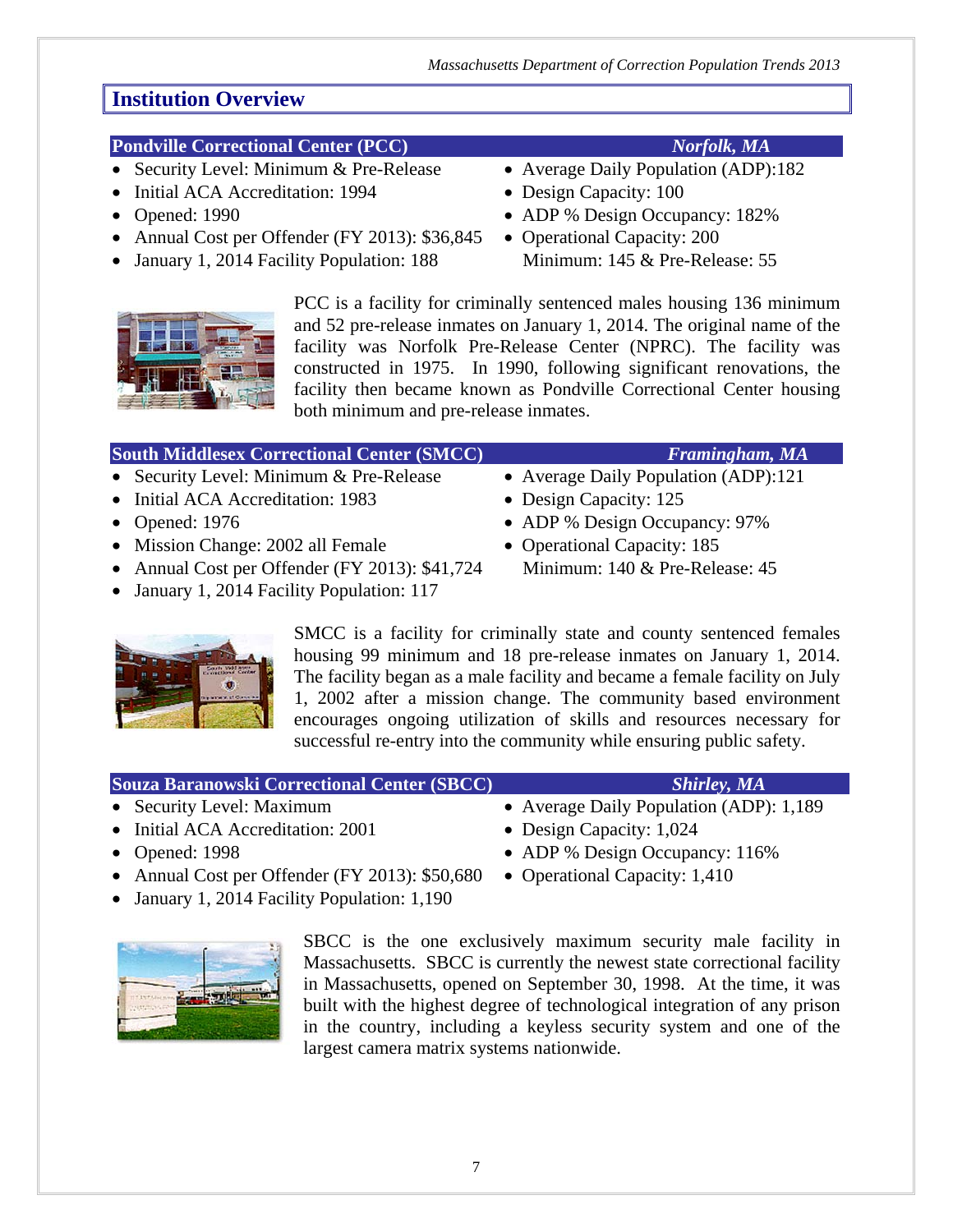# **Institution Capacity**



**Total Massachusetts Department of Correction 2013**  Design Capacity =  $8,029$ Operational Capacity  $= 11,576$ Average Daily Population for 2013 (Custody Population) = 10,877 Average Daily Population for 2013 (Jurisdiction Population) =  $11,233$ 

- **Design Capacity** is the number of inmates that planners or architects intended to house in a facility.
- **Operational Capacity** is the number of beds authorized for safe and efficient operation of the facility. It does not include beds reserved for discipline, investigations, infirmary or other temporary holds because these beds are used for temporary or special purposes.
- The numbers utilized in this report associated with design and operational capacities are from January 1, 2014.
- All design capacity and average daily population figures include the contract facilities Brooke House and Spectrum Women and Children's Program with the exception of operational capacity.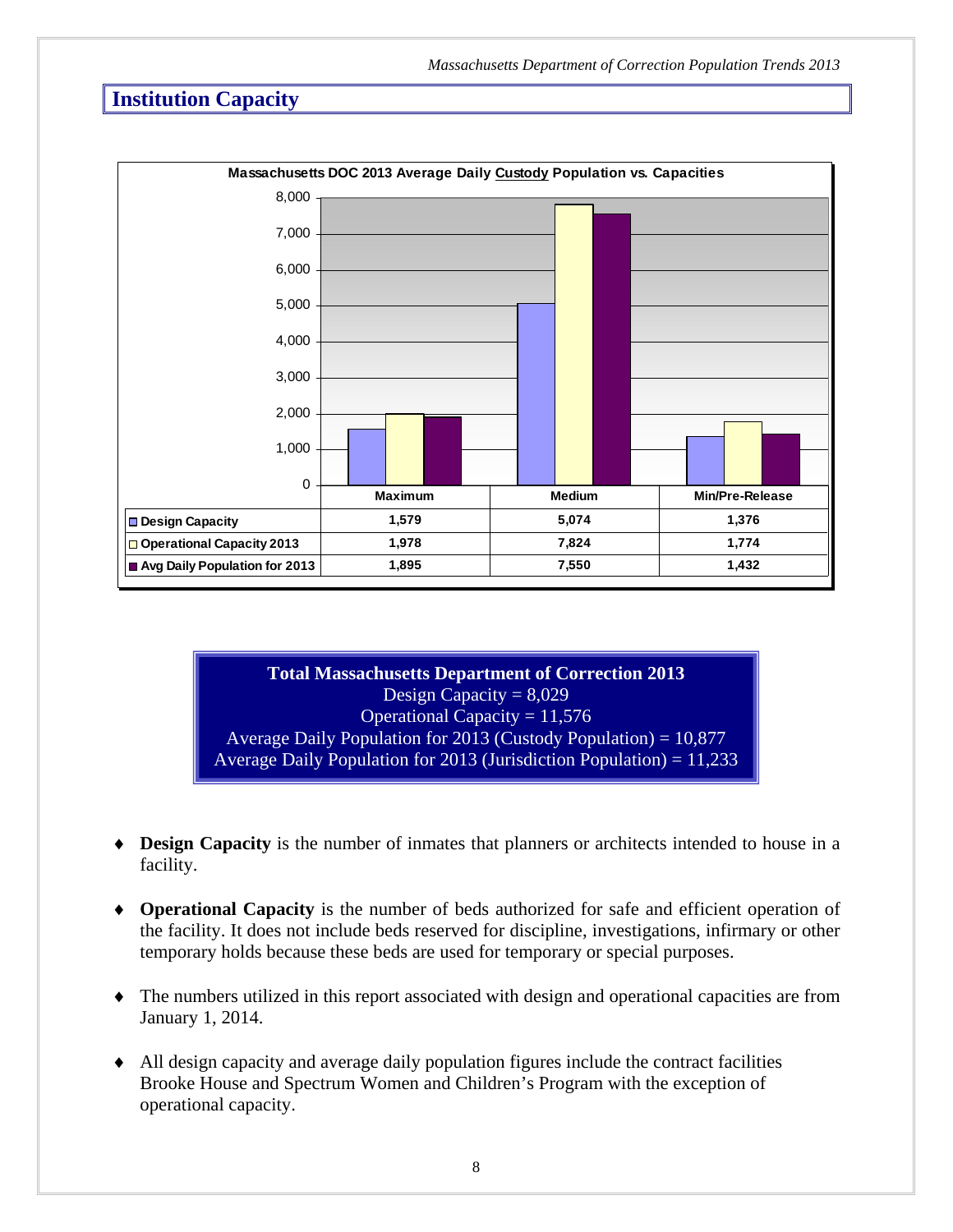*Massachusetts Department of Correction Population Trends 2013*

# **Massachusetts DOC 2013 Population Trends**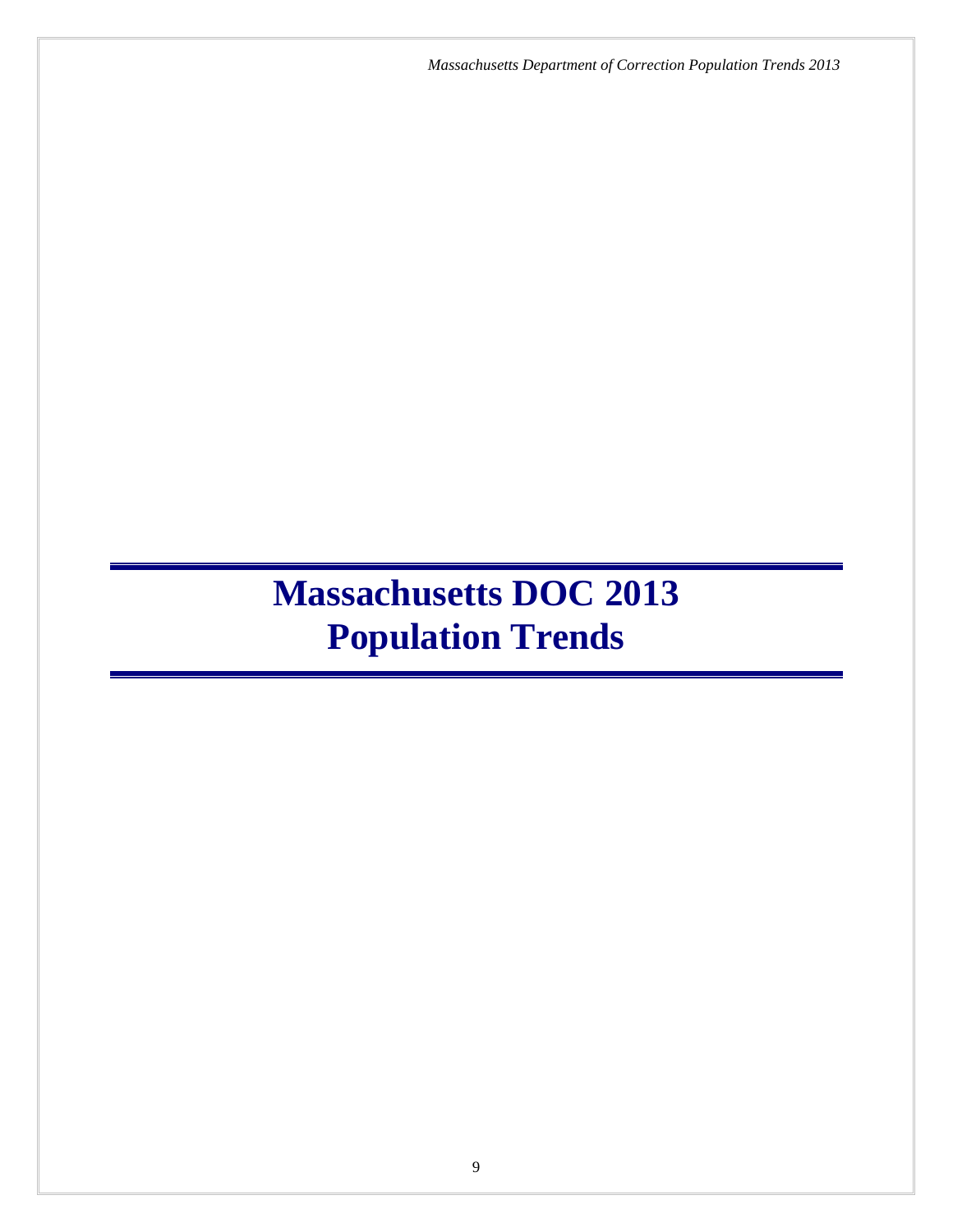

#### Massachusetts

- The Massachusetts DOC's total prison population increased by 9% between 2005 and 2014.
- The population rose almost 3% between 2011 and 2012 and reached the highest total in a decade; this was followed by a decrease of 6% between 2012 and 2014.

### National

- $\blacklozenge$  The national imprisonment rate at yearend 2012<sup>1</sup> was 480 sentenced inmates per 100,000 U.S. residents. "Declining for the third consecutive year, falling to an estimated 1,571,013 at yearend 2012. This was down 27,770 prisoners  $(1.7%)$  from yearend  $2011.^{1,2}$
- $\bullet$  "In 2012, the overall state prison population decreased 2.1% (down 20,223 inmates), while the federal prison population grew  $0.7\%$  (up 1,453)."<sup>3</sup>
- "The total imprisonment rate for prisoners sentenced to more than 1 year in state or federal prison decreased 2.4% from 492 per 100,000 U.S. residents in 2011 to 480 in 2012.<sup> $,4$ </sup>

 $\overline{a}$ 

<sup>&</sup>lt;sup>1</sup> Yearend 2012 statistics were the most recent national statistics available at the time.<br><sup>2</sup> Pureau of Justice Statistics (July 2013), Prisoners in 2012, Advanced Counts (NGJ 2)

<sup>&</sup>lt;sup>2</sup> Bureau of Justice Statistics (July 2013). Prisoners in 2012-Advanced Counts (NCJ 242467). Washington, D.C.:

U.S. Department of Justice.

<sup>&</sup>lt;sup>3</sup> Ibid.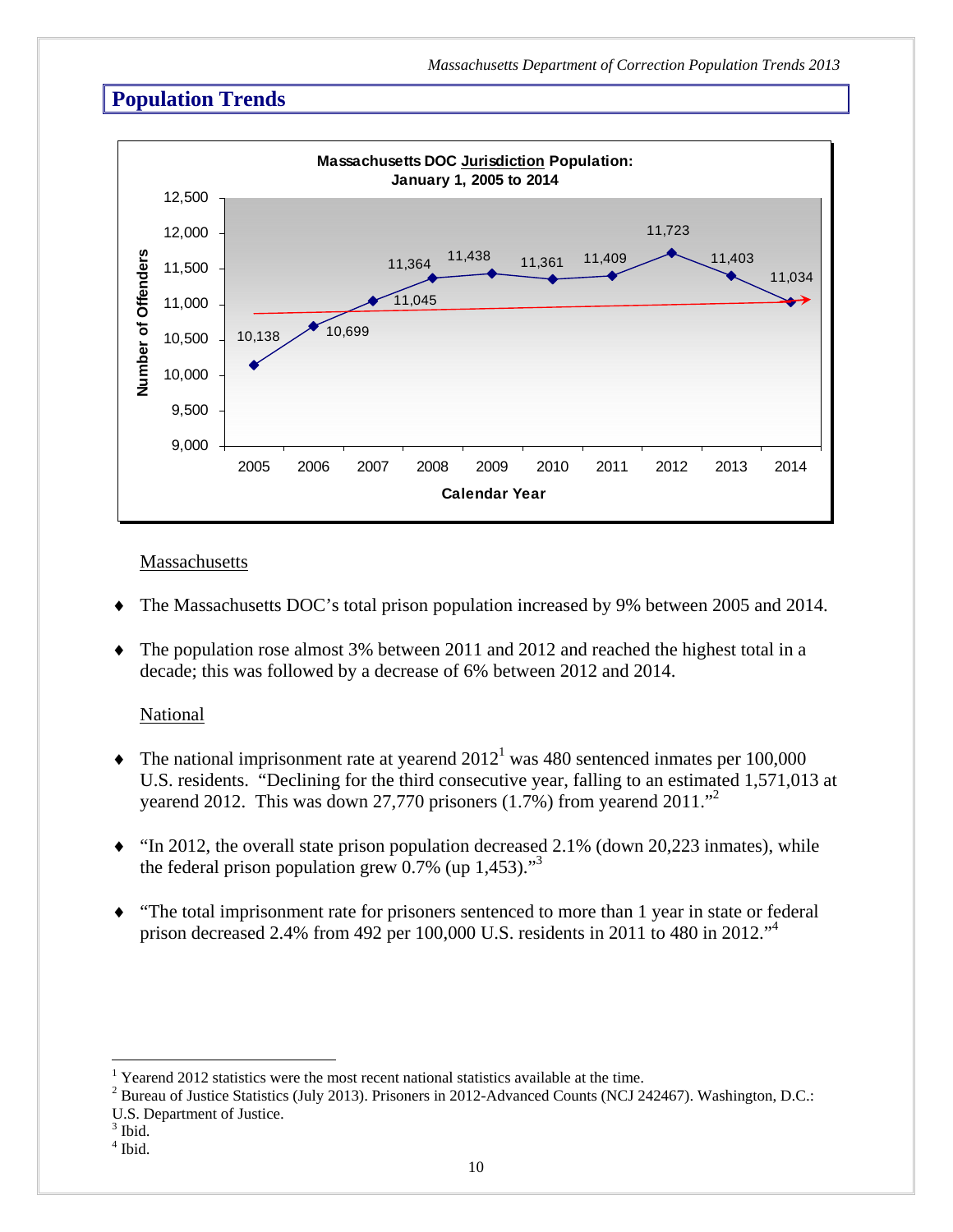

#### **Comparison of Prison Population Growth Trends 1992 – 2012: National vs. Massachusetts DOC Jurisdiction**

| Year |                   | <b>National</b>                | <b>Massachusetts</b>           |                      |  |  |
|------|-------------------|--------------------------------|--------------------------------|----------------------|--|--|
|      |                   | <b>Jurisdiction Population</b> | <b>Jurisdiction Population</b> |                      |  |  |
|      | <b>Population</b> | Percent of<br>Change           | <b>Population</b>              | Percent of<br>Change |  |  |
| 1992 | 882,500           | 6.9                            | 10,894                         | 10.9                 |  |  |
| 1993 | 970,444           | 10.0                           | 11,422                         | 4.8                  |  |  |
| 1994 | 1,054,702         | 8.7                            | 11,492                         | 0.6                  |  |  |
| 1995 | 1,125,874         | 6.7                            | 11,462                         | $-0.3$               |  |  |
| 1996 | 1,183,368         | 5.1                            | 11,242                         | $-1.9$               |  |  |
| 1997 | 1,242,153         | 5.0                            | 11,794                         | 4.9                  |  |  |
| 1998 | 1,302,019         | 4.8                            | 11,807                         | 0.1                  |  |  |
| 1999 | 1,363,701         | 4.7                            | 11,792                         | $-0.1$               |  |  |
| 2000 | 1,394,231         | 2.2                            | 11,377                         | $-3.5$               |  |  |
| 2001 | 1,404,032         | 0.7                            | 10,919                         | $-4.0$               |  |  |
| 2002 | 1,440,144         | 2.6                            | 10,534                         | $-3.5$               |  |  |
| 2003 | 1,468,601         | 2.0                            | 10,354                         | $-1.7$               |  |  |
| 2004 | 1,497,100         | 1.9                            | 10,242                         | $-1.1$               |  |  |
| 2005 | 1,525,910         | 1.9                            | 10,138                         | $-1.0$               |  |  |
| 2006 | 1,568,674         | 2.8                            | 10,699                         | 5.5                  |  |  |
| 2007 | 1,596,835         | 1.8                            | 11,045                         | 3.2                  |  |  |
| 2008 | 1,608,282         | 0.7                            | 11,364                         | 2.9                  |  |  |
| 2009 | 1,615,487         | 0.4                            | 11,361                         | 0.0                  |  |  |
| 2010 | 1,613,803         | $-0.1$                         | 11,409                         | 0.4                  |  |  |
| 2011 | 1,598,780         | $-0.9$                         | 11,723                         | 2.8                  |  |  |
| 2012 | 1,571,013         | $-1.7$                         | 11,403                         | $-2.7$               |  |  |

- The Massachusetts jurisdiction prison population increased by 5% from 10,894 in 1992 to 11,403 in 2012.
- Between 1998 and 2005, the Massachusetts prison population experienced a 14% decrease followed by a 13% increase between 2005 and 2012.
- The national prison population experienced annual increases starting in 1992 before declining in 2010. The largest decrease was in 2012, with the population declining by 2%.
- The national prison population increased by 78% from 882,500 in 1992 to 1,571,013 in 2012. (2013 National data was not available)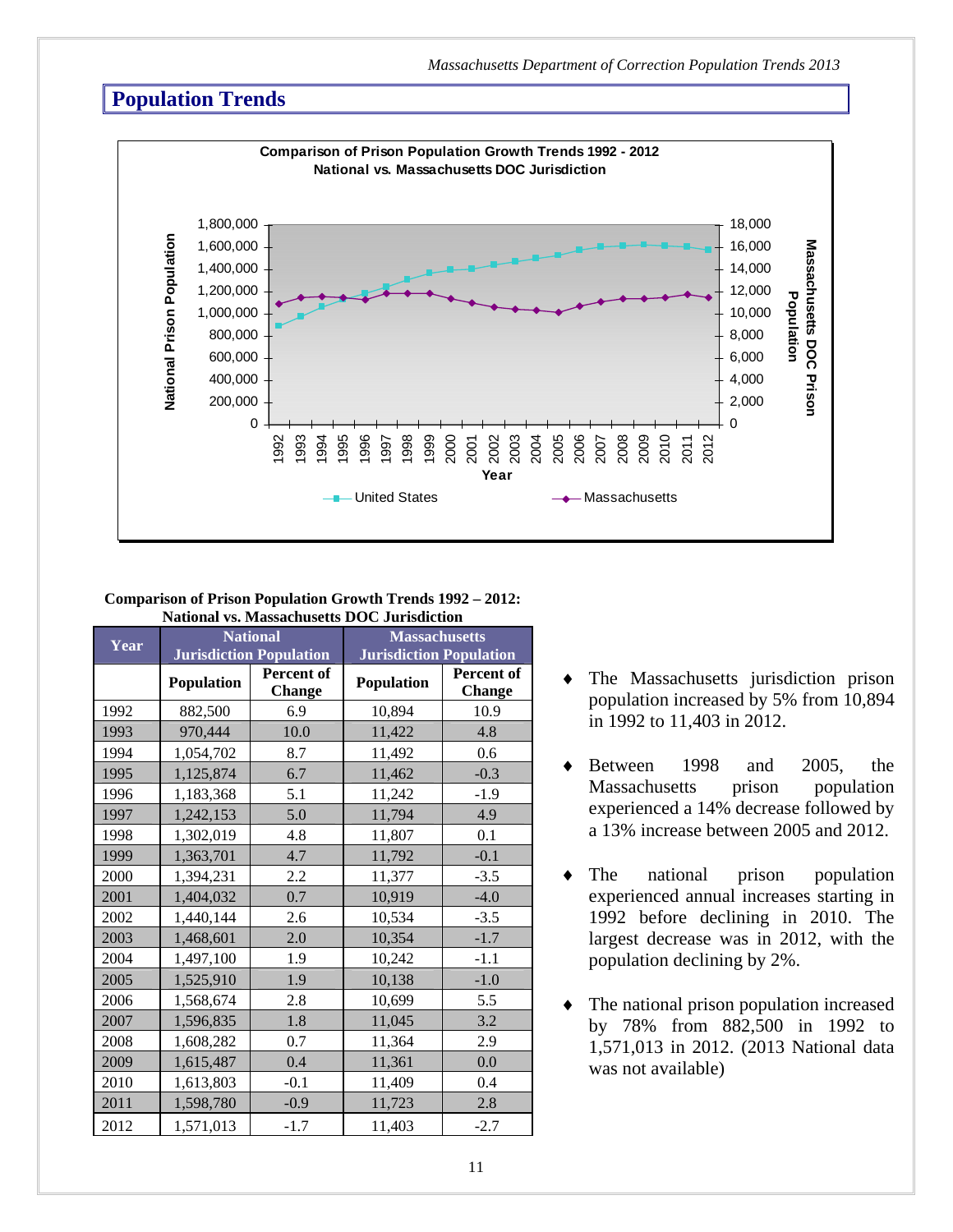

- The Massachusetts DOC custody population showed an increase of 8% between January 1, 2005 and January 1, 2014. There was a steady increase of 17% from 2005 to 2012. The population remained relatively constant between 2008 and 2011 before spiking in 2012 to 11,467 inmates. Following the increase there was then a decrease in population of 7% from 2012 to 2014.
- Male inmates increased 18% between 2005 and 2012 which has driven the increase in total custody population over the trend period. In the past two years however, the male custody population dropped from 10,687 in 2012 to 9,830 in 2014 which resulted in an 8% decrease.
- The female population experienced more fluctuation than their male counterparts during this time frame, most notably a 14% increase between 2005 and 2007 and a 15% decline between 2007 and 2010. Females then experienced a 2% increase between 2011 and 2012 similar to the 3% increase in the male population. However, between 2012 and 2014, females experienced a 2% increase compared to males who experienced an 8% decrease in their custody populations.
- From November 2011 to February 2012, 51 county sentenced female inmates in DOC custody were transferred to a regional correctional center in Hampden County. Beginning in November 2011, county sentenced females including those from Worcester county and west, will be held in the custody of this regional center and no longer at the MA DOC.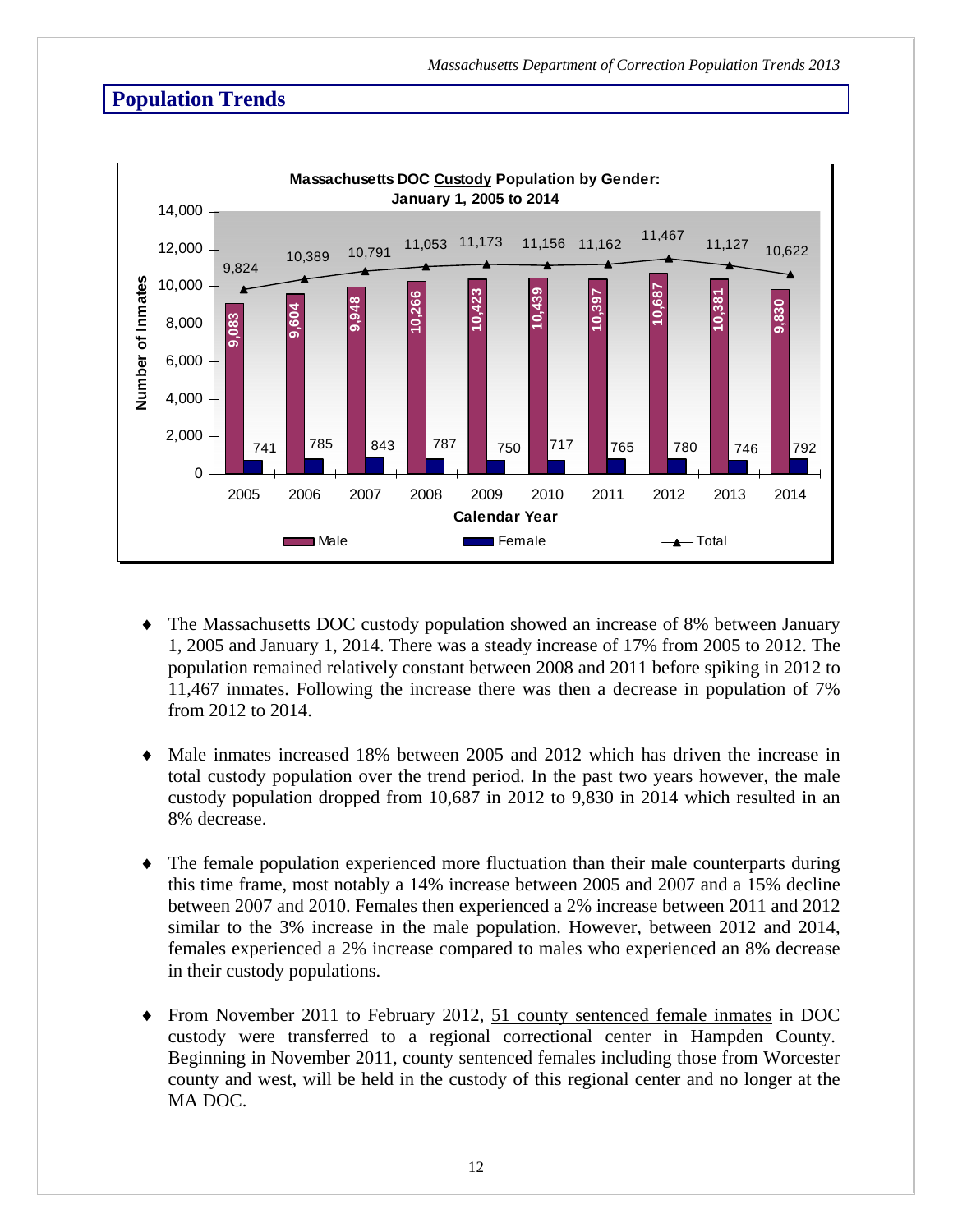

The Massachusetts DOC saw an increase in criminally sentenced and pre-trial commitment populations between January 1, 2005 and January 1, 2014, with the largest percent increase seen in the pre-trial population (23%). Between 2013 and 2014, criminally sentenced, pre-trial, and civil commitments populations all experienced a decrease, 4%, 6%, and 7% respectively.



- Criminally sentenced inmates compose 89% of the Massachusetts DOC custody population.
- From 2005 through 2014, males experienced an 11% increase whereas females decreased by 12%. The total criminally sentenced population experienced a 10% increase over the same time period (2005 to 2014) but in the past 2 years saw a decrease of 8% (2012 to 2014).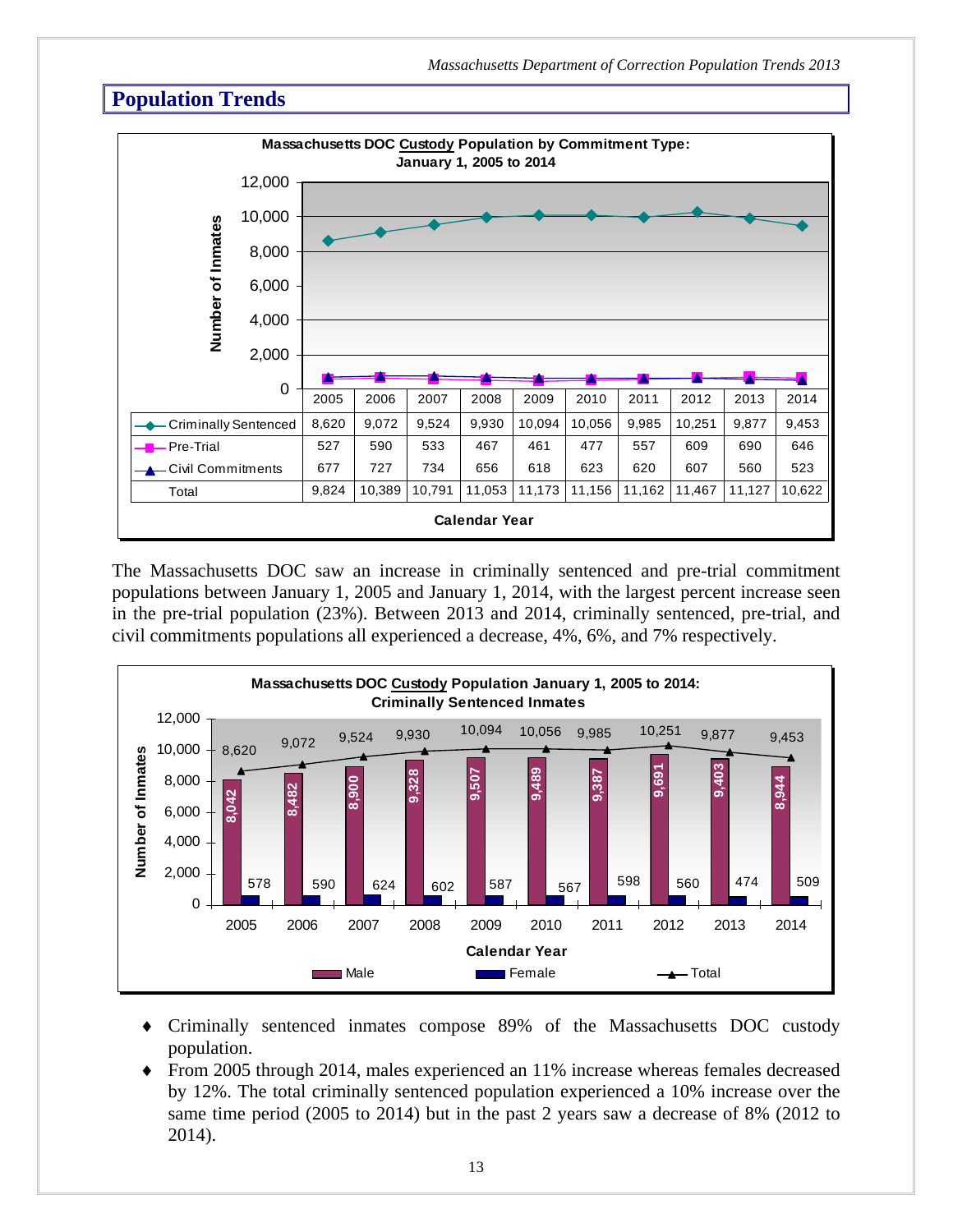

- The pre-trial population had an increase of 23% between 2005 and 2014.
- $\bullet$  In 2005, males made up 72% of the pre-trial population compared to 57% in 2014. While the total population increased since 2005, the proportion of males and females made a noticeable shift during this period.



- The total civilly committed population and male civilly committed population experienced a decrease, 23% and 22% respectively, from 2005 to 2014.
- Averaging 11 inmates a year over the trend period, female civilly committed inmates represent the smallest population with a low of 3 in 2009 and a high of 21 in 2006.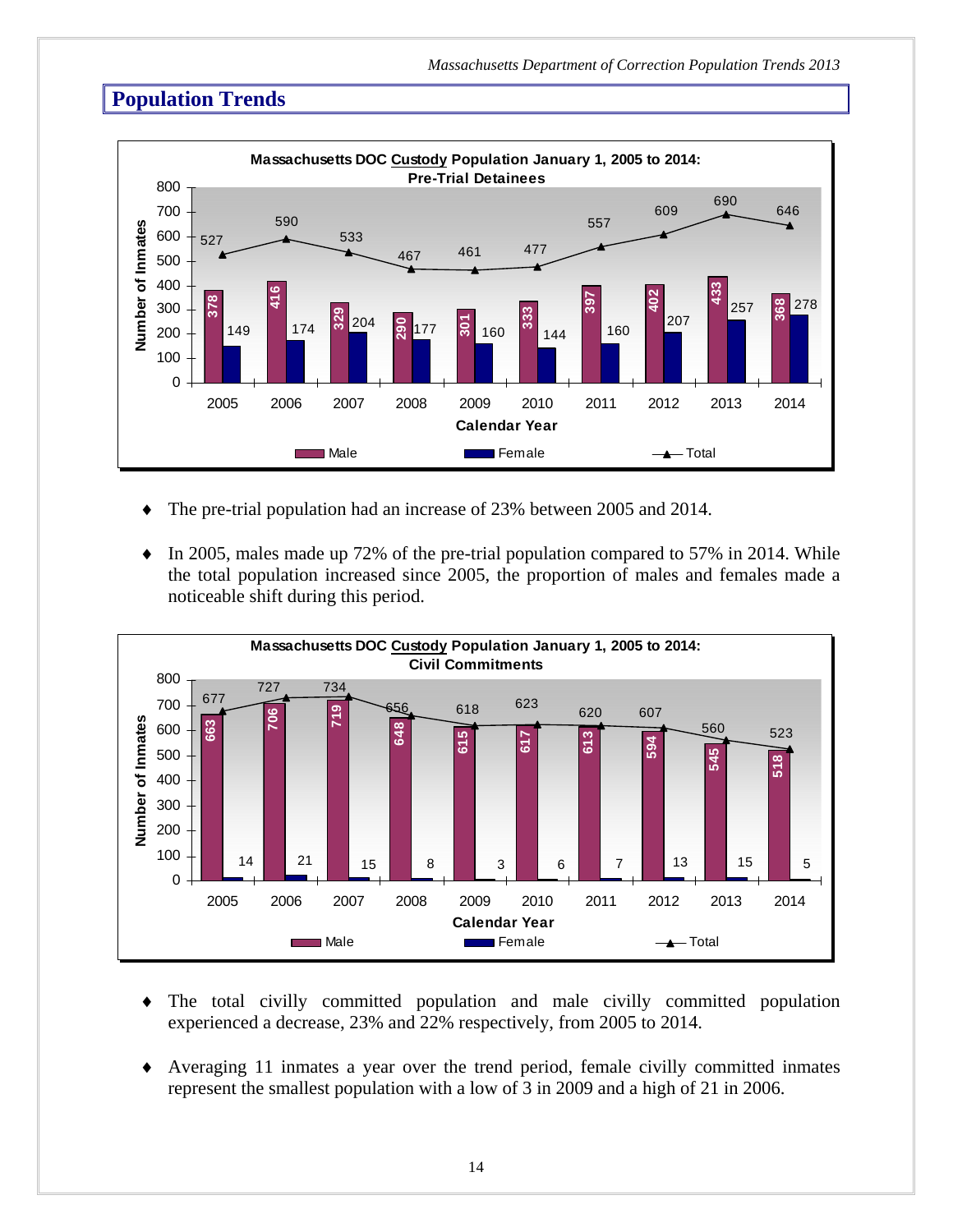

- The highest percentage of male inmates on January 1, 2014 was state criminal commitments (87%), with other types of sentences making up a small percentage of the daily population.
- Many counties in Massachusetts do not have the capacity to house females and are therefore held by the state's facilities. Accordingly, females had a much lower percentage of state criminal commitments, 35%, while county commitments accounted for 28%, and 34% were pre-trial detainees.

\_\_\_\_\_\_\_\_\_\_\_\_\_\_\_\_\_\_\_\_\_\_\_\_\_

**Please Note:** Throughout this document percentages do not always add up to 100% due to rounding.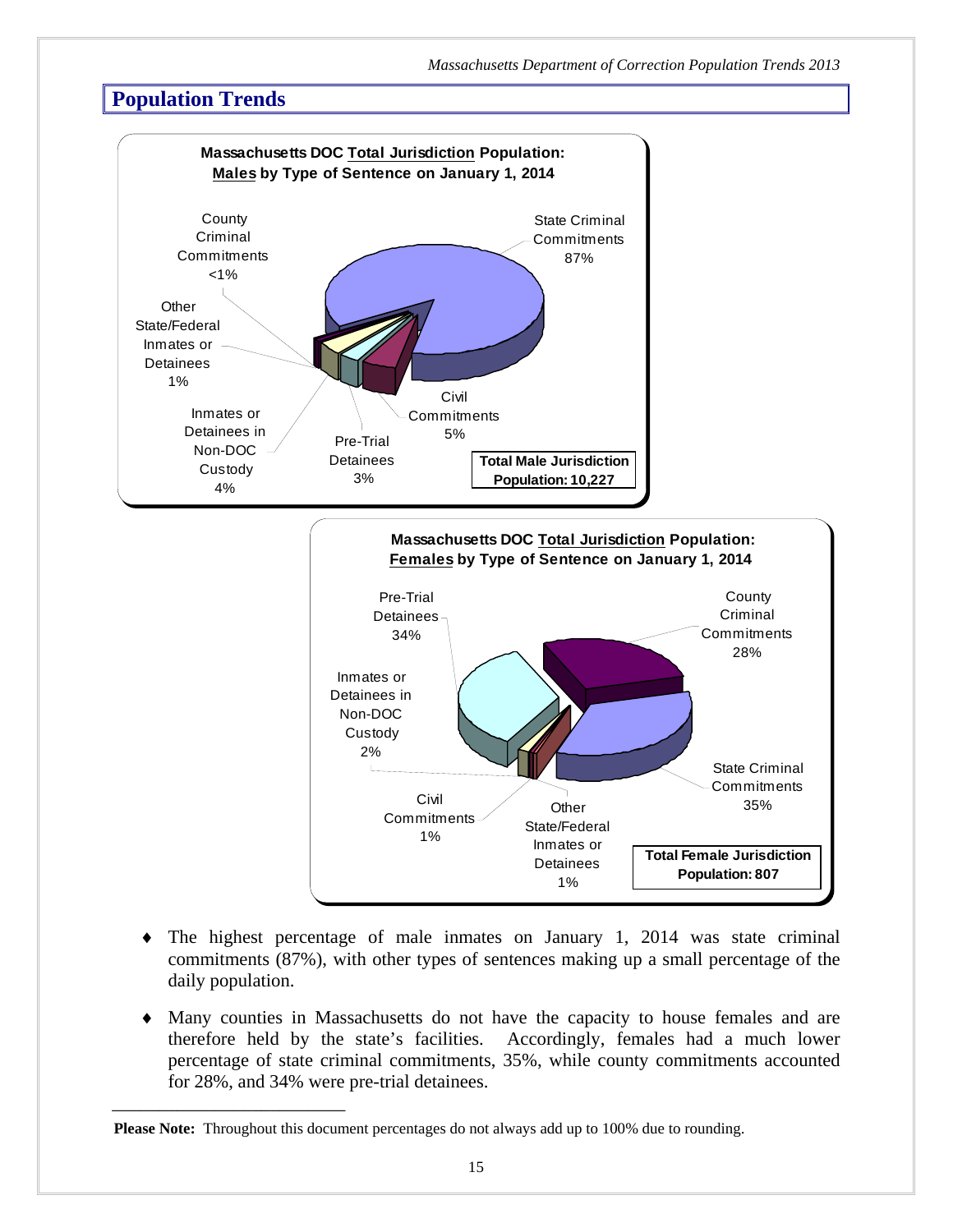*Massachusetts Department of Correction Population Trends 2013*

# **Massachusetts DOC 2013 Inmate Characteristics**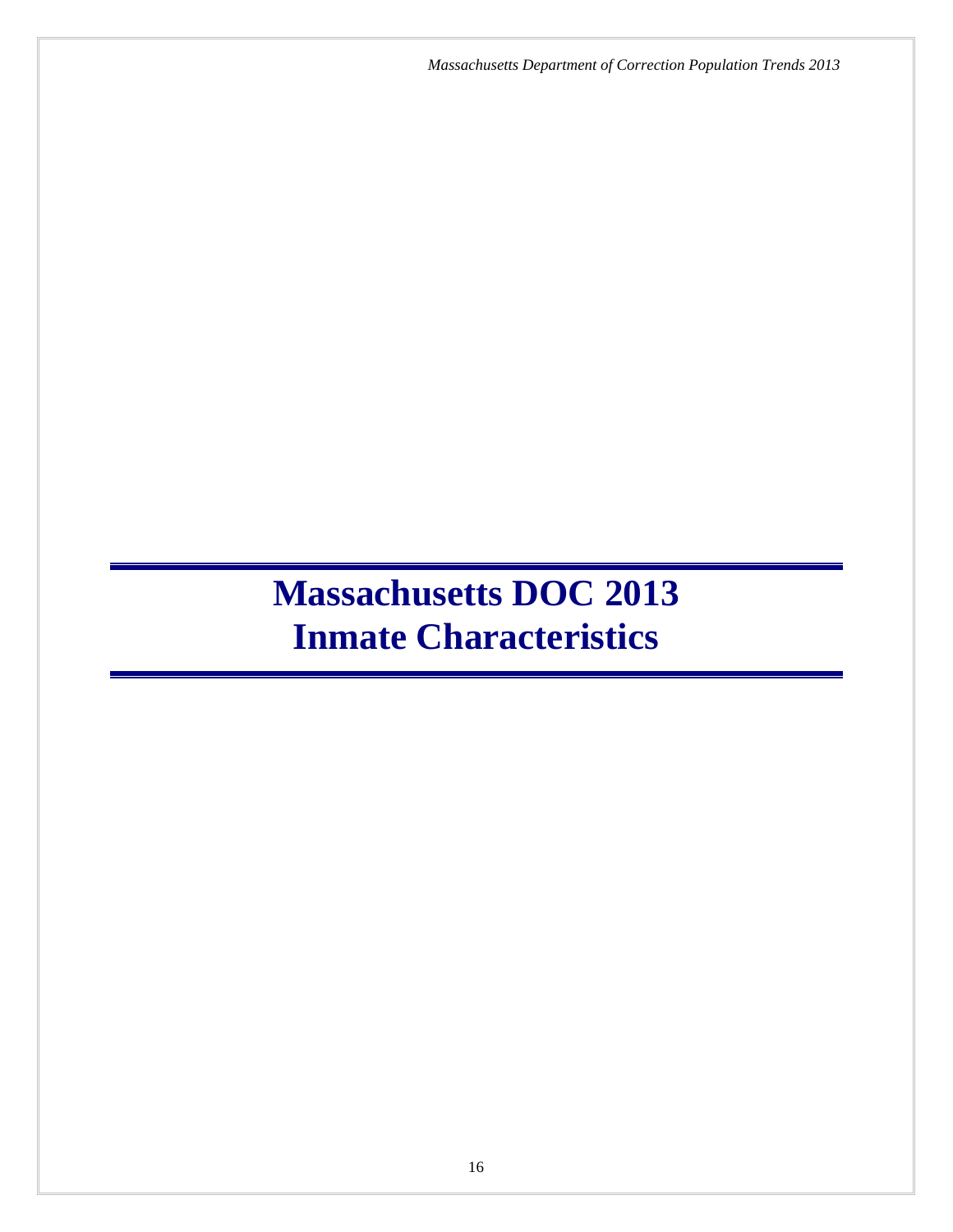# **Inmate Characteristics by Gender**

#### **Male Jurisdiction Population on January 1, 2014**

- $\bullet$  10,227 total males in the jurisdiction population: 9,284 criminally sentenced, 425 pre-trial detainees, and 518 civil commitments
- Average age was 40 years old
- 96% were serving a sentence of more than three years
- ◆ 68% had a violent governing offense
- 1,019 were serving a governing mandatory drug sentence
- 45% entered the Massachusetts DOC with less than a 9<sup>th</sup> grade reading level
- 35% entered the Massachusetts DOC with less than a  $6^{th}$  grade math level
- The 2009 three year recidivism rate was 43% for the total male population
- 25% were open mental health cases with 19% on psychotropic medication (**Custody** Population as of 1/1/2014)

#### **Females Jurisdiction Population on January 1, 2014**

- 807 total females in the jurisdiction population: 524 criminally sentenced, 278 pre-trial detainees, and 5 civil commitments
- Average age was 36 years old
- 53% were serving a sentence of more than three years
- ◆ 47% had a violent governing offense
- ◆ 43 were serving a governing mandatory drug sentence
- 37% entered the Massachusetts DOC with less than a 9<sup>th</sup> grade reading level
- ◆ 39% entered the Massachusetts DOC with less than a **6th** grade math level
- The 2009 three year recidivism rate was 35% for the total female population
- 63% were open mental health cases with 55% on psychotropic medication (**Custody** Population as of 1/1/2014)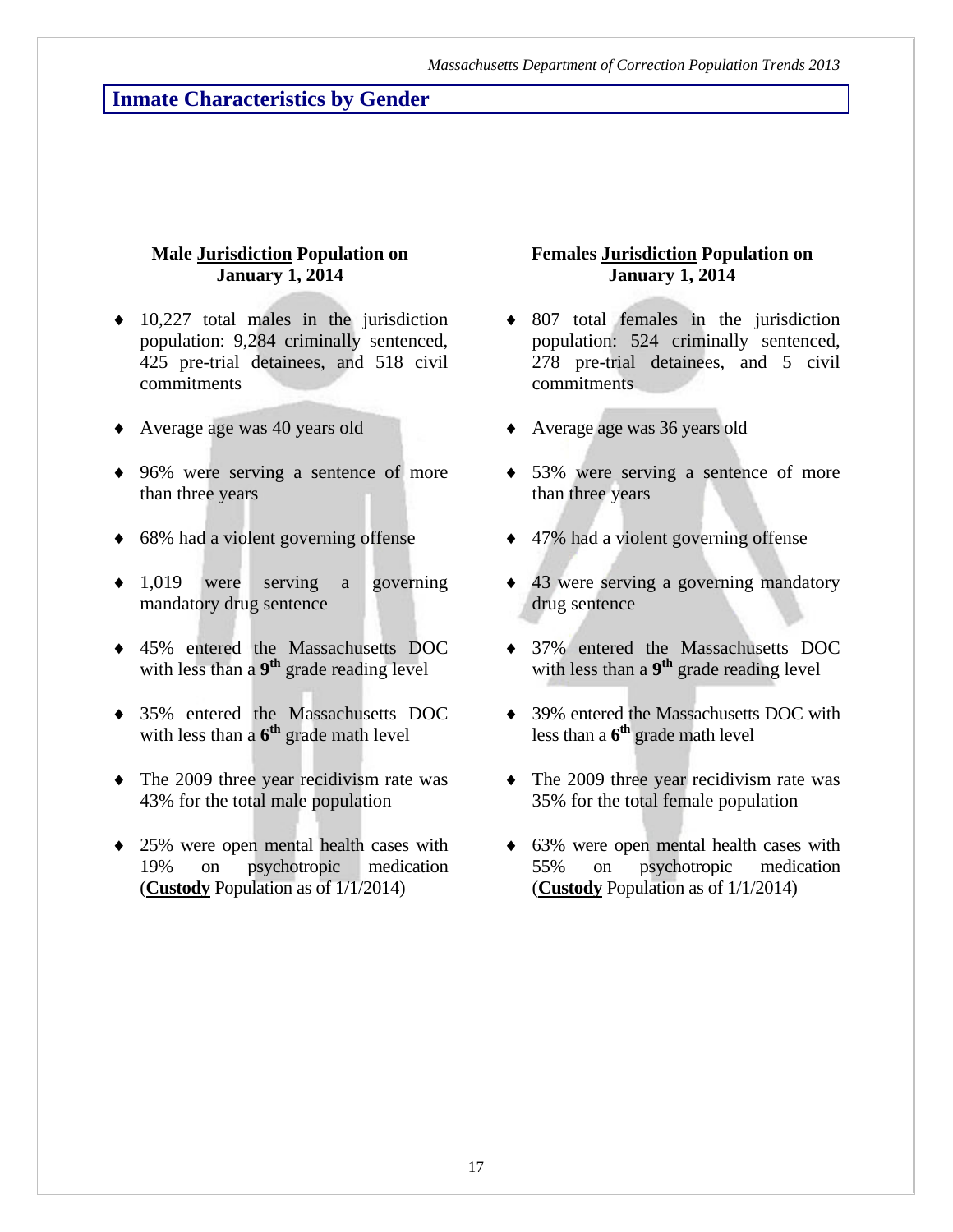# **Inmate Characteristics by Race/Ethnicity and Gender**



#### **Massachusetts DOC Jurisdiction Population: Race/Ethnicity\* by Commitment Type on January 1, 2014**

\*Race/Ethnicity is self-reported by inmate at time of admission.

 $\overline{a}$ 

The racial/ethnic composition of the criminally sentenced population closely mirrors that of the total inmate population. White was the largest racial/ethnic group of offenders in every commitment type with civil commitments having the highest percentage (64%). Blacks were the second largest racial/ethnic group in every commitment type category with the pre-trial population having the highest percentage (33%).



**Massachusetts DOC Jurisdiction Population:**

Males comprised 99% of civil commitments; the highest percentage of males out of any other commitment type. Comparatively, the highest percentage of females was pre-trial inmates which comprised 40% of the pre-trial population.<sup>5</sup>

<sup>&</sup>lt;sup>5</sup> MCI-Framingham has two awaiting trial units (ATUs) designated to house female pre-trial detainees. This is unique as pre-trial detainees are largely housed by the counties for males. Many counties are not equipped with adequate, or in a number of cases, any housing for pre-trial females.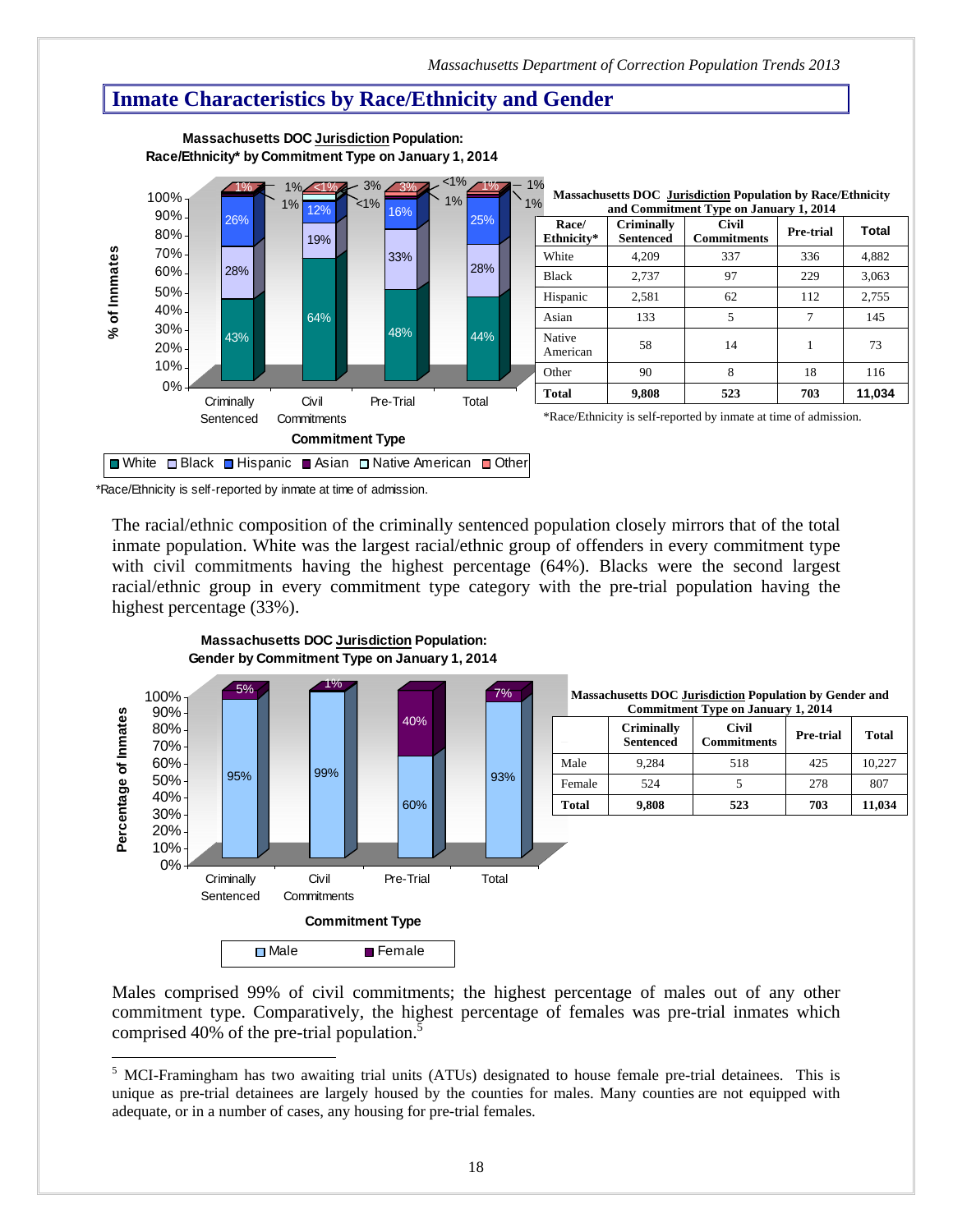*Massachusetts Department of Correction Population Trends 2013*

## **Inmate Characteristics by Age and Age at Time of Incarceration**



**Massachusetts DOC Jurisdiction Population by Age in Years and Commitment Type on January 1, 2014**

As of January 1, 2014, the oldest inmates in the jurisdiction population relative to sentence type were civil commitments with 339 age 40 years or older (65%), differing from civil commitments' age at incarceration in which 386 were between ages 20-49 (74%).





- $\blacklozenge$  At the time of incarceration, 6,748 inmates in the criminally sentenced population were between ages 20-39 (69%) with 3,902 between ages 20-29 (40%).
- Criminally sentenced inmates comprised most of the jurisdiction population with 8,520 between 20-49 years old (87%) at the time of incarceration.
- $\blacklozenge$  Seven hundred and three inmates in the jurisdiction population on January 1, 2014, were pre-trial detainees (6%). The age distribution of pre-trial detainees was similar at both the time of incarceration and on January 1, 2014, suggesting a more transitional population with shorter institutional stays.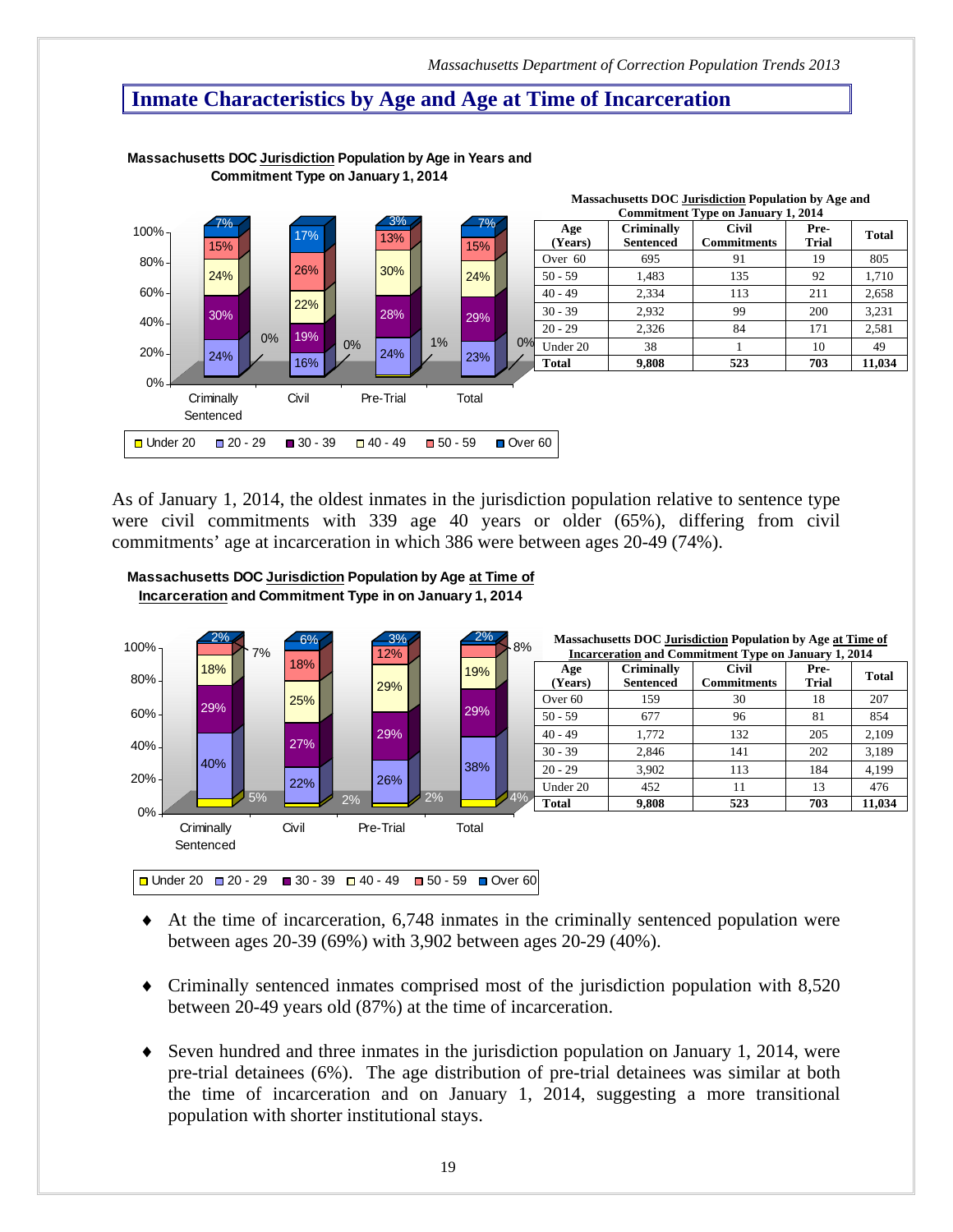# **Inmate Characteristics by Age, Age at Time of Incarceration, and Release**

| Jaliual y 1, 2014 |          |                                    |                      |                 |  |  |  |  |
|-------------------|----------|------------------------------------|----------------------|-----------------|--|--|--|--|
| <b>Sentenced</b>  |          | <b>Civil</b><br><b>Commitments</b> | Pre-<br><b>Trial</b> | <b>Total</b>    |  |  |  |  |
| <b>Male</b>       |          |                                    |                      |                 |  |  |  |  |
| Mean              | 40 Years | 46 Years                           | 41 Years             | <b>40 Years</b> |  |  |  |  |
| Median            | 38 Years | 47 Years                           | 42 Years             | <b>39 Years</b> |  |  |  |  |
| Youngest          | 17 Years | 19 Years                           | 21 Years             | 17 Years        |  |  |  |  |
| Oldest            | 90 Years | 82 Years                           | 70 Years             | 90 Years        |  |  |  |  |
| Female            |          |                                    |                      |                 |  |  |  |  |
| Mean              | 37 Years | 31 Years                           | 33 Years             | 36 Years        |  |  |  |  |
| Median            | 35 Years | 29 Years                           | 32 Years             | 34 Years        |  |  |  |  |
| Youngest          | 19 Years | 20 Years                           | 17 Years             | 17 Years        |  |  |  |  |
| Oldest            | 69 Years | 41 Years                           | 69 Years             | 69 Years        |  |  |  |  |
| <b>Total</b>      |          |                                    |                      |                 |  |  |  |  |
| Mean              | 40 Years | 46 Years                           | 38 Years             | <b>40 Years</b> |  |  |  |  |
| Median            | 38 Years | 47 Years                           | 38 Years             | <b>38 Years</b> |  |  |  |  |
| Youngest          | 17 Years | 19 Years                           | 17 Years             | 17 Years        |  |  |  |  |
| Oldest            | 90 Years | 82 Years                           | 70 Years             | 90 Years        |  |  |  |  |

**Massachusetts DOC Jurisdiction Population Age Averages and Ranges by Commitment Type on January 1, 2014** 

On January 1, 2014, the oldest inmates in the jurisdiction population were civil commitments with an average age of 46 years old. This average is largely driven by the male civil commitment population which significantly outnumbers the female civil commitment population. Criminally sentenced males and females have the closest average age at 40 for males and 37 for females.

| <b>Massachusetts DOC Jurisdiction Population Age</b> |
|------------------------------------------------------|
| <b>Averages and Ranges by Commitment Type at</b>     |
| Time of Incarceration on January 1, 2014             |

|               | <b>Sentenced</b> | <b>Civil</b><br><b>Commitments</b> | <b>Pre-Trial</b> | <b>Total</b>    |               | <b>Sentenced</b> | <b>Civil</b><br><b>Commitments</b> | Pre-<br><b>Trial</b> | <b>Total</b>    |
|---------------|------------------|------------------------------------|------------------|-----------------|---------------|------------------|------------------------------------|----------------------|-----------------|
| <b>Male</b>   |                  |                                    |                  |                 | <b>Male</b>   |                  |                                    |                      |                 |
| Mean          | 33 Years         | 40 Years                           | 41 Years         | 34 Years        | Mean          | 38 Years         | 37 Years                           | 42 Years             | <b>38 Years</b> |
| Median        | 31 Years         | 39 Years                           | 40 Years         | 32 Years        | Median        | 36 Years         | 33 Years                           | 42 Years             | 37 Years        |
| Youngest      | 15 Years         | 17 Years                           | 21 Years         | 15 Years        | Youngest      | 18 Years         | 17 Years                           | 19 Years             | 17 Years        |
| Oldest        | 82 Years         | 79 Years                           | 69 Years         | 82 Years        | Oldest        | 86 Years         | 86 Years                           | 81 Years             | 86 Years        |
| <b>Female</b> |                  |                                    |                  |                 | <b>Female</b> |                  |                                    |                      |                 |
| Mean          | 34 Years         | 31 Years                           | 33 Years         | 34 Years        | Mean          | 36 Years         | 33 Years                           | 33 Years             | 34 Years        |
| Median        | 33 Years         | 29 Years                           | 31 Years         | 32 Years        | Median        | 33 Years         | 30 Years                           | 31 Years             | 31 Years        |
| Youngest      | 18 Years         | 20 Years                           | 17 Years         | 17 Years        | Youngest      | 18 Years         | 18 Years                           | 17 Years             | 17 Years        |
| Oldest        | 67 Years         | 41 Years                           | 68 Years         | <b>68 Years</b> | Oldest        | 68 Years         | 68 Years                           | 73 Years             | 73 Years        |
| <b>Total</b>  |                  |                                    |                  |                 | <b>Total</b>  |                  |                                    |                      |                 |
| Mean          | 33 Years         | 40 Years                           | 38 Years         | 34 Years        | Mean          | 37 Years         | 36 Years                           | 36 Years             | 36 Years        |
| Median        | 31 Years         | 39 Years                           | 37 Years         | 32 Years        | Median        | 35 Years         | 33 Years                           | 34 Years             | 34 Years        |
| Youngest      | 15 Years         | 17 Years                           | 17 Years         | 15 Years        | Youngest      | 18 Years         | 17 Years                           | 17 Years             | 17 Years        |
| Oldest        | 82 Years         | 79 Years                           | 69 Years         | 82 Years        | Oldest        | 86 Years         | 86 Years                           | 81 Years             | 86 Years        |

#### **Massachusetts DOC 2013 Jurisdiction Population Age Averages and Ranges by Commitment Type at Time of Release**

| THIR OF TRETCHER |          |                                    |                      |                 |  |  |  |  |  |
|------------------|----------|------------------------------------|----------------------|-----------------|--|--|--|--|--|
| <b>Sentenced</b> |          | <b>Civil</b><br><b>Commitments</b> | Pre-<br><b>Trial</b> | <b>Total</b>    |  |  |  |  |  |
| <b>Male</b>      |          |                                    |                      |                 |  |  |  |  |  |
| Mean             | 38 Years | 37 Years                           | 42 Years             | <b>38 Years</b> |  |  |  |  |  |
| Median           | 36 Years | 33 Years                           | 42 Years             | 37 Years        |  |  |  |  |  |
| Youngest         | 18 Years | 17 Years                           | 19 Years             | 17 Years        |  |  |  |  |  |
| Oldest           | 86 Years | 86 Years                           | 81 Years             | 86 Years        |  |  |  |  |  |
| Female           |          |                                    |                      |                 |  |  |  |  |  |
| Mean             | 36 Years | 33 Years                           | 33 Years             | 34 Years        |  |  |  |  |  |
| Median           | 33 Years | 30 Years                           | 31 Years             | 31 Years        |  |  |  |  |  |
| Youngest         | 18 Years | 18 Years                           | 17 Years             | 17 Years        |  |  |  |  |  |
| Oldest           | 68 Years | 68 Years                           | 73 Years             | <b>73 Years</b> |  |  |  |  |  |
| <b>Total</b>     |          |                                    |                      |                 |  |  |  |  |  |
| Mean             | 37 Years | 36 Years                           | 36 Years             | 36 Years        |  |  |  |  |  |
| Median           | 35 Years | 33 Years                           | 34 Years             | 34 Years        |  |  |  |  |  |
| Youngest         | 18 Years | 17 Years                           | 17 Years             | 17 Years        |  |  |  |  |  |
| Oldest           | 86 Years | 86 Years                           | 81 Years             | 86 Years        |  |  |  |  |  |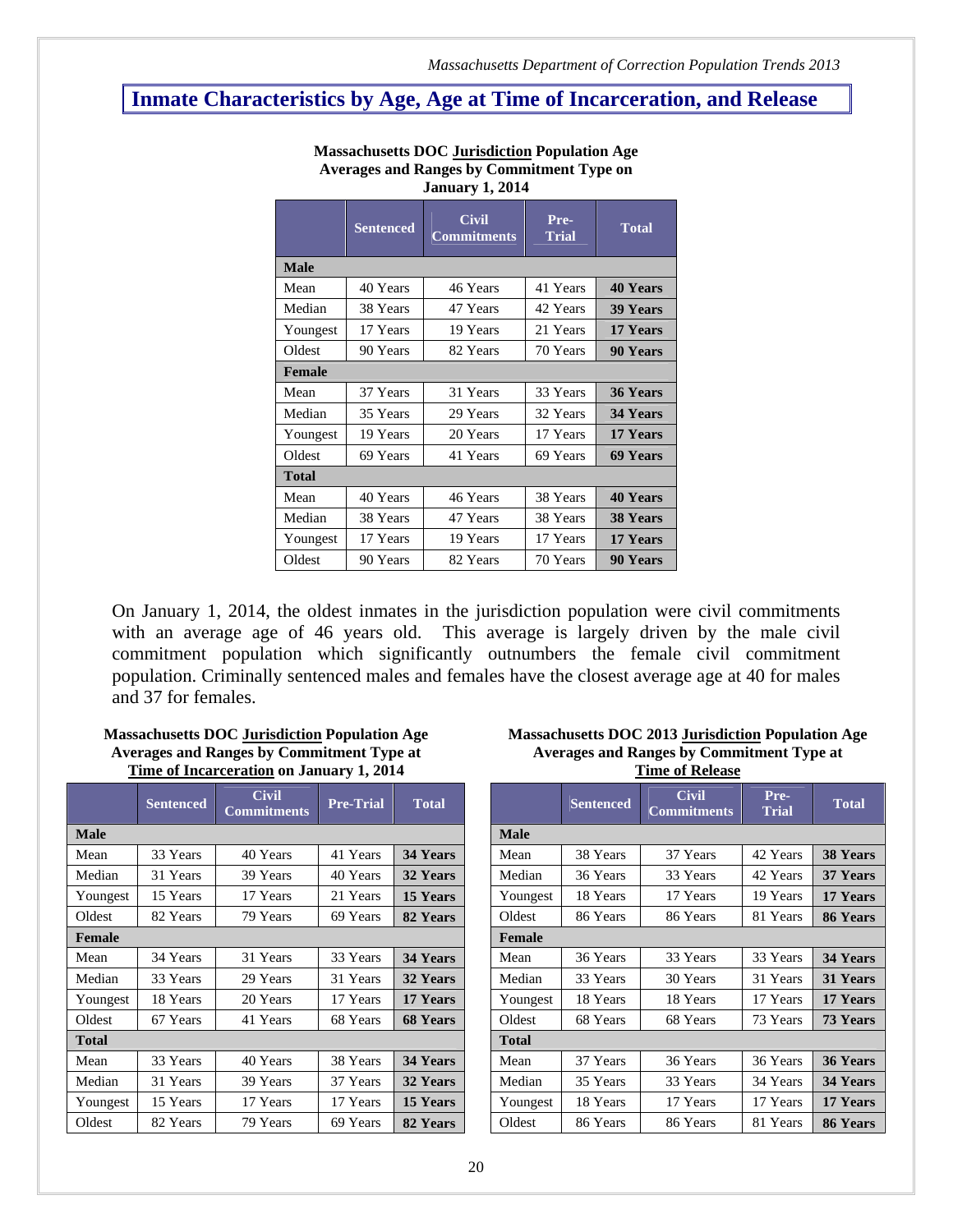# **Inmate Characteristics by Offense Types**



 **Massachusetts DOC Criminally Sentenced Jurisdiction Population by Governing Offense and Gender on January 1, 2014**

- Sixty-eight percent of male offenders in the criminally sentenced population committed a violent governing offense with person offenses comprising 53%.
- Drug offenses represented the second largest category for male offenders and comprised 16% of the male criminally sentenced population.
- Similar to males, the most common governing offense for females were person offenses (44%) followed by property (22%) and drug offenses (19%).
- In contrast to male offenders, the majority of female offenders were committed for a nonviolent governing offense (53%).



#### **Massachusetts DOC Criminally Sentenced Jurisdiction Population by Violent/Non-Violent Offense and Gender on January 1, 2014**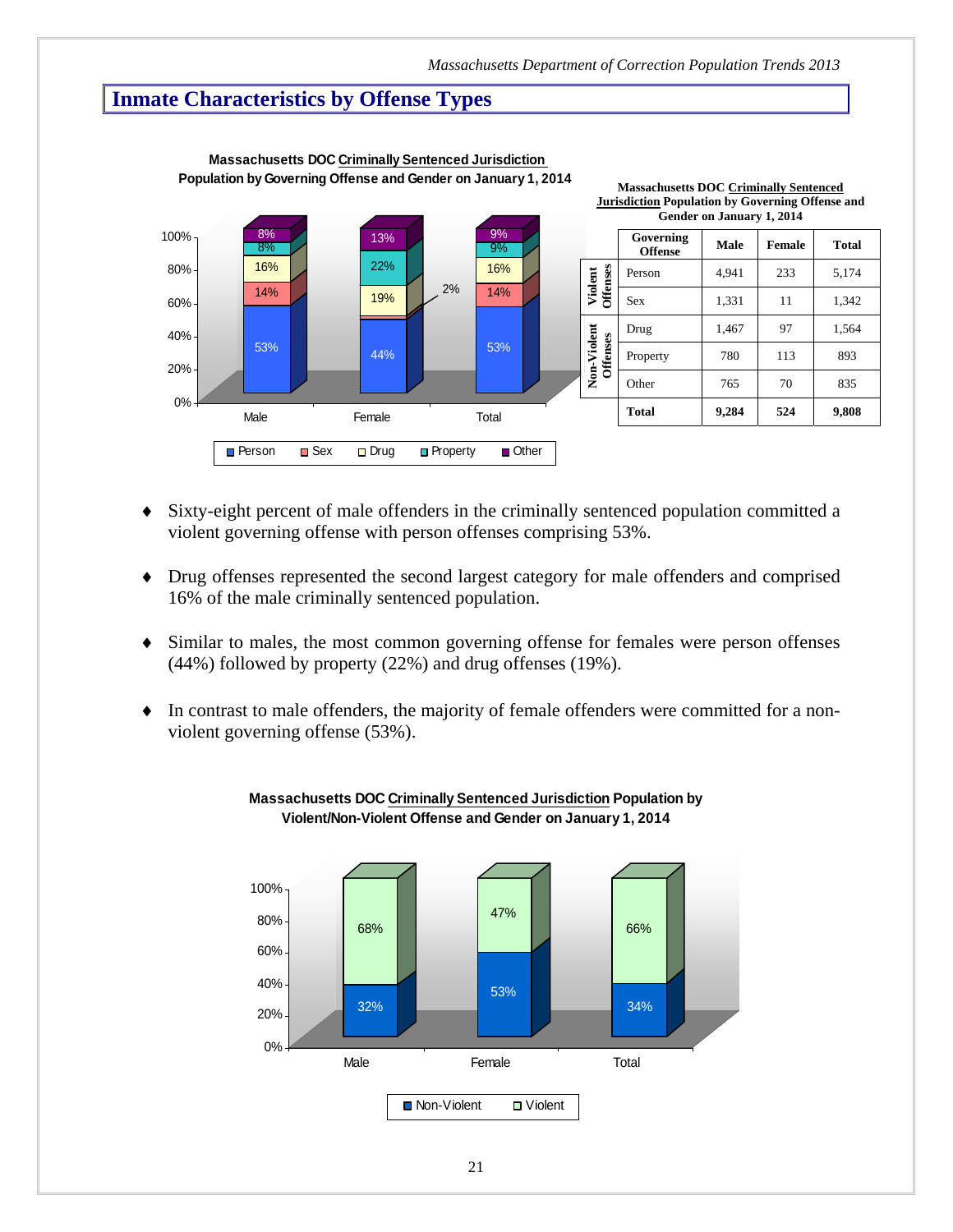# **Inmate Characteristics by Sentence Lengths**



**Massachusetts DOC Female Criminally Sentenced 2013 New Court Commitments vs. January 1, 2014 Snapshot Population:**



Note: There were no female new court commitments in 2013 with a sentence length of "2<sup>nd</sup> Degree Life".

The comparisons of new court commitments to the snapshot population are significant in that they demonstrate who is entering into the DOC (commitments) versus who is "stacking up'' in the population (snapshot). The above charts and tables illustrate that over time it is the long term offenders that stack up in the population. For example, on January 1, 2014, approximately 21% of the stock population is serving a life sentence; however, these offenders only comprise 3% of new court commitments.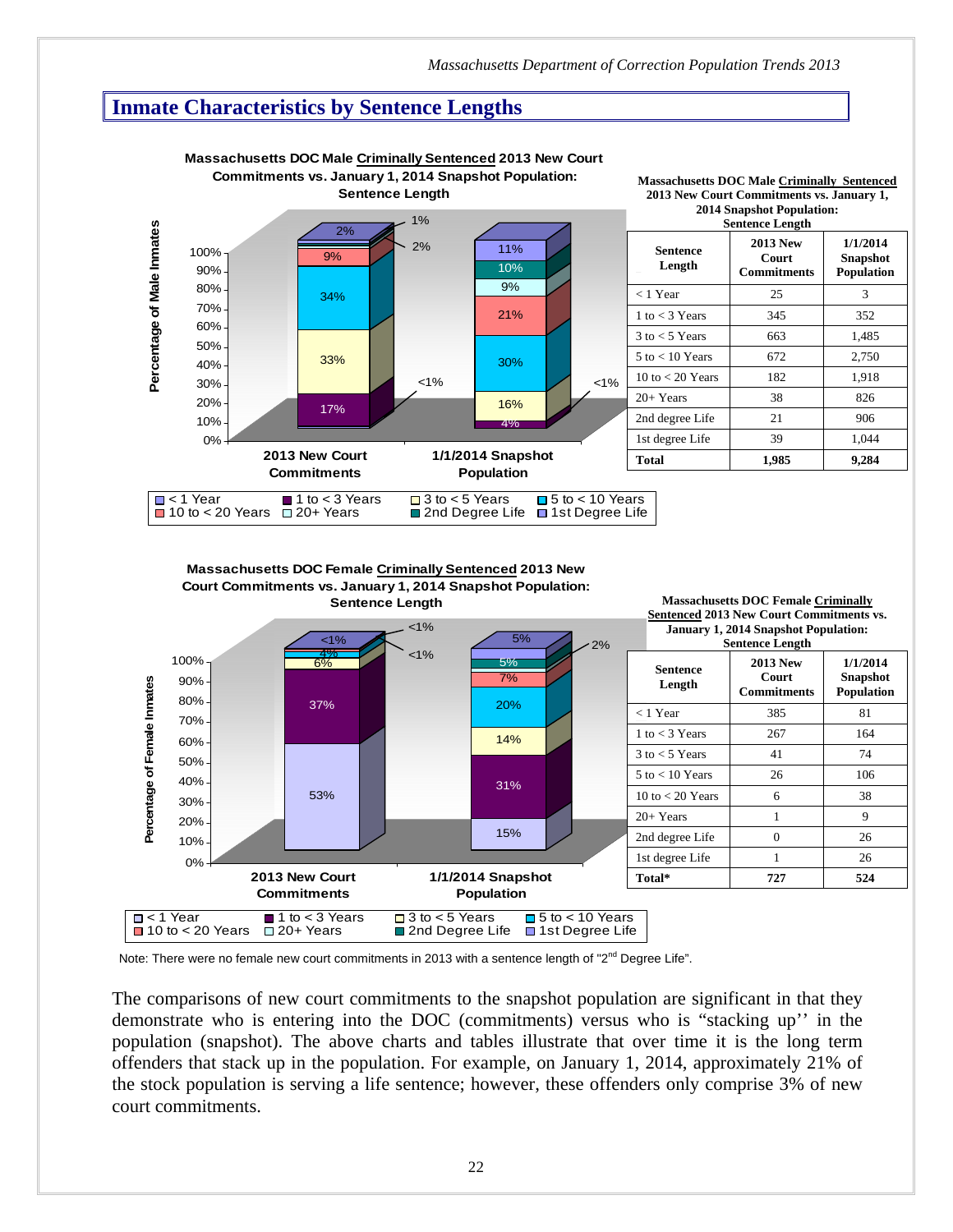# **Inmate Characteristics by Sentence Lengths**

In 2013, 90% of female new court commitments were serving a sentence less than three years, whereas only 47% of females in the January 1, 2014 snapshot population were serving a sentence less than three years. Comparatively, 86% of male new court commitments were serving a sentence not greater than 10 years, while only 49% of the males in the January 1, 2014 snapshot population were serving a sentence not greater than 10 years. As mentioned previously in this report, the MA DOC houses females who are pre-trial and those who are criminally sentenced from numerous counties; thus, many women are serving county sentences with the DOC which are shorter terms than state sentences.

Between January 1, 2013 and January 1, 2014, the percentage of state criminally sentenced female inmates in the MA DOC jurisdiction decreased 1%, while the percentage of county criminally sentenced female inmates increased 23%. Among the criminally sentenced females in MA DOC jurisdiction on January 1, 2014:

- $\triangleleft$  56% (N=294) were state sentenced
- $\leftrightarrow$  43% (N=226) were county sentenced
- $\bullet$  1% (N=4) were out of state/federally sentenced

Naturally, sentence lengths vary by offense type. The following table reflects maximum sentence lengths less than 3 years and equal to or greater than 3 years by governing offense type and gender. The maximum sentence lengths are based on the total maximum number of days an inmate can serve on their commitment, which is the sum of their consecutive sentences. Sixty-six percent of criminally sentenced males were serving a maximum sentence length of 3 years or more on a violent governing offense. In comparison, 35% of criminally sentenced females were serving a maximum sentence length of 3 years or more on a violent governing offense and 36% of criminally sentenced females were serving a maximum sentence length less than 3 years on a non-violent governing offense.

|                            | Governing Offense by Deficince Echgul and Genuer |              |             |             |                |              |             |  |  |  |
|----------------------------|--------------------------------------------------|--------------|-------------|-------------|----------------|--------------|-------------|--|--|--|
|                            | <b>Governing Offense</b>                         | <b>Males</b> |             |             | <b>Females</b> | <b>Total</b> |             |  |  |  |
|                            |                                                  | $<$ 3 Years  | $>$ 3 Years | $<$ 3 Years | $>$ 3 Years    | $<$ 3 Years  | $>$ 3 Years |  |  |  |
| <b>Offenses</b><br>Violent | <b>PERSON</b>                                    | 125          | 4,816       | 58          | 175            | 183          | 4,991       |  |  |  |
|                            | <b>SEX</b>                                       | 12           | 1,319       |             | 10             | 13           | 1,329       |  |  |  |
|                            | <b>DRUG</b>                                      | 97           | 1,370       | 40          | 57             | 137          | 1,427       |  |  |  |
| Violent<br><b>Offenses</b> | <b>PROPERTY</b>                                  | 70           | 710         | 90          | 23             | 160          | 733         |  |  |  |
| Non-                       | <b>OTHER</b>                                     | 51           | 714         | 56          | 14             | 107          | 728         |  |  |  |
|                            | <b>TOTALS</b>                                    | 355          | 8,929       | 245         | 279            | 600          | 9,208       |  |  |  |
|                            |                                                  | 9,284        |             | 524         |                | 9,808        |             |  |  |  |

| <b>Criminally Sentenced Jurisdiction Population on January 1, 2014:</b> |
|-------------------------------------------------------------------------|
| Governing Offense by Sentence Length and Gender                         |

Following person offenses, drug offenses represented the second highest governing offense type for males compared to property offenses for females. A majority of drug offenders were serving sentences associated with a mandatory minimum term. There were a total of 1,062 inmates sentenced for a mandatory drug governing offense: 1,019 males and 43 females.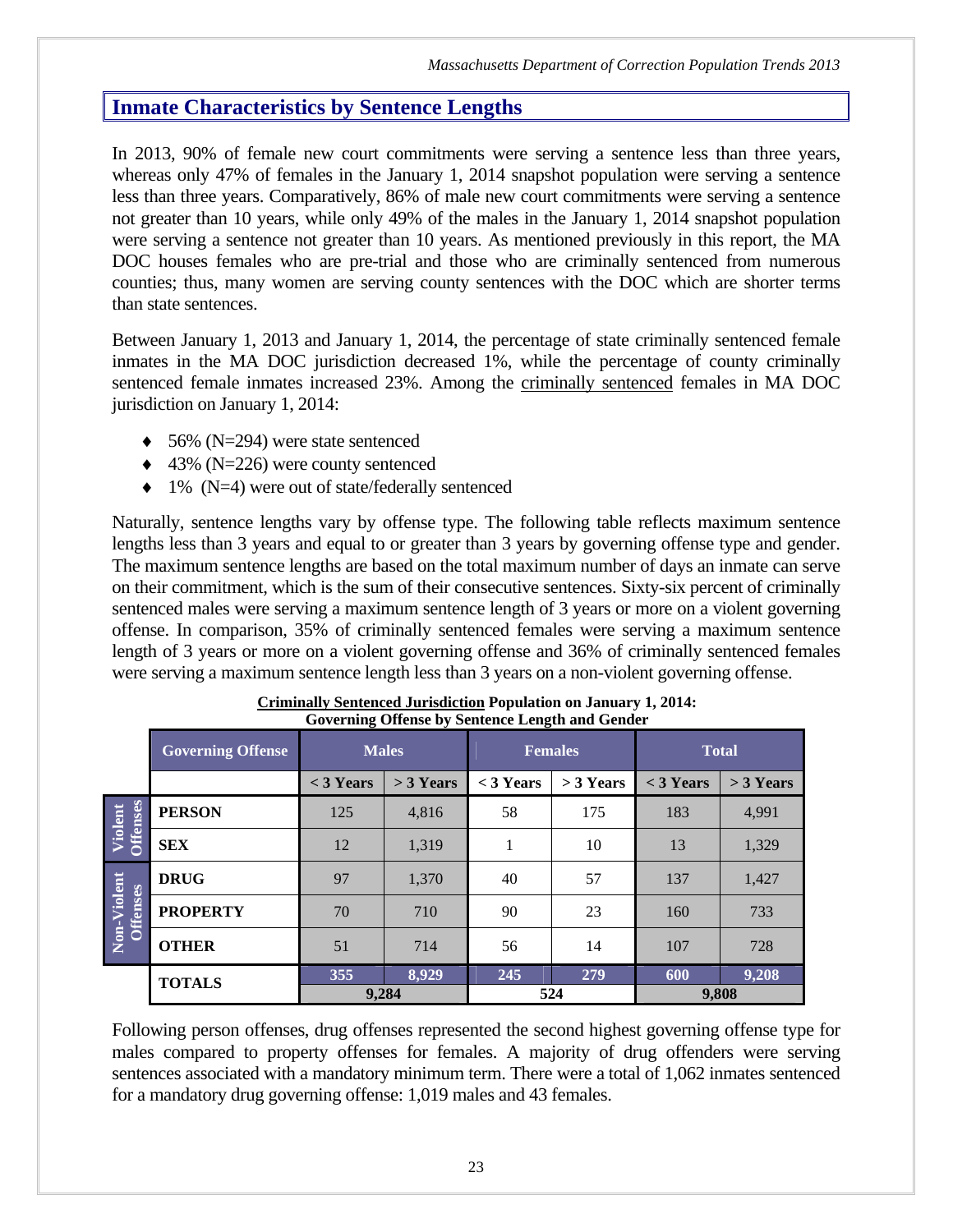*Massachusetts Department of Correction Population Trends 2013*

# **Massachusetts DOC 2013 Admissions and Releases**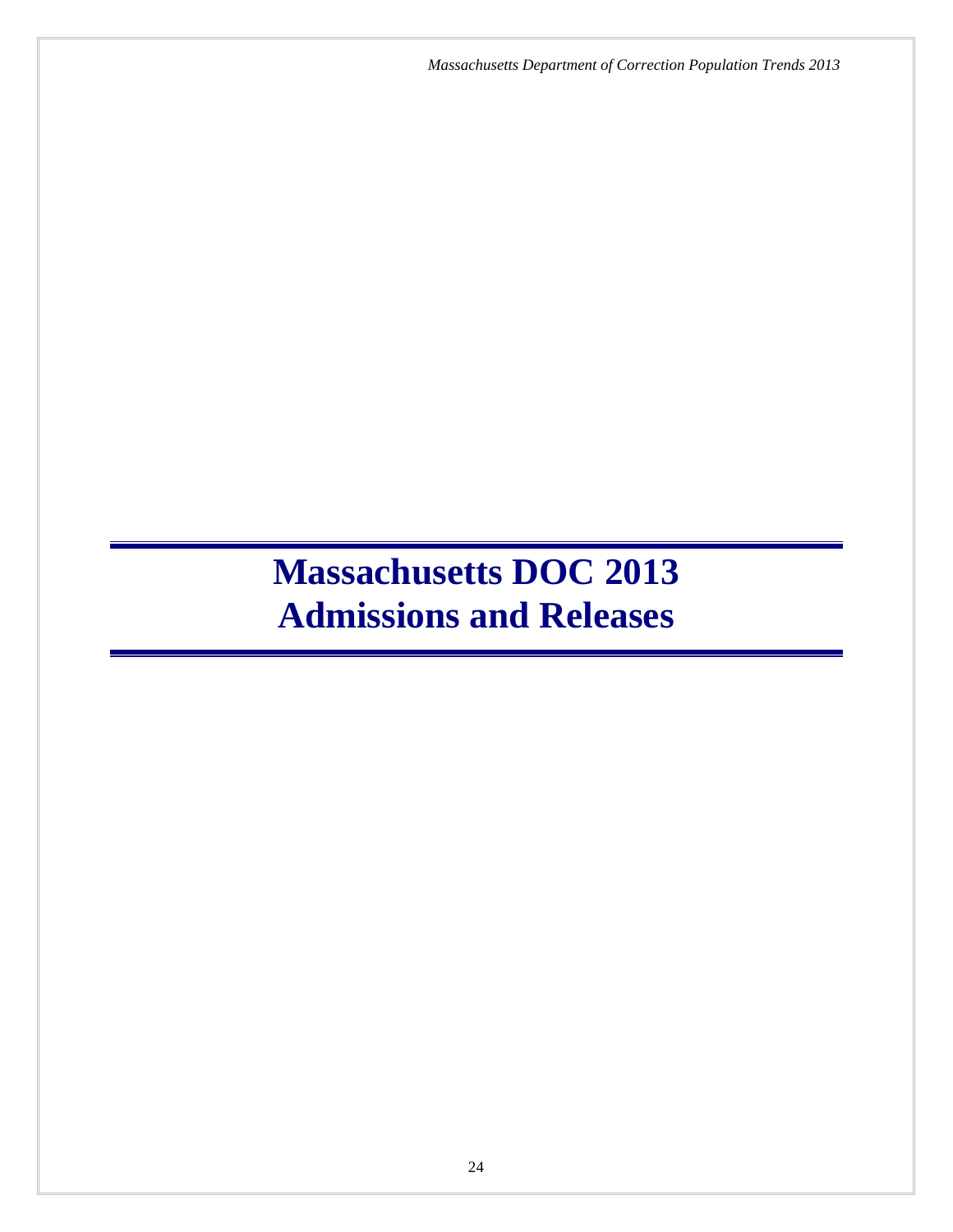

**Note:** Monthly jurisdiction population is based on the end of the month count of the criminally sentenced jurisdiction population and will not reflect the cumulative difference in admissions and releases.

- Throughout most of 2013 there were more criminal releases than admissions; the exceptions to this were in March, September, and October.
- The number of releases may be partially attributed to changes resulting from to the 2012 Crime Bill and releases due to the crime lab situation<sup> $6$ </sup>.
- The cumulative difference between admissions and releases resulted in a cumulative decrease of 324 in the criminally sentenced population by year's end.
- The criminally sentenced population at the end of 2013 was 9,818, a 3% decrease from the population at the end of January, at 10,148. This rate decrease was similar to the one seen in 2012.

 $\overline{a}$ 

<sup>6</sup> See Caveats and Definitions for Crime Bill and Crime Lab Situation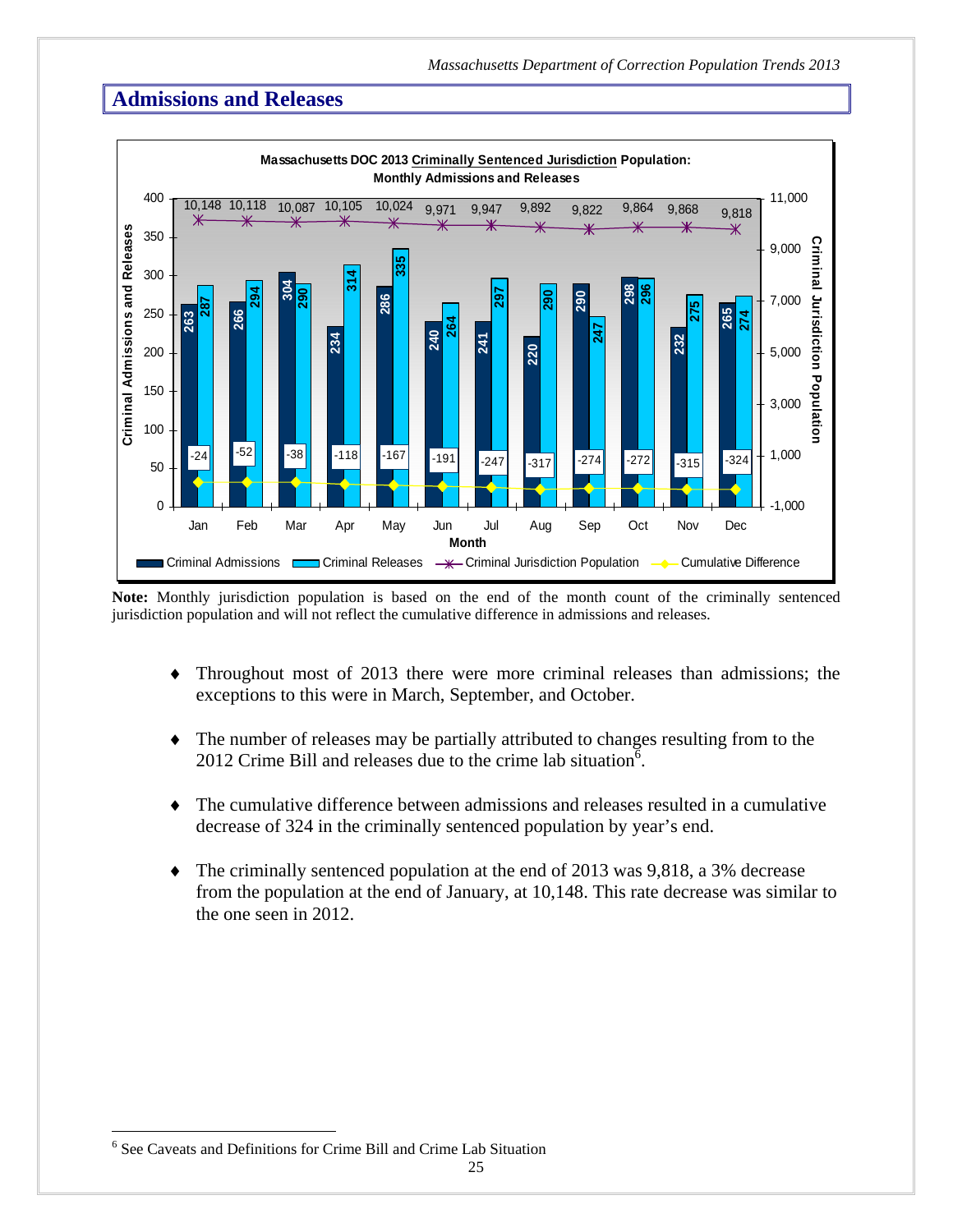

During the past seven years criminal admissions and releases have both exhibited negative trends, with criminal admissions exhibiting a greater decline than criminal releases. Admissions saw a lessening over the trend period with an average decrease of 4% each year; 2012 and 2009 had the biggest declines of 11% and 8%, respectively. Releases only saw two years of decrease from the prior year, in 2011 and 2013; 2011 saw a large enough decrease, 15%, that the average yearly decline was less than 1%.



The criminally sentenced population saw a general increase of 12% from 2006 to 2012; however, there were declines of less than 1% for both 2010 and 2011. For 2013 and 2014 a decrease of about 3% was seen for each year resulting in a net difference between 2006 and 2014 of only 5%, despite the growth earlier in the trend period.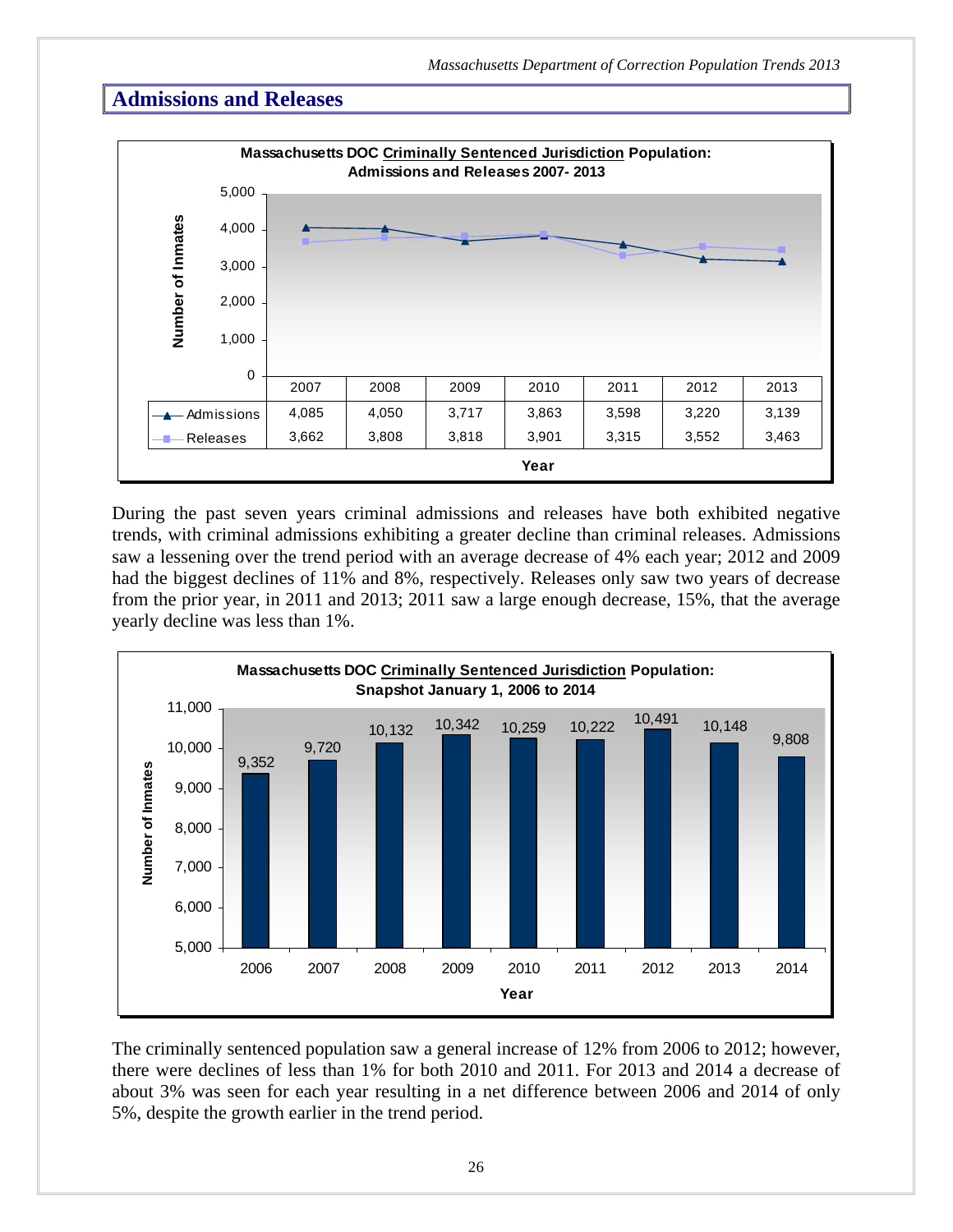

- Total criminal admissions for 2013 were driven by new court commitments to the MA DOC, as evidenced by the parallel yearly trends.
- New court commitments ranged from 183 to 271 with a monthly average of 226, the same as 2012. Total criminal admissions ranged from 220 to 304 for a monthly average of 262.

| 400                                                | <b>Release Type by Month</b> |     |         |     |                |         |                |                |                |                |                |         |          |
|----------------------------------------------------|------------------------------|-----|---------|-----|----------------|---------|----------------|----------------|----------------|----------------|----------------|---------|----------|
| Criminally Sentenced Releases<br>350<br>300<br>250 | 287                          | 294 | 290     | 314 | 335            | 264     | 297            | 290            | 247            | 296            | 275            | 274     | 289      |
| 200<br>150                                         | 130                          | 146 | 154     | 159 | 175            | 145     | 149            | 157            | 128            | 169            | 164            | 150     | 152      |
| 100<br>50<br>$\mathbf 0$                           | 58<br>$-31$                  | 64  | 51<br>5 | 73  | 61             | 45<br>4 | 62             | 64             | 62             | 62             | 59             | 57<br>6 | 60<br>11 |
|                                                    | Jan                          | Feb | Mar     | Apr | May            | Jun     | Jul            | Aug            | Sep            | Oct            | Nov            | Dec     | Avg      |
| Expiration of Sentence to Street                   | 130                          | 146 | 154     | 159 | 175            | 145     | 149            | 157            | 128            | 169            | 164            | 150     | 152      |
| Parole to Street/Release from Parole<br>Detainer   | 58                           | 64  | 51      | 73  | 61             | 45      | 62             | 64             | 62             | 62             | 59             | 57      | 60       |
| Parole-Exp of Sentence to Other                    | 37                           | 48  | 49      | 52  | 56             | 46      | 55             | 42             | 33             | 40             | 31             | 42      | 44       |
| Non-DOC* Release to Other Jurisd                   | 27                           | 20  | 18      | 15  | 22             | 17      | 20             | 15             | 14             | 18             | 12             | 17      | 18       |
| Court/Crime Lab Release                            | 31                           | 15  | 13      | 11  | 14             | 9       | 9              | $\overline{7}$ | $\overline{7}$ | $\overline{7}$ | $\overline{7}$ | 6       | 11       |
| Other                                              | 4                            | 1   | 5       | 4   | $\overline{7}$ | 2       | $\overline{2}$ | 5              | 3              | $\Omega$       | 2              | 2       | 3        |
| Total                                              | 287                          | 294 | 290     | 314 | 335            | 264     | 297            | 290            | 247            | 296            | 275            | 274     | 289      |

**2013 Criminally Sentenced Jurisdiction Releases from the Massachusetts DOC:**

\*Non-DOC refers to inmates from county, federal, or another state's jurisdiction.

Total criminal jurisdiction releases for 2013 ranged between 247 and 335 for a given month and averaged 289. Releases due to paroles to the street or release from parole detainer remained relatively steady throughout the year, while the total releases had a negative trend. This resulted in an average of 21% of the criminal jurisdiction releases in 2013; compared to 16% in 2012.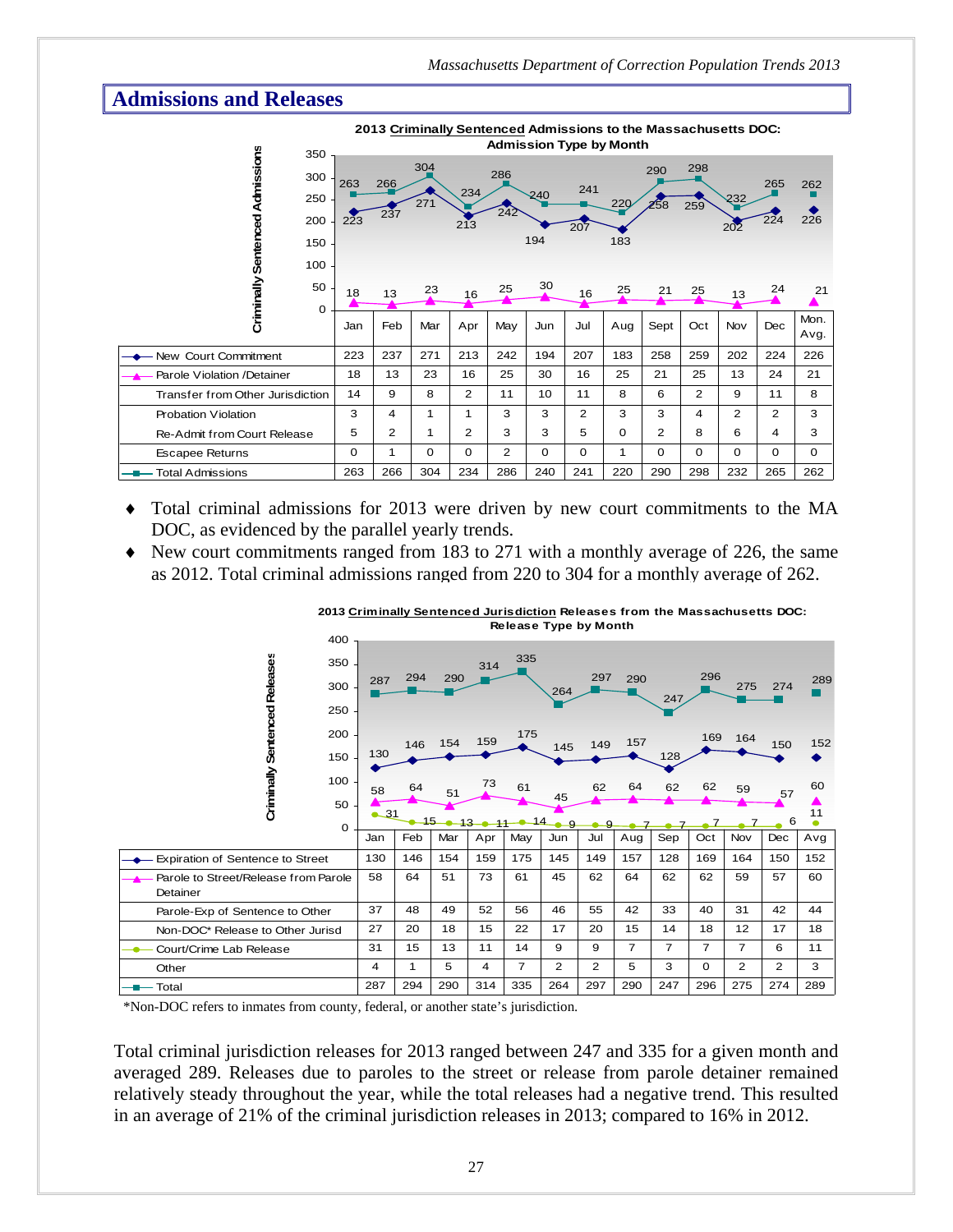| <b>Admission Type</b>              | <b>Female</b>                  |                                        |                                                                          | <b>Male</b> | <b>Total</b>                   |                                        |  |
|------------------------------------|--------------------------------|----------------------------------------|--------------------------------------------------------------------------|-------------|--------------------------------|----------------------------------------|--|
|                                    | Number of<br><b>Admissions</b> | <b>Percent of</b><br><b>Admissions</b> | Number of<br><b>Percent of</b><br><b>Admissions</b><br><b>Admissions</b> |             | Number of<br><b>Admissions</b> | <b>Percent of</b><br><b>Admissions</b> |  |
| New Court Commitment               | 727                            | 86%                                    | 1,986                                                                    | 87%         | 2,713                          | 86%                                    |  |
| <b>Probation Violation</b>         | 30                             | 4%                                     |                                                                          | ${<}1\%$    | 31                             | 1%                                     |  |
| Parole Violation - Parole Detainer | 59                             | 7%                                     | 190                                                                      | 8%          | 249                            | 8%                                     |  |
| Transfer from Other Jurisdiction   | 29                             | 3%                                     | 72                                                                       | 3%          | 101                            | 3%                                     |  |
| <b>Re-Admit from Court Release</b> | 3                              | $<$ 1%                                 | 38                                                                       | 2%          | 41                             | 1%                                     |  |
| <b>Escapee Return</b>              | $\Omega$                       | 0%                                     | 4                                                                        | ${<}1\%$    | 4                              | ${<}1\%$                               |  |
| <b>Total Admissions</b>            | 848                            | 100%                                   | 2,291                                                                    | 100%        | 3,139                          | 100%                                   |  |

#### **Massachusetts DOC 2013 Criminally Sentenced Jurisdiction Admissions: Admission Type by Gender**

For 2013, 86% of criminally sentenced admissions to the MA DOC were new court commitments. Eighty-seven percent of male admissions were new court commitments and 86% of female admissions were new court commitments.

| $\frac{1}{2}$                                      |                              |                                      |                              |                               |                              |                                      |  |  |
|----------------------------------------------------|------------------------------|--------------------------------------|------------------------------|-------------------------------|------------------------------|--------------------------------------|--|--|
| <b>Release Type</b>                                | <b>Female</b>                |                                      |                              | <b>Male</b>                   | <b>Total</b>                 |                                      |  |  |
|                                                    | Number of<br><b>Releases</b> | <b>Percent of</b><br><b>Releases</b> | Number of<br><b>Releases</b> | Percent of<br><b>Releases</b> | Number of<br><b>Releases</b> | <b>Percent of</b><br><b>Releases</b> |  |  |
| <b>Expiration of Sentence to Street</b>            | 405                          | 50%                                  | 1,421                        | 54%                           | 1,826                        | 53%                                  |  |  |
| Parole to Street / Release from<br>Parole Detainer | 159                          | 20%                                  | 559                          | 21%                           | 718                          | 21%                                  |  |  |
| Parole-Expiration of Sentence to<br>Other          | 111                          | 14%                                  | 420                          | 16%                           | 531                          | 15%                                  |  |  |
| Non-DOC* Release to Other<br><b>Jurisdiction</b>   | 113                          | 14%                                  | 102                          | 4%                            | 215                          | 6%                                   |  |  |
| Court Release† / Crime Lab                         | 17                           | 2%                                   | 117                          | 4%                            | 136                          | 4%                                   |  |  |
| <b>Other Release</b>                               | $\overline{2}$               | ${<}1\%$                             | 35                           | 1%                            | 37                           | $1\%$                                |  |  |
| <b>Total Releases</b>                              | 807                          | 100%                                 | 2,654                        | 100%                          | 3,463                        | 100%                                 |  |  |

#### **Massachusetts DOC 2013 Criminally Sentenced Jurisdiction Releases: Release Type by Gender**

\*Non-DOC refers to inmates from county, federal, or another state's jurisdiction.

†Of the 136 court releases/ crime lab, two of the court releases were not released to the street.

- Releases to the street are a subset of all releases consisting of: expiration of sentence to street, parole to street/release from parole detainer, and court release/crime lab. Of the 2,678 criminally sentenced jurisdiction releases to the street in 2013, approximately 68% were released via expiration of sentence to the street, 27% were via parole to the street/release parole detainer, and 5% were court/drug lab releases to the street.
- Females accounted for 22% of total criminally sentenced jurisdiction release to the street in 2013; making up 22% of the expirations of sentence to the street and 22% of paroles to the street/release from parole detainer, but only 13% of court/drug lab releases to the street.
- There were 33 deaths in the jurisdiction population during 2013: 32 males and 1 female.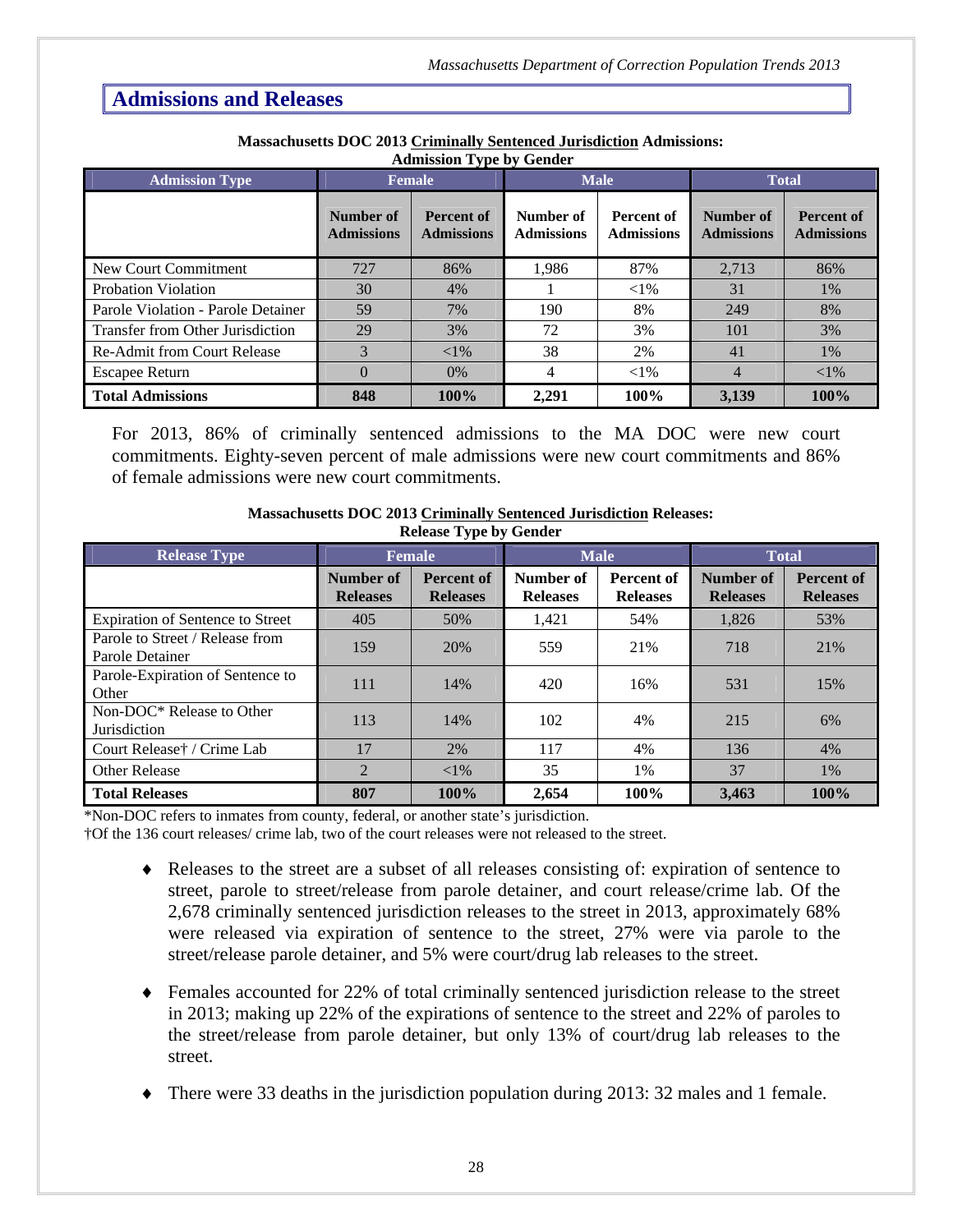| <b>Admission Type</b>                 |                                | 2011                                   |                                | 2012                                   | 2013                           |                                        |
|---------------------------------------|--------------------------------|----------------------------------------|--------------------------------|----------------------------------------|--------------------------------|----------------------------------------|
|                                       | Number of<br><b>Admissions</b> | <b>Percent of</b><br><b>Admissions</b> | Number of<br><b>Admissions</b> | <b>Percent of</b><br><b>Admissions</b> | Number of<br><b>Admissions</b> | <b>Percent of</b><br><b>Admissions</b> |
| New Court Commitment                  | 2,940                          | 82%                                    | 2.708                          | 84%                                    | 2.713                          | 86%                                    |
| Probation Violation                   | 43                             | $1\%$                                  | 34                             | 1%                                     | 31                             | 1%                                     |
| Parole Violation - Parole<br>Detainer | 371                            | 10%                                    | 277                            | 9%                                     | 249                            | 8%                                     |
| Transfer from Other Jurisdiction      | 207                            | 6%                                     | 159                            | 5%                                     | 101                            | 3%                                     |
| <b>Re-Admit from Court Release</b>    | 33                             | 1%                                     | 35                             | 1%                                     | 41                             | $1\%$                                  |
| <b>Escapee Return</b>                 | 4                              | ${<}1\%$                               | 7                              | ${<}1\%$                               | 4                              | ${<}1\%$                               |
| <b>Total Admissions</b>               | 3,598                          | 100%                                   | 3.220                          | 100%                                   | 3,139                          | 100%                                   |

#### **Massachusetts DOC Criminally Sentenced Jurisdiction Admissions: Admission Type by Year 2011 - 2013**

- From 2011 to 2013 the number of new court commitments decreased by 8%, despite the percentage of admissions who were new court commitments rising from 82% in 2011 to 86% in 2013.
- The second most common admission type, parole violation/parole detainer decreased by 33% from 2011 to 2013.
- Total criminal admissions during the period from 2011 to 2013 decreased by 13%.

| <b>Release Type</b>                                          | 2011                         |                                      | 2012                         |                                      | 2013                         |                                      |
|--------------------------------------------------------------|------------------------------|--------------------------------------|------------------------------|--------------------------------------|------------------------------|--------------------------------------|
|                                                              | Number of<br><b>Releases</b> | <b>Percent of</b><br><b>Releases</b> | Number of<br><b>Releases</b> | <b>Percent of</b><br><b>Releases</b> | Number of<br><b>Releases</b> | <b>Percent of</b><br><b>Releases</b> |
| <b>Expiration of Sentence to Street</b>                      | 1,852                        | 56%                                  | 1.804                        | 51%                                  | 1,826                        | 53%                                  |
| Parole to Street / Release from<br>Parole Detainer           | 440                          | 13%                                  | 567                          | 16%                                  | 718                          | 21%                                  |
| Parole-Expiration of Sentence to<br>Other                    | 566                          | 17%                                  | 522                          | 15%                                  | 531                          | 15%                                  |
| Non-DOC <sup>*</sup> Release to Other<br><b>Jurisdiction</b> | 336                          | 10%                                  | 285                          | 8%                                   | 215                          | 6%                                   |
| Court Release / Crime Lab                                    | 89                           | 3%                                   | 337                          | 9%                                   | 136                          | 4%                                   |
| <b>Other Release</b>                                         | 32                           | 1%                                   | 35                           | 1%                                   | 37                           | 1%                                   |
| Total Releases                                               | 3.315                        | 100%                                 | 3.550                        | 100%                                 | 3.463                        | 100%                                 |

#### **Massachusetts DOC Criminally Sentenced Jurisdiction Releases: Release Type by Year 2011 - 2013**

\*Non-DOC refers to inmates from county, federal, or another state's jurisdiction.

†Of the 136 court releases/ crime lab, two of the court releases were not released to the street.

- The number of expirations of sentence to the street remained similar over the past three years, 2011 to 2013, despite an overall increase in criminal releases of 4% between the two years. Note that 2012 had higher releases than 2013, but this was mostly due to crime lab court releases.
- Paroles to the street/Releases from parole detainer rose 63% from 2011 to 2013.
- During 2013 there were three escapes from MA DOC custody, all three were apprehended and returned to custody.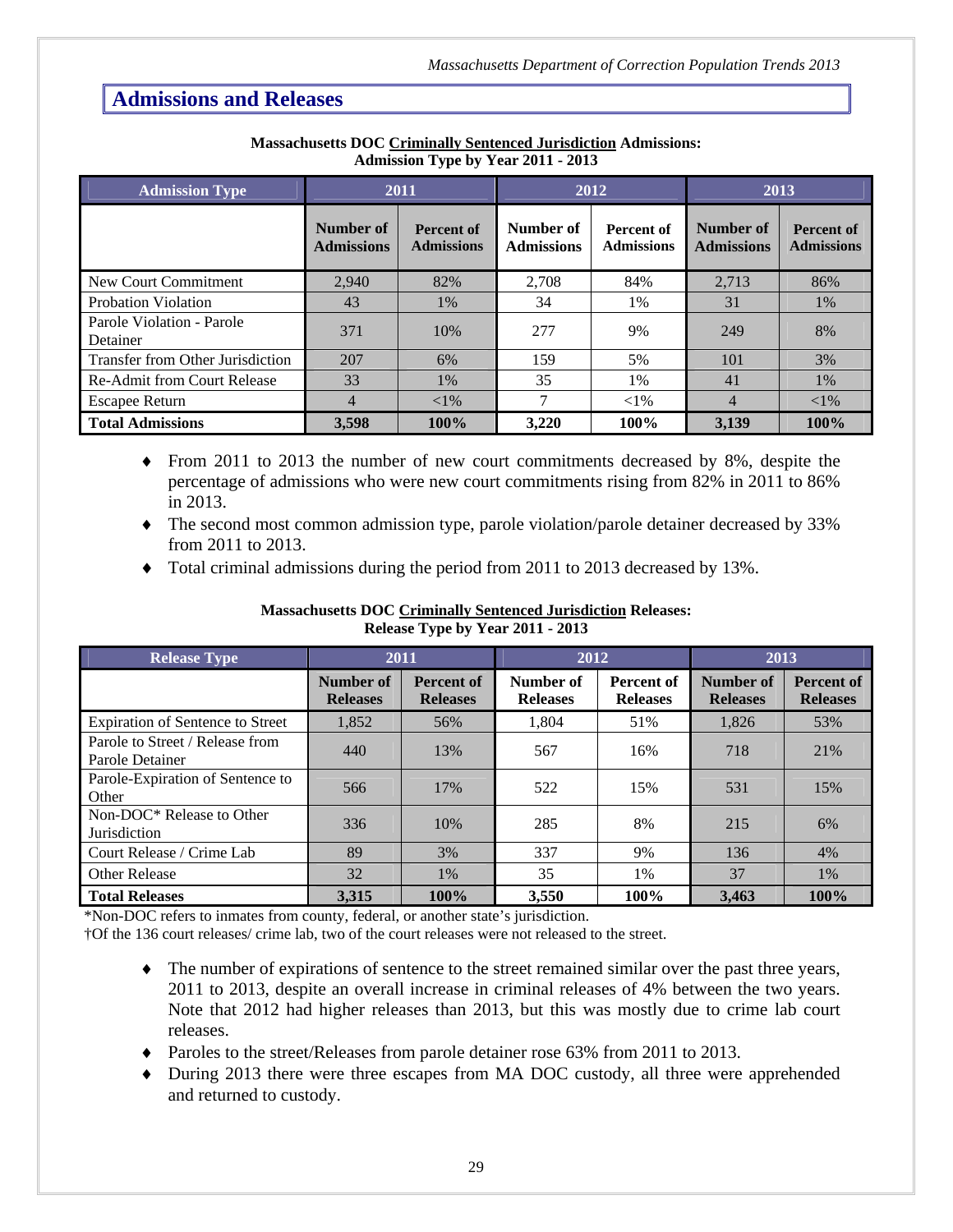# **Releases by Release Type**

#### **Massachusetts DOC 2013 Criminally Sentenced Jurisdiction Releases by Release Type**



\*Refers to non-DOC inmates from county, federal, or another state's jurisdiction released to county, federal, or another state's jurisdiction.



#### **Massachusetts DOC 2013 Pre-Trial Jurisdiction Releases by Release Type**

\*Refers to non-DOC inmates from county, federal, or another state's jurisdiction released to county, federal, or another state's jurisdiction.



#### **Massachusetts DOC 2013 Civil Commitment Jurisdiction Releases by Release Type**

\*Refers to non-DOC inmates from county or another state's jurisdiction released to county or another state's jurisdiction.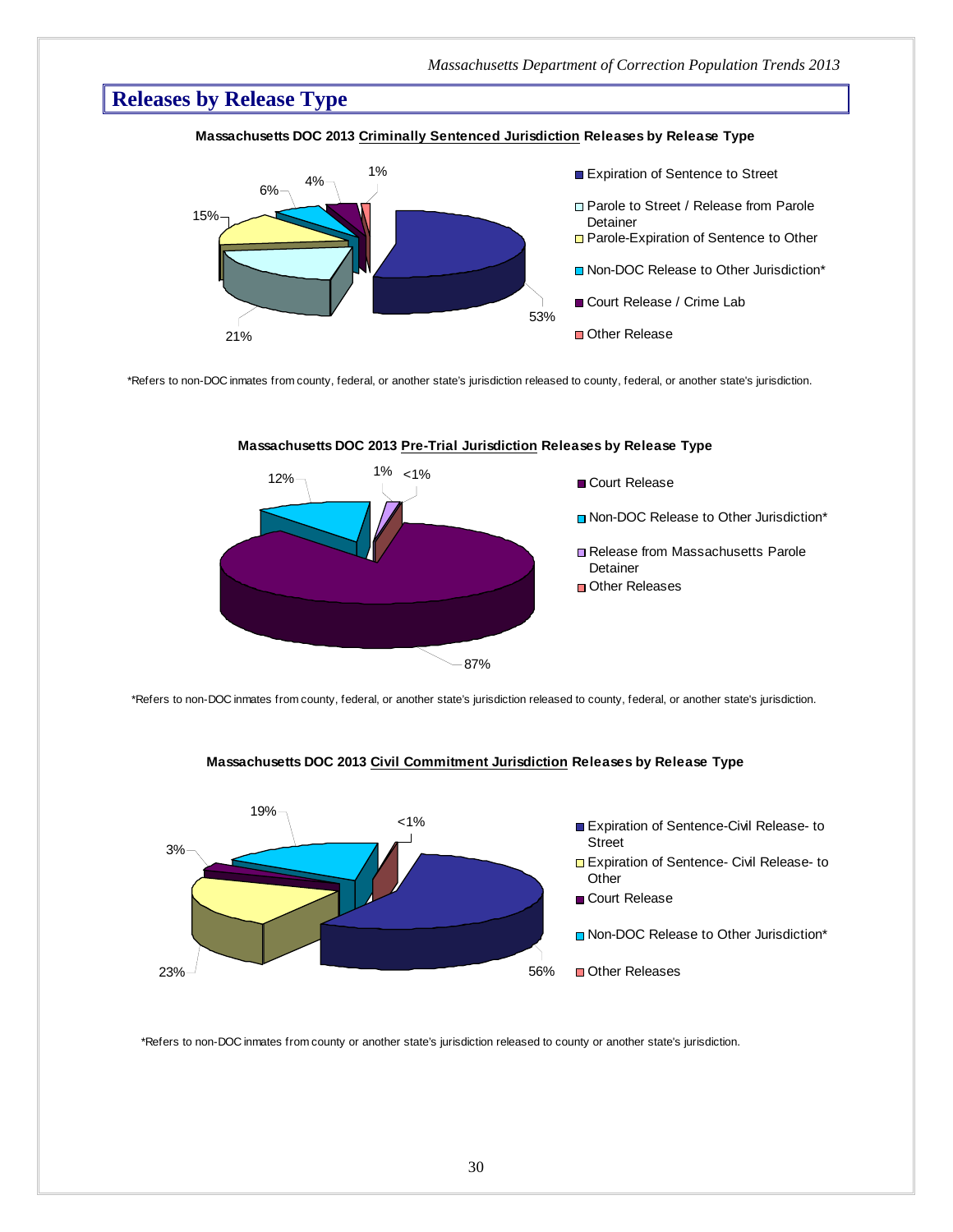-162

-266

# **Criminal, Civil, and Pre-Trial Admissions and Releases**





 $-600$   $-368$   $-352$ 

Jan Feb Mar Apr May Jun Jul Aug Sep Oct Nov Dec **Month**

 $\begin{array}{|c|c|c|c|c|c|}\n\hline\n & -21 & \overline{\hspace{1.5cm}} & -33 & \overline{\hspace{1.5cm}} & -134 & \overline{\hspace{1.5cm}} & -154 & \overline{\hspace{1.5cm}} & -173 & \overline{\hspace{1.5cm}} & -243 \\
\hline\n\end{array}$ 

-400 -200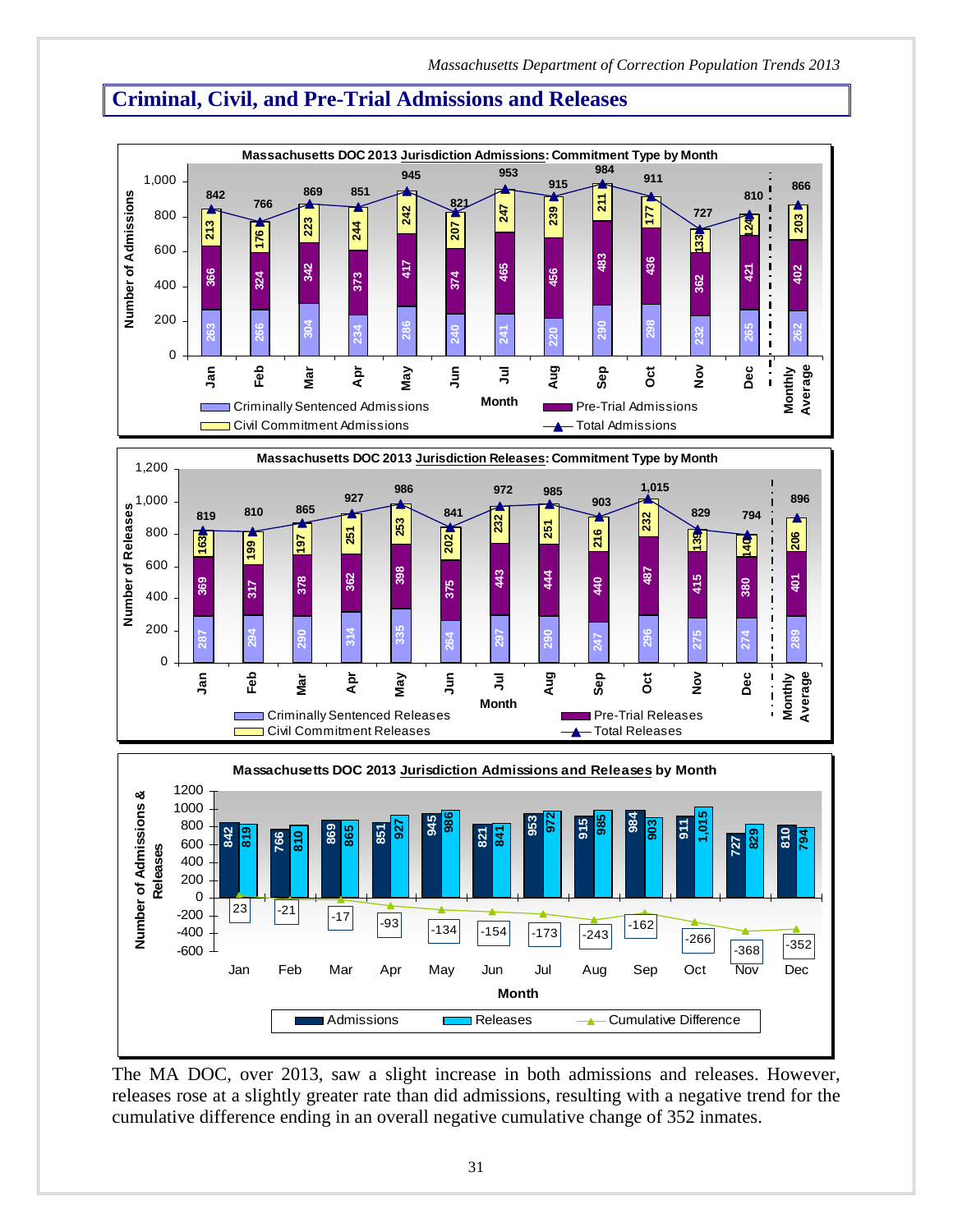*Massachusetts Department of Correction Population Trends 2013*

# **Massachusetts DOC 2013 Admissions by New Court Commitments**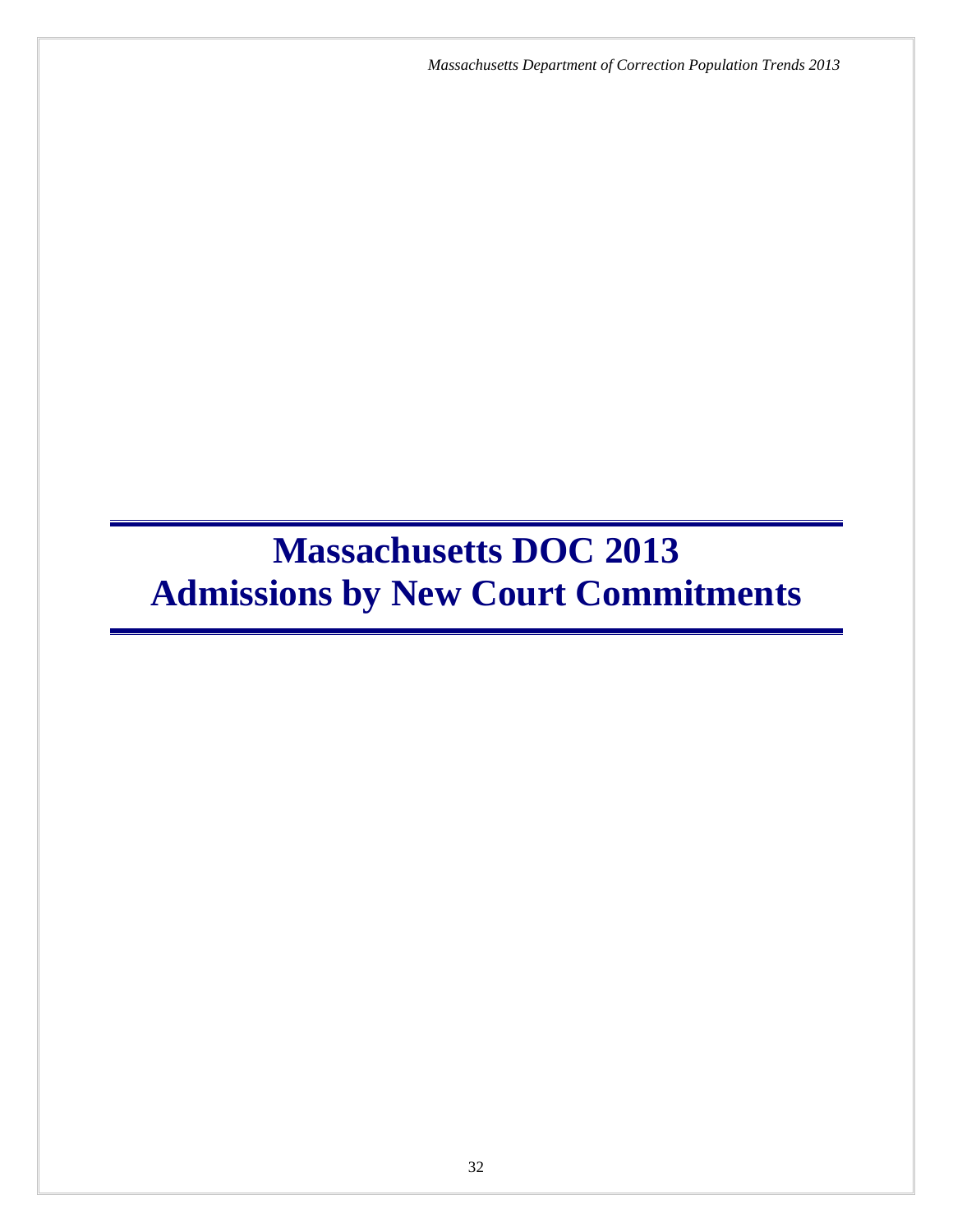# **Admissions by New Court Commitments**



**Massachusetts DOC 2013 Criminally Sentenced Jurisdiction New Court Commitments: Race/Ethnicity by Gender**

For males, the most common race/ethnicities for criminally sentenced new court commitments were White (43%), followed by Hispanic (31%) and Black (25%). For females, the majority of new court commitments were White (77%), followed by Black (10%) and Other (8%). As males made up 73% of criminally sentenced new court commitments the total distribution more closely followed the male distribution.



**Massachusetts DOC 2013 Criminally Sentenced Jurisdiction New Court Commitments: Age in** 

 Males and females had similar age distributions among criminally sentenced new court commitments; with the most common age group for both males and females being the 20-29 age range at 37% and 38%, respectively. The genders differed most in the 40-49 age range where males saw a more notable decline from the previous age category (30-39), going from 31% to 19%; whereas females saw less of a decline, 30% to 21%, in those same categories.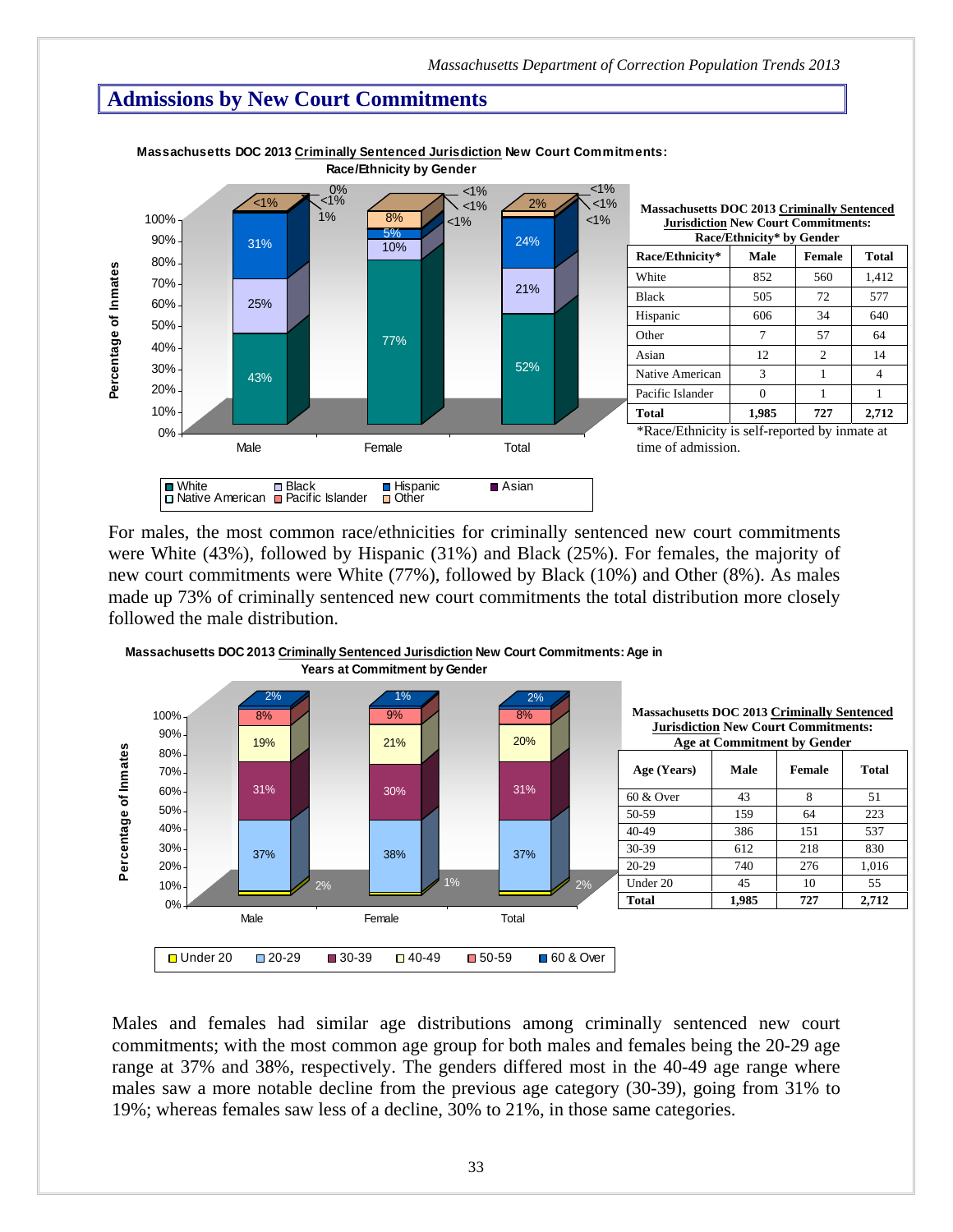### **Admissions by New Court Commitments**



**Massachusetts DOC 2013 Criminally Sentenced Jurisdiction New Court Commitments: Governing Offense by Gender**

 The most common governing offense for male criminally sentenced new court commitments were person crimes (43%), followed by drug offenses (22%). Among females, property crimes were most common (33%), followed by "other" offenses (28%). For both populations, sex offenses were the least common, making up 9% of male governing offenses, and only 1% for females.



The majority of male criminally sentenced new court commitments had violent governing offenses, while the female majority were non-violent. Overall, criminally sentenced jurisdiction inmates had predominately non-violent governing offenses; as males made up almost threequarters of the new court commitments, the overall percentages were mostly due to female inmates having 77% non-violent governing offenses.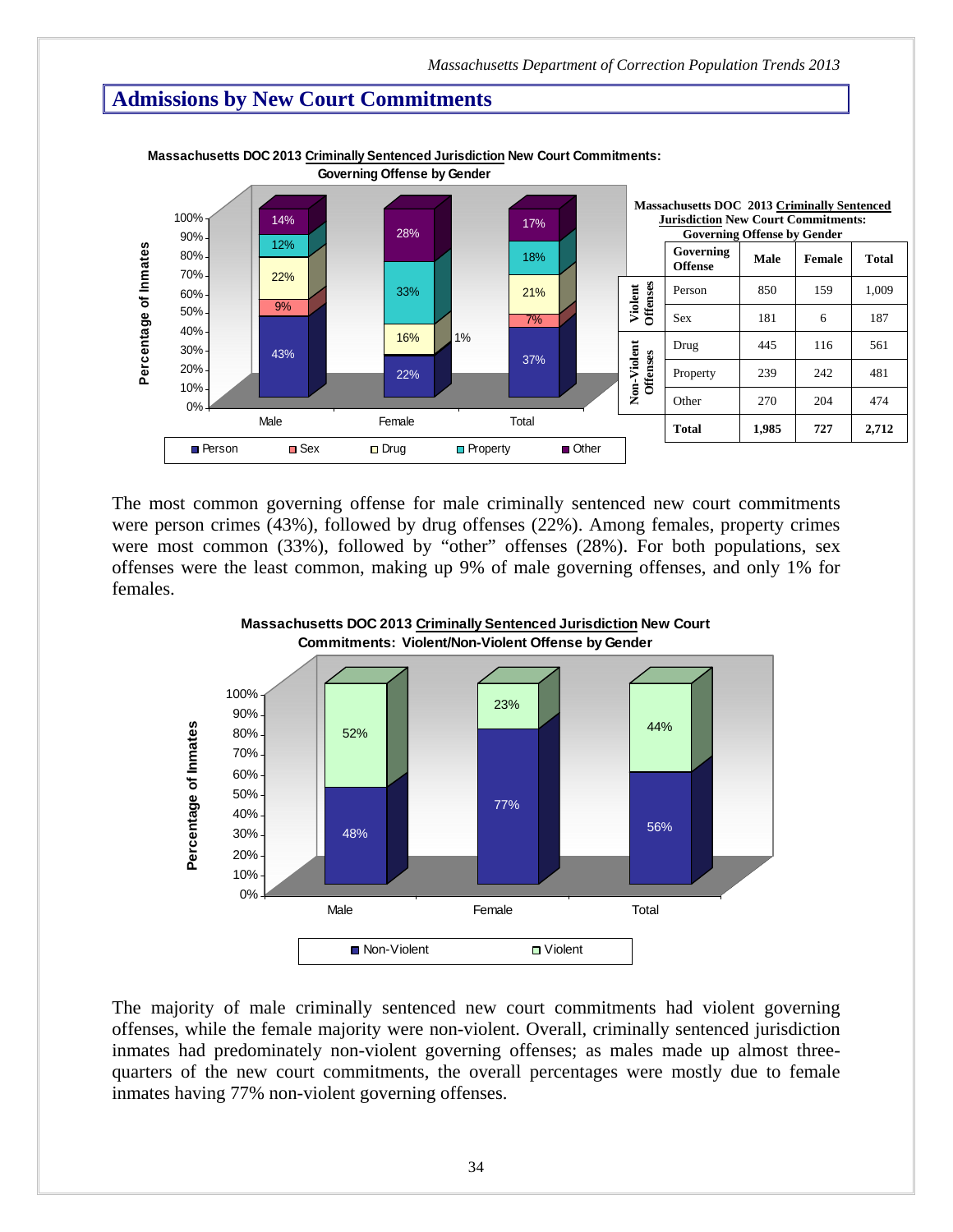### **Admissions by New Court Commitments**



| Massachusetts DOC 2013 Jurisdiction Admissions: Civil Commitments by Institution |  |  |
|----------------------------------------------------------------------------------|--|--|
|                                                                                  |  |  |

| <b>Institution</b>                               | <b>Female</b> | <b>Male</b> | <b>Total</b> |
|--------------------------------------------------|---------------|-------------|--------------|
| Massachusetts Alcohol and Substance Abuse Center |               | 1.503       | 1,503        |
| Bridgewater State Hospital                       |               | 593         | 593          |
| MCI-Framingham                                   | 308           |             | 308          |
| <b>Massachusetts Treatment Center</b>            |               | 31          | 31           |
| <b>Total</b>                                     | 308           | 2.127       | 2.435        |

Civil commitments to the DOC are generally broken into three groups: "Mental Health Commitments", "Alcohol and Substance Abuse Commitments" (i.e., Section 35's), and "Sexually Dangerous Person Commitments". Female civil commitments are housed at MCI-Framingham (MCI-F). Male civil commitments are housed in three facilities: "Mental Health Commitments" are held at Bridgewater State Hospital (BSH), Sections 35's are held at the Massachusetts Alcohol and Substance Abuse Center (MASAC), and "Sexually Dangerous Persons" are held at the Massachusetts Treatment Center (MTC), all of which are located on the DOC Bridgewater Complex.

- In 2013 civil commitments represented 23% of overall admissions.
- The majority (62%) of civil commitments in 2013 were Section 35's admitted to MASAC. Stays at MASAC are limited to 90 days in length, creating a large amount of turnover.
- Commitments to BSH made up 24%, the second highest rate, of civil commitments for 2013.
- Females made up 13% of civil commitments for 2013.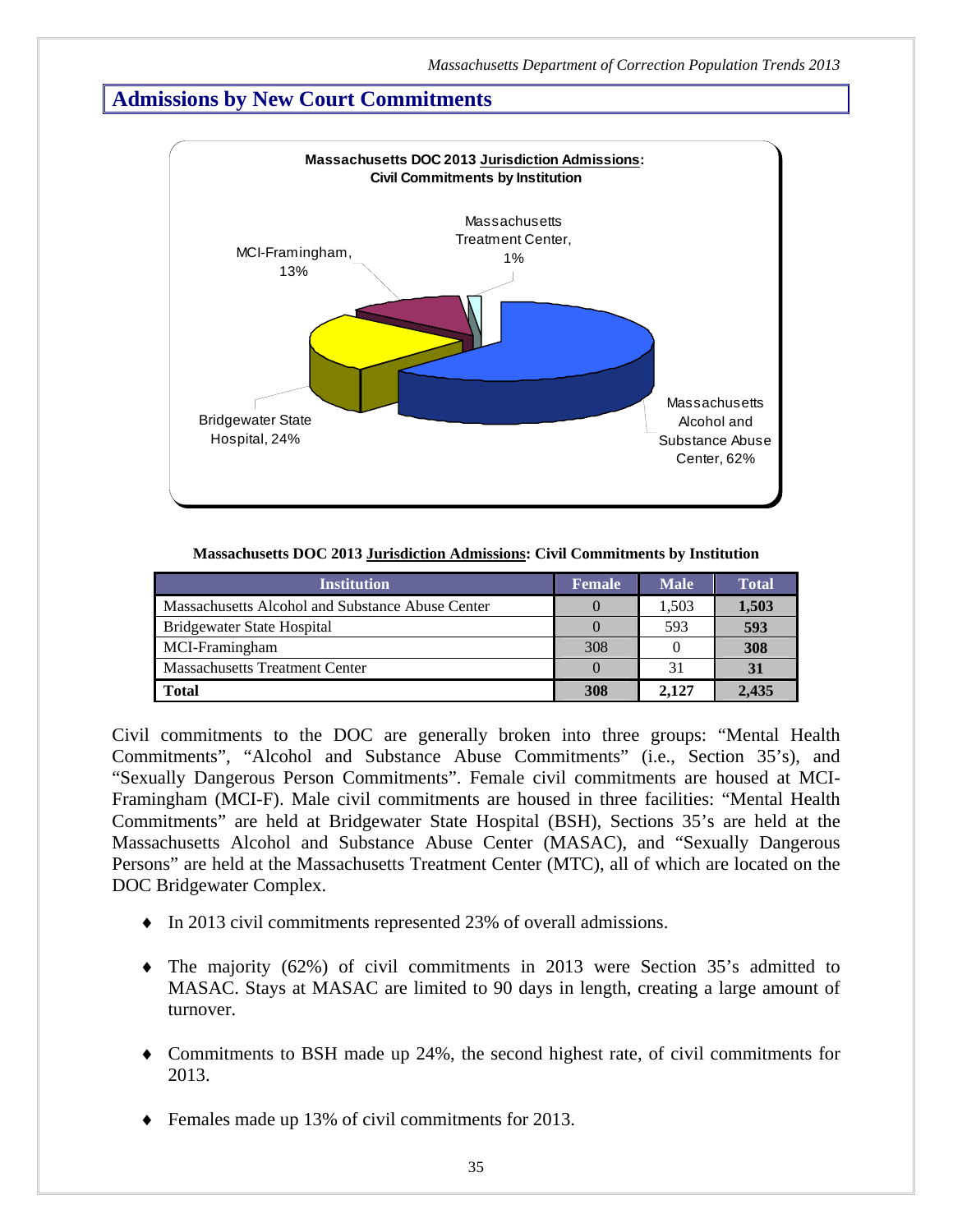*Massachusetts Department of Correction Population Trends 2013*

# **Massachusetts DOC 2013 Releases to the Street**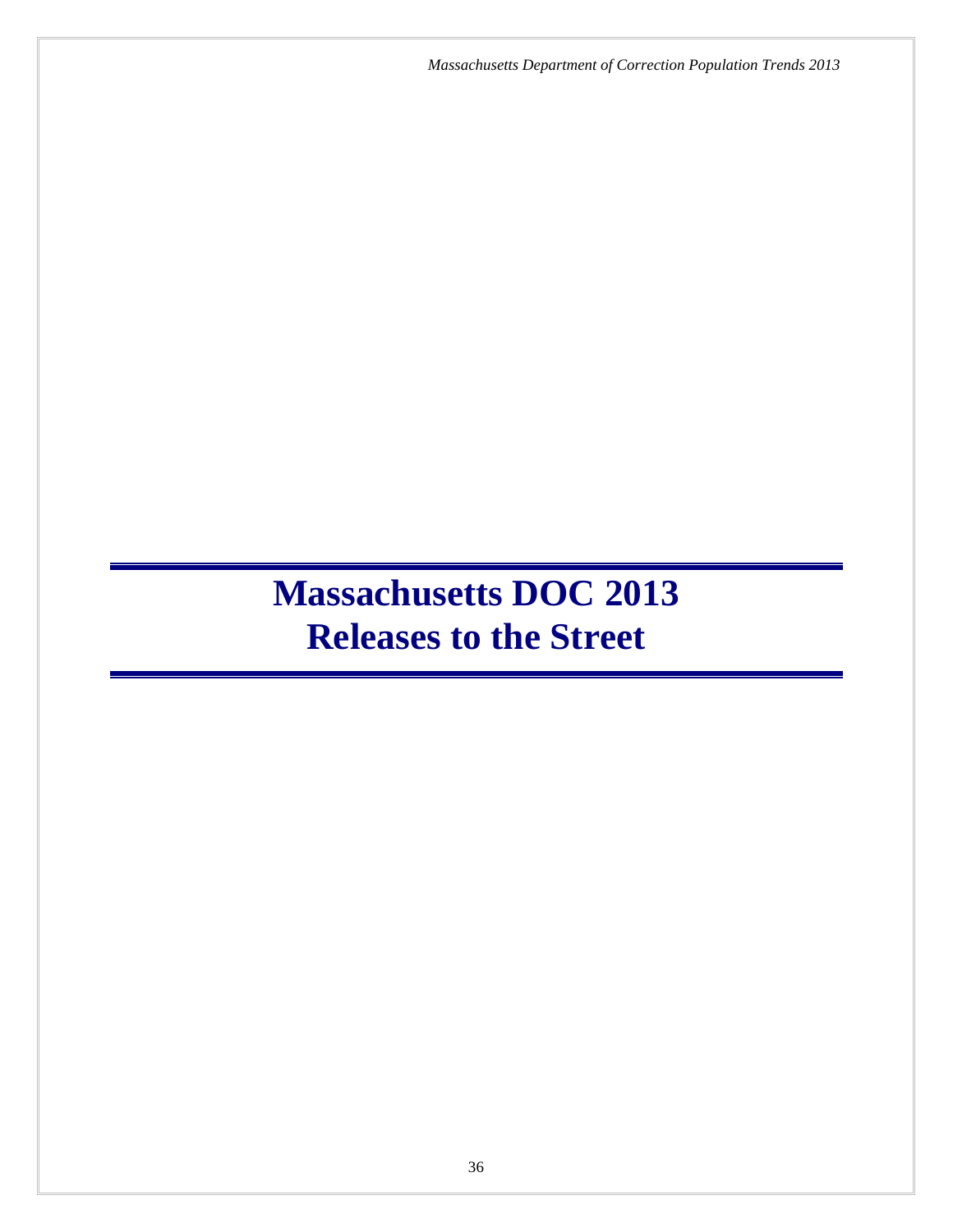# **Releases to Street by Supervision Type**

When looking at releases to street, from 2011 to 2012, there was a noticeable difference in the amount of releases when comparing the two years. Two separate events occurred in 2012, which resulted in a notable impact on releases among the DOC inmate population. Chapter 192 of the Acts of 2012, known as the Crime Bill, was enacted on August 2, 2012 and resulted in an immediate change to sentence structure for dozens of inmates. Issues regarding accuracy of testing at the Hinton Drug Lab resulted in several hundred releases "from court," primarily during the months of September-November.

Starting in 2012 and going forward, releases to the street now include expiration of sentence, parole to the street, release from parole detainer, payment of fine, and court release. These changes are reflected in the charts below<sup>7</sup>.

# **Post Release Supervision of Criminally Sentenced Jurisdiction Inmates Released to the Street from the Massachusetts DOC:**

| 2009 - 2013                             |       |            |       |      |       |      |       |      |       |      |  |
|-----------------------------------------|-------|------------|-------|------|-------|------|-------|------|-------|------|--|
| <b>Post Release Supervision Type</b>    |       | 2009       |       | 2010 |       | 2011 |       | 2012 |       | 2013 |  |
| Parole Supervision (only)               | 691   | 24%        | 653   | 22%  | 274   | 12%  | 346   | 13%  | 443   | 17%  |  |
| Probation Supervision (only)            | 726   | 717<br>25% |       | 25%  | 790   | 33%  | 905   | 33%  | 916   | 34%  |  |
| Parole and Probation Supervision (both) | 388   | 14%        | 375   | 13%  | 166   | 7%   | 222   | 8%   | 275   | 10%  |  |
| No Post Release Supervision             | .044  | 37%        | 1.161 | 40%  | 1.147 | 48%  | 1.232 | 46%  | 1.044 | 39%  |  |
| <b>Total</b>                            | 2,849 | $100\%$    | 2.906 | 100% | 2,377 | 100% | 2,705 | 100% | 2,678 | 100% |  |
| <b>Post Release Supervision</b>         |       | 2009       |       | 2010 |       | 2011 |       | 2012 |       | 2013 |  |
| Supervision                             | 1,805 | 63%        | 1.745 | 60%  | 1.230 | 52%  | 1,473 | 54%  | 1.634 | 61%  |  |
| No Supervision                          | .044  | 37%        | 1.161 | 40%  | 1.147 | 48%  | 1.232 | 46%  | 1.044 | 39%  |  |
| <b>Total</b>                            | 2,849 | $100\%$    | 2.906 | 100% | 2.377 | 100% | 2.705 | 100% | 2,678 | 100% |  |

\*Note: See Caveats and Definitions for Releases to the Street.

- As a result of changes made to the Massachusetts parole system in 2011, the number of criminally sentenced inmates released to the street decreased by 18% between 2010 and 2011. This was in large part due to a significant decrease in the number of inmates released via parole to the street (1,017 in 2010 compared to 430 in 2011).
- There was a slight decrease of 1% in the number of inmates released to the street between 2012 and 2013 (n=27). Despite the small change in total releases, there were some notable differences in the supervision types between the two years. Those who were released only under the supervision of parole in 2013 represented 17% of releases to the street compared to 13% in 2012. Those who were released with no supervision in 2013 represented 39% of releases to the street compared to 46% in the previous year.
- Inmates released via court release are released by the court due to their sentence being revoked, stayed or vacated. From 2009 through 2012, the number of inmates released via court release ranged from a low of 75 in 2009 to a high of 334 in 2012. There were 134 inmates released via court release in 2013.

 $\overline{a}$ 

<sup>&</sup>lt;sup>7</sup> See Caveats and Definitions for Releases to the Street.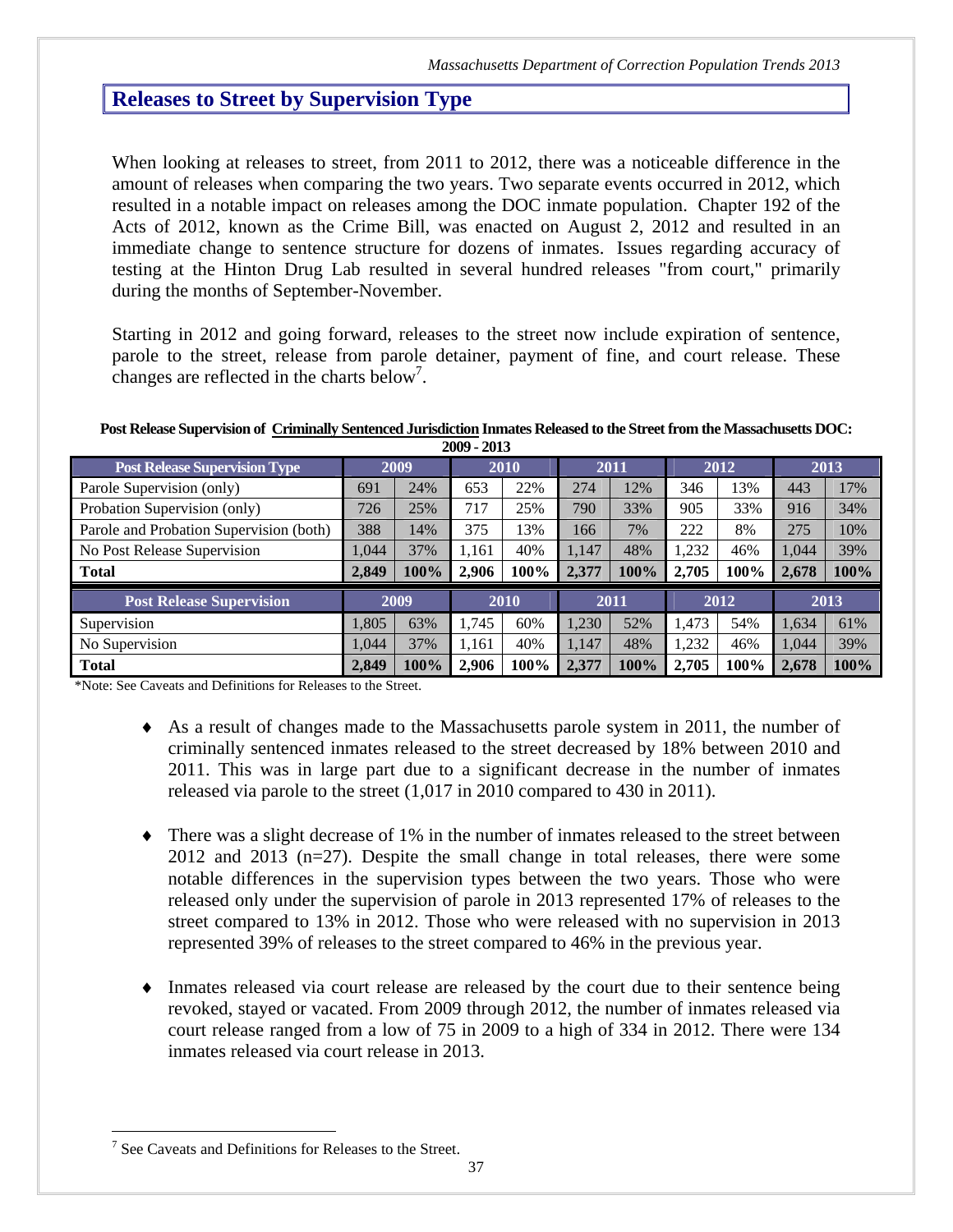# **Releases to Street by Supervision Type**



Throughout 2013, male offenders were more likely than female offenders to be released to the street under probation supervision only - 36% of males compared to 27% of females. Conversely, female offenders were more likely to be released with no supervision - 45% of females compared to 37% of males. Male and female offenders supervised in the community by means of parole had more similar percentages at 27% and 28% respectively.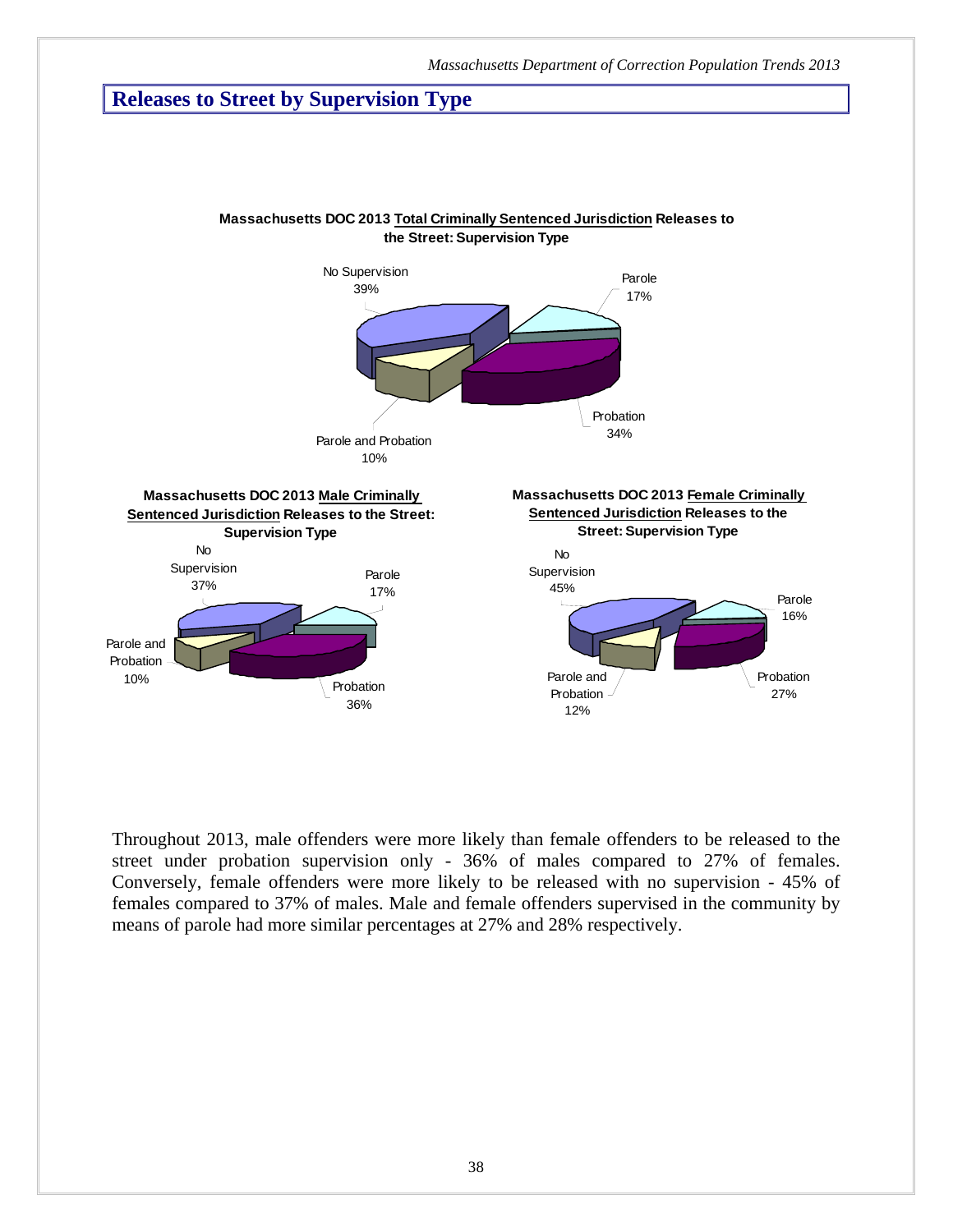# **Releases to Street by Security Level**



- Overall, the number of criminally sentenced inmates released to the street decreased by 1% from 2,705 releases in 2012 to 2,678 releases in 2013.
- While the proportion of releases from various security levels remained nearly stagnant between 2012 and 2013, the largest change was in the number of releases from a prerelease facility increasing from 380 releases in 2012 to 415 in 2013.



**Massachusetts DOC 2013 Criminally Sentenced Releases to the Street Quarterly by Security Level**

 The majority of criminally sentenced inmates released to the street were from medium security facilities (n=1,377), followed by releases from minimum and pre-release facilities  $(n=1,026)$ .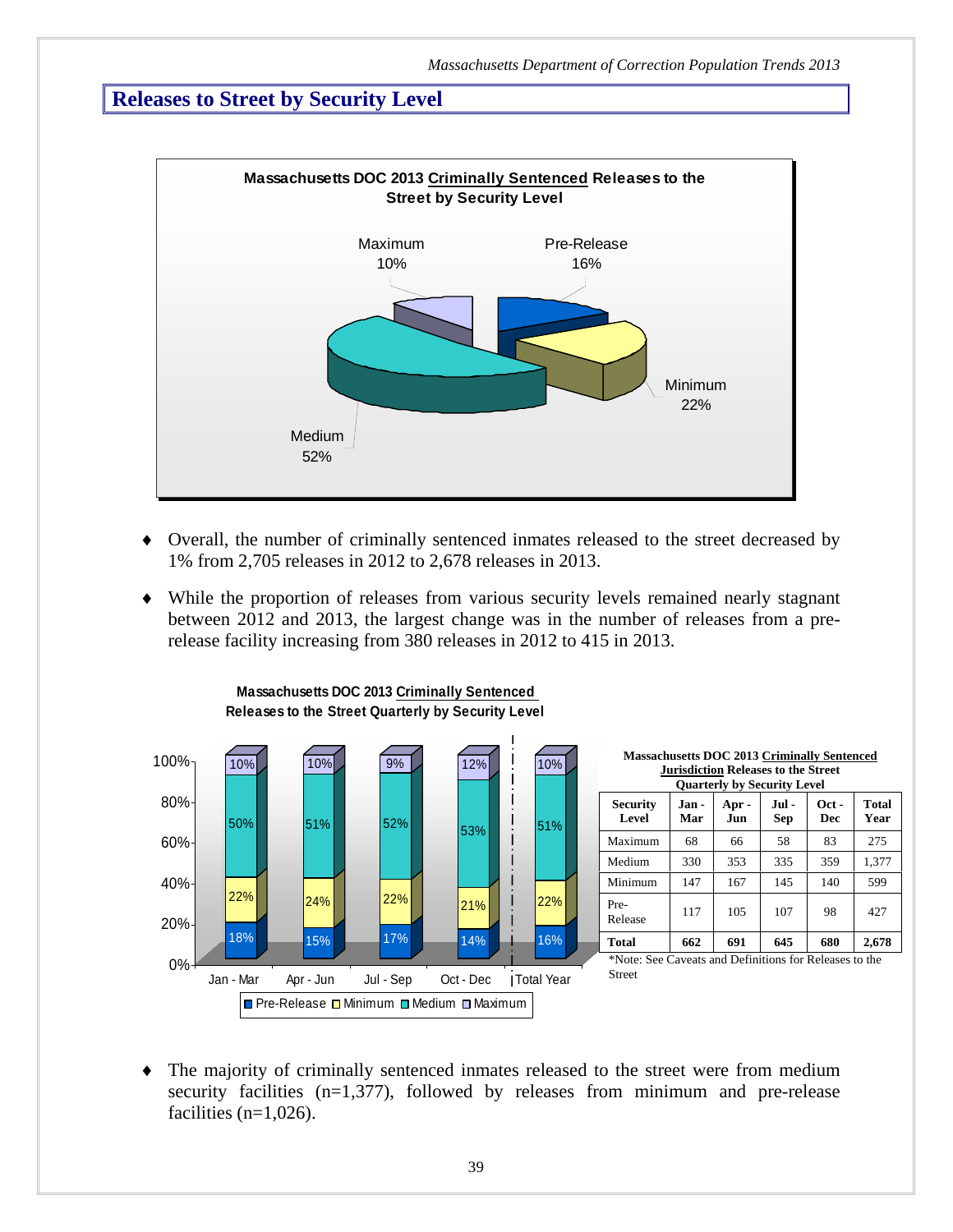# **Releases to Street by Security Level**

| <b>Institution</b>                               | by becaming liever and momentum |                  | <b>Security Level</b> |                    |                |
|--------------------------------------------------|---------------------------------|------------------|-----------------------|--------------------|----------------|
|                                                  | <b>Maximum</b>                  | <b>Medium</b>    | <b>Minimum</b>        | <b>Pre-Release</b> | <b>Total</b>   |
| <b>Male</b>                                      |                                 |                  |                       |                    |                |
| <b>Baystate Correctional Center</b>              | $\Omega$                        | 51               | $\Omega$              | $\theta$           | 51             |
| <b>Boston Pre-Release Center</b>                 | $\overline{0}$                  | $\mathbf{0}$     | 28                    | 155                | 183            |
| <b>Bridgewater State Hospital</b>                | $\boldsymbol{0}$                | 5                | $\boldsymbol{0}$      | $\theta$           | 5              |
| <b>Brooke House</b>                              | $\overline{0}$                  | $\overline{0}$   | $\mathbf{0}$          | 34                 | 34             |
| <b>Lemuel Shattuck Hospital</b>                  | $\overline{0}$                  | $\overline{2}$   | $\boldsymbol{0}$      | $\overline{0}$     | $\overline{2}$ |
| <b>MCI</b> Cedar Junction                        | 118                             | 12               | $\overline{0}$        | $\overline{0}$     | 130            |
| <b>MCI</b> Concord                               | $\boldsymbol{0}$                | 223              | $\boldsymbol{0}$      | $\boldsymbol{0}$   | 223            |
| <b>MCI Norfolk</b>                               | $\boldsymbol{0}$                | 153              | $\boldsymbol{0}$      | $\boldsymbol{0}$   | 153            |
| <b>MCI Plymouth</b>                              | $\boldsymbol{0}$                | $\overline{0}$   | 52                    | 11                 | 63             |
| <b>MCI</b> Shirley                               | $\overline{0}$                  | 192              | 97                    | $\mathbf{0}$       | 289            |
| Massachusetts Alcohol and Substance Abuse Center | $\overline{0}$                  | $\overline{0}$   | 26                    | $\overline{0}$     | 26             |
| <b>Massachusetts Treatment Center</b>            | $\boldsymbol{0}$                | 67               | $\overline{0}$        | $\boldsymbol{0}$   | 67             |
| <b>NCCI</b> Gardner                              | $\overline{0}$                  | 132              | 17                    | $\Omega$           | 149            |
| Northeastern Correctional Center                 | $\boldsymbol{0}$                | $\Omega$         | 69                    | 76                 | 145            |
| Old Colony Correctional Center                   | $\boldsymbol{0}$                | 130              | 71                    | $\Omega$           | 201            |
| <b>Pondville Correctional Center</b>             | $\overline{0}$                  | $\overline{0}$   | 52                    | 62                 | 114            |
| Souza Baranowski Correctional Center             | 157                             | $\mathbf{0}$     | $\boldsymbol{0}$      | $\boldsymbol{0}$   | 157            |
| <b>Female</b>                                    |                                 |                  |                       |                    |                |
| <b>Lemuel Shattuck Hospital</b>                  | $\boldsymbol{0}$                | $\Omega$         | $\overline{0}$        | $\boldsymbol{0}$   | $\mathbf{0}$   |
| <b>MCI</b> Framingham                            | $\boldsymbol{0}$                | 362              | $\Omega$              | $\Omega$           | 362            |
| South Middlesex Correctional Center              | $\overline{0}$                  | $\boldsymbol{0}$ | 163                   | 38                 | 201            |
| Spectrum Women's and Children's Program          | $\overline{0}$                  | $\Omega$         | $\Omega$              | 10                 | <b>10</b>      |
| <b>Total DOC Facilities</b>                      | 275                             | 1,329            | 575                   | 386                | 2,565          |
| County, Federal, Interstate                      | $\Omega$                        | 48               | 24                    | 41                 | 113            |
| <b>Total Jurisdiction</b>                        | 275                             | 1,377            | 599                   | 427                | 2,678          |

#### **Massachusetts DOC 2013 Criminally Sentenced Releases to the Street by Security Level and Institution**

\*12 inmates were ELMO's (electronic monitoring) and coded as pre-release.

\*Note: See Caveats and Definitions for Releases to the Streets.

- When comparing facility of release in 2013, the greatest number of criminally sentenced inmates were released to the street from MCI-Framingham (n=362), followed by MCI-Shirley (n=289) and MCI-Concord (n=223).
- A number of state correctional institutions have multi-level security classifications. When comparing security level at time of release, the greatest number of criminally sentenced males were released to the street from medium security units at MCI-Concord (n=223), followed by MCI-Shirley ( $n=192$ ) and MCI-Norfolk ( $n=153$ ).
- The majority of criminally sentenced females were released to the street from medium security at MCI-Framingham (n=362). There were also 163 releases from the minimum security units at South Middlesex Correctional Center.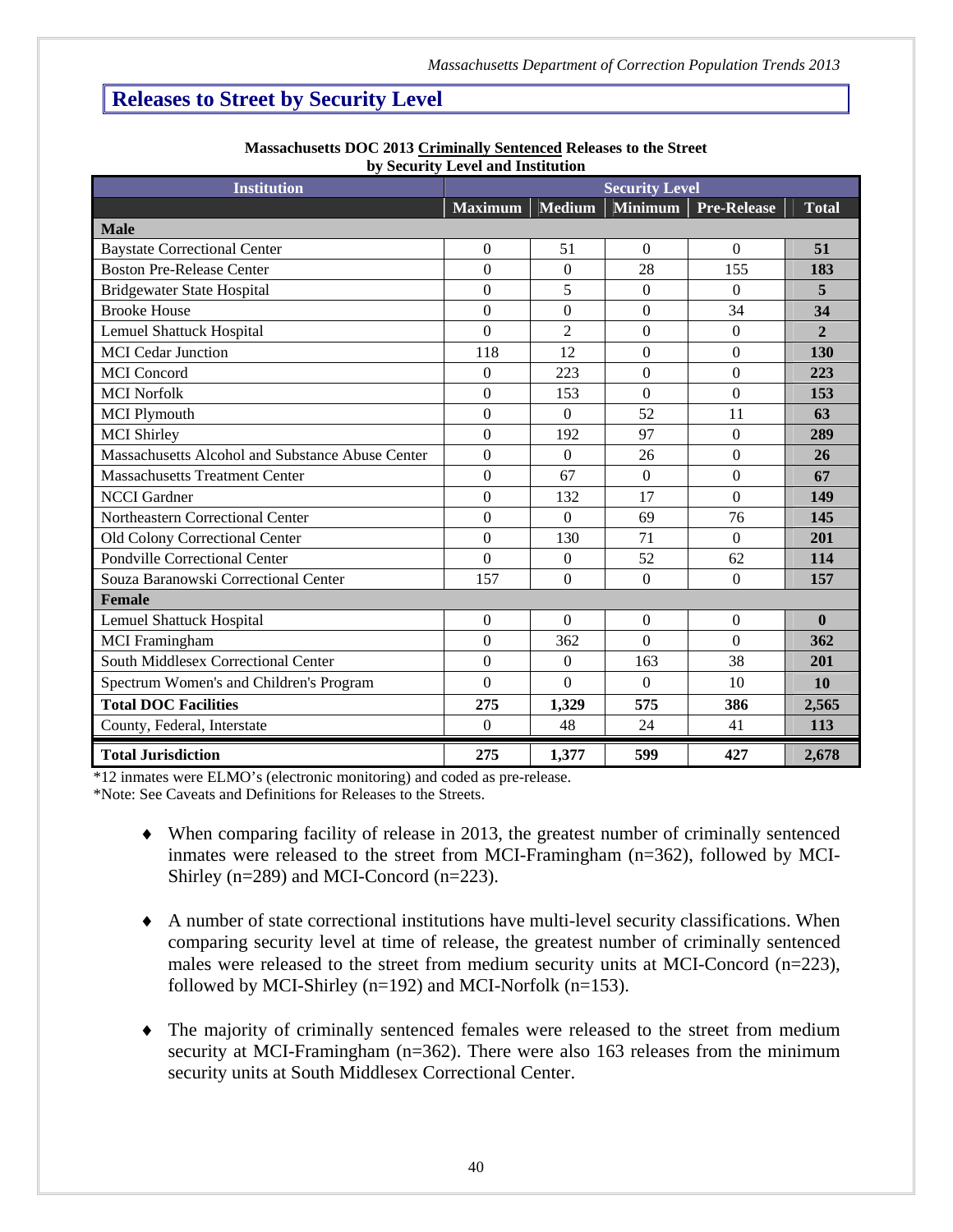

Note: 2012 estimated county population statistics were provided by the U.S Census Bureau, 2013 was not available. Note: Not all MA DOC inmates are released in Massachusetts; approximately 6% were released outside of Massachusetts.

The above map demonstrates the U.S Census Bureau's estimated percentage of the Massachusetts population residing in each county in 2012 compared to the percentage of criminally sentenced MA DOC inmates released to each county in 2013. Suffolk, Essex, and Hampden, were the only three counties with a higher percentage of inmates released to the county (45% combined) than the percentage of Massachusetts residents residing there (29% combined). In contrast, Middlesex County represented 23% of the Massachusetts population but only 14% of the releases from the MA DOC.

|                  | Female <sup>†</sup> |            | <b>Male</b>       |                |            | <b>Total</b>     |                |            |  |
|------------------|---------------------|------------|-------------------|----------------|------------|------------------|----------------|------------|--|
| County           | <b>Number</b>       | Percentage | <b>County</b>     | <b>Number</b>  | Percentage | County           | <b>Number</b>  | Percentage |  |
| <b>Essex</b>     | 126                 | 22%        | Suffolk           | 480            | 23%        | Suffolk          | 555            | 21%        |  |
| Middlesex        | 138                 | 24%        | Hampden           | 272            | 13%        | Middlesex        | 363            | 14%        |  |
| Plymouth         | 72                  | 12%        | Middlesex         | 225            | 11%        | <b>Essex</b>     | 356            | 13%        |  |
| Suffolk          | 75                  | 13%        | <b>Essex</b>      | 230            | 11%        | Hampden          | 285            | 11%        |  |
| Norfolk          | 52                  | 9%         | Worcester         | 250            | 12%        | Worcester        | 285            | 11%        |  |
| <b>Bristol</b>   | 29                  | 5%         | <b>Bristol</b>    | 192            | 9%         | <b>Bristol</b>   | 221            | 8%         |  |
| Worcester        | 35                  | 6%         | Plymouth          | 117            | 6%         | Plymouth         | 189            | 7%         |  |
| Hampden          | 13                  | 2%         | Norfolk           | 85             | 4%         | Norfolk          | 137            | 5%         |  |
| Barnstable       | 9                   | 2%         | Barnstable        | 35             | 2%         | Barnstable       | 44             | 2%         |  |
| Berkshire        | 2                   | ${<}1\%$   | Berkshire         | 38             | 2%         | <b>Berkshire</b> | 40             | 1%         |  |
| Hampshire        | 2                   | $<$ 1%     | Franklin          | 29             | 1%         | Franklin         | 31             | 1%         |  |
| Franklin         | 2                   | $<$ 1%     | Hampshire         | 11             | 1%         | Hampshire        | 13             | $<$ 1%     |  |
| Dukes            |                     | $<$ 1%     | <b>Dukes</b>      |                | ${<}1\%$   | <b>Dukes</b>     | $\overline{2}$ | ${<}1\%$   |  |
| Nantucket        | $\theta$            | 0%         | Nantucket         |                | $<$ 1%     | Nantucket        |                | $<$ l $%$  |  |
| <b>Sub-Total</b> | 556                 | 96%        | <b>Sub-Total</b>  | 1,966          | 94%        | <b>Sub-Total</b> | 2,522          | 94%        |  |
| Outside MA       | 24                  | 4%         | <b>Outside MA</b> | 127            | 6%         | Outside MA       | 151            | 6%         |  |
| Unknown          |                     | ${<}1\%$   | Unknown           | $\overline{4}$ | $<$ 1%     | Unknown          | 5              | $<$ l $%$  |  |
| <b>Total</b>     | 581                 | 100%       | <b>Total</b>      | 2,097          | 100%       | <b>Total</b>     | 2,678          | 100%       |  |

#### **Massachusetts DOC 2013 Criminally Sentenced Jurisdiction Releases to the Street: County by Gender**

Release Address is self-reported by the inmate prior to release.

† Note that data may be skewed by the fact some counties do not house their female inmates resulting in a higher representation at the DOC. \*Note: See Caveats and Definitions for Releases to the Street.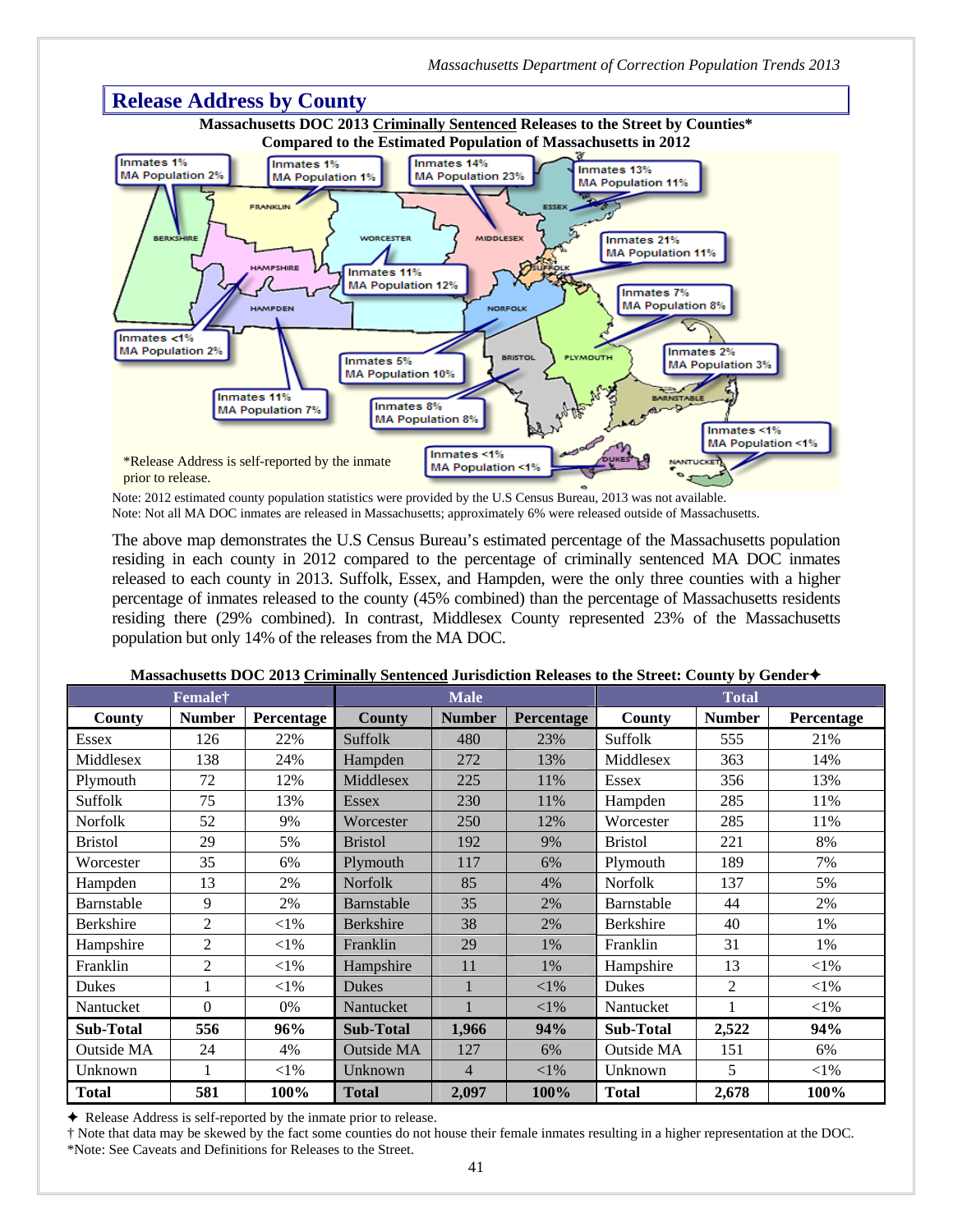# **Release Address by Top Ten Cities**



**Massachusetts DOC 2013 Criminally Sentenced Releases to the Street by Top Ten Cities**

Of the 2,678 criminally sentenced inmates released to the street in 2013, 1,360 (51%) inmates reported a release address in one of the top ten cities listed in the above map. Boston was the city with the greatest number of releases  $(n=497)$  followed by Springfield  $(n=201)$  and Worcester (n=142). The male population mirrored the top three of the ten cities. Females' release locations differed from males' and the total population with the city of Lynn (n=29) as the second most frequent city of release followed by Haverhill (n=27).

| --ມ --ມ         |               |            |                   |               |              |                   |               |            |
|-----------------|---------------|------------|-------------------|---------------|--------------|-------------------|---------------|------------|
|                 | Female*       |            |                   |               | <b>Total</b> |                   |               |            |
| <b>City</b>     | <b>Number</b> | Percentage | <b>City</b>       | <b>Number</b> | Percentage   | <b>City</b>       | <b>Number</b> | Percentage |
| <b>Boston</b>   | 62            | 11%        | <b>Boston</b>     | 435           | 21%          | <b>Boston</b>     | 497           | 19%        |
| Lynn            | 29            | 5%         | Springfield       | 196           | 9%           | Springfield       | 201           | 8%         |
| Haverhill       | 27            | 5%         | Worcester         | 134           | 6%           | Worcester         | 142           | 5%         |
| Ashland         | 21            | 4%         | <b>Fall River</b> | 68            | 3%           | Lynn              | 88            | 3%         |
| <b>Brockton</b> | 21            | 4%         | New Bedford       | 68            | 3%           | <b>Brockton</b>   | 81            | 3%         |
| Lawrence        | 17            | 3%         | Lawrence          | 62            | $3\%$        | Lawrence          | 79            | 3%         |
| Salisbury       | 16            | 3%         | <b>Brockton</b>   | 60            | 3%           | New Bedford       | 79            | 3%         |
| Lowell          | 13            | 2%         | Lynn              | 59            | 3%           | <b>Fall River</b> | 76            | 3%         |
| Framingham      | 12            | 2%         | Lowell            | 48            | 2%           | Lowell            | 61            | 2%         |
| New Bedford     | 11            | 2%         | Everett           | 36            | 2%           | Haverhill         | 56            | 2%         |

 **Massachusetts DOC 2013 Criminally Sentenced Jurisdiction Top Ten Releases to the Street: City by Gender†**

Release Address is self-reported by the inmate prior to release.

† Calculations include inmates released to states outside of Massachusetts.

\*Female releases include MCI-Framingham, South Middlesex Correctional Institution, the Women and Children's Program and both state and county sentences.

\*Note: See Caveats and Definitions for Releases to the Street.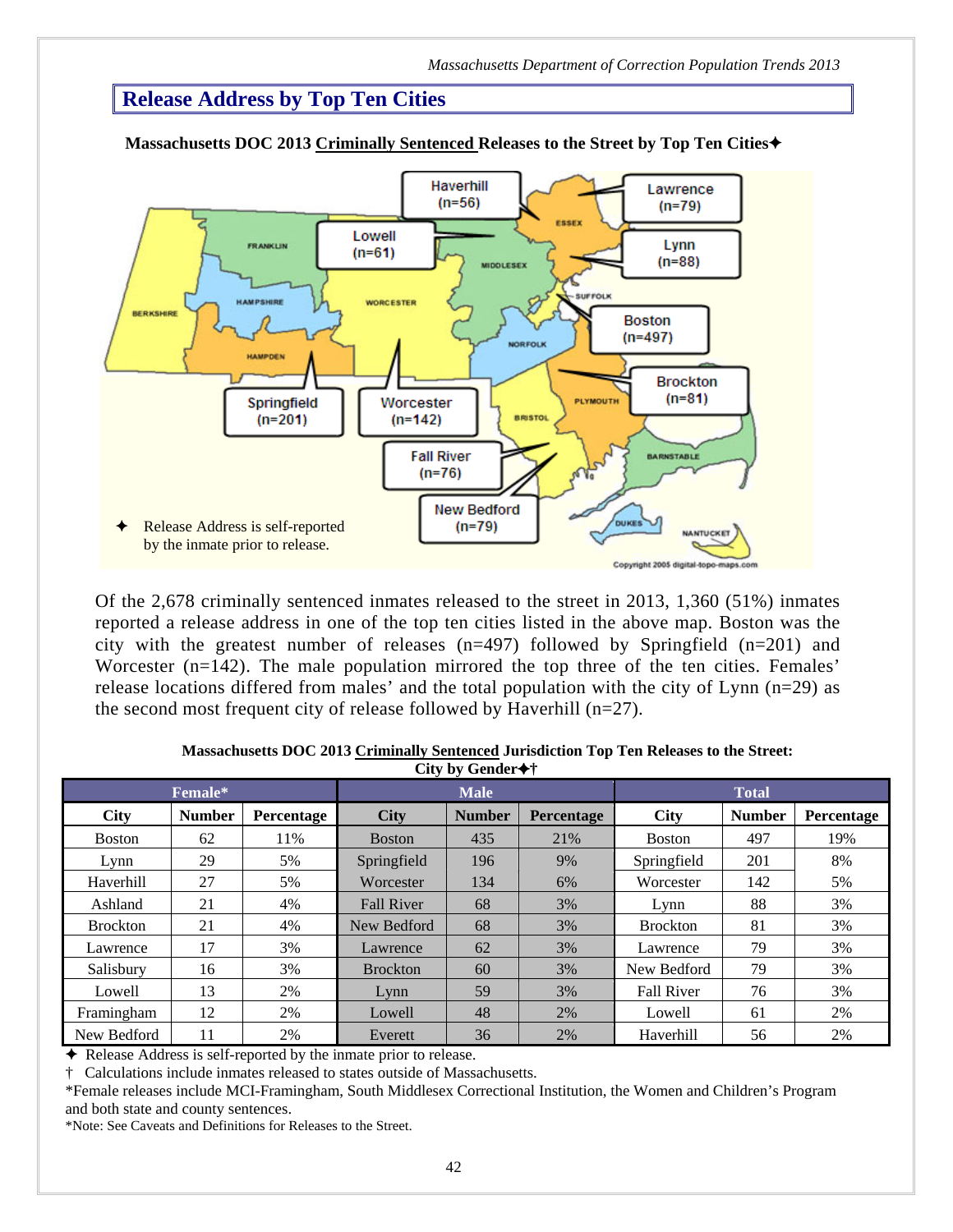*Massachusetts Department of Correction Population Trends 2013*

# **Massachusetts DOC 2013 Average Institutional Length of Stay**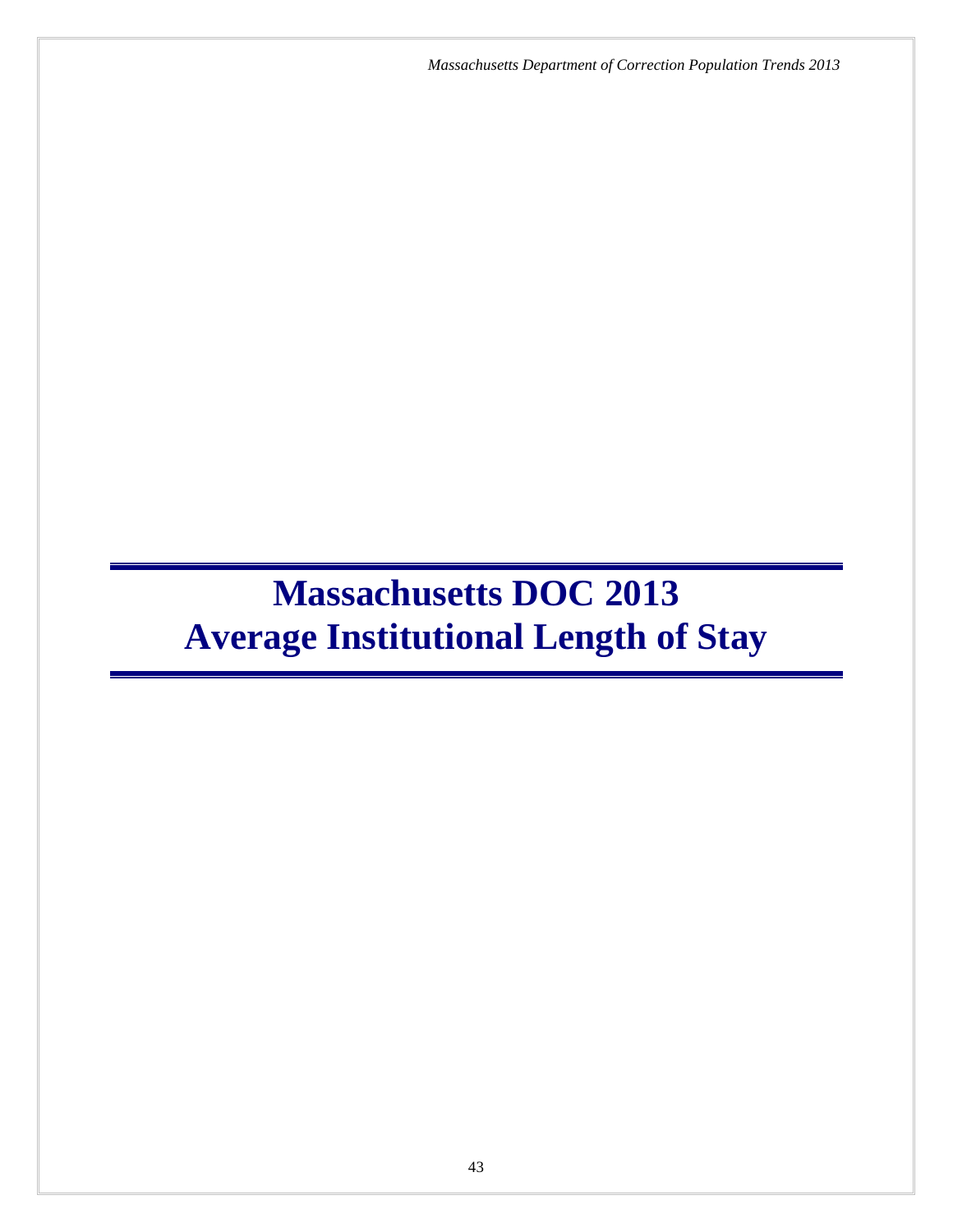# **Institutional Length of Stay**

| <b>Institution</b>                    |                   |                                       |                   | <b>Commitment Type</b>                       |                   |                                       |                         |                                       |
|---------------------------------------|-------------------|---------------------------------------|-------------------|----------------------------------------------|-------------------|---------------------------------------|-------------------------|---------------------------------------|
|                                       |                   | <b>Criminally</b><br><b>Sentenced</b> |                   | <b>Civil</b><br><b>Commitments</b>           |                   | <b>Pre-Trial</b>                      | <b>Total Population</b> |                                       |
|                                       | Length<br>of Stay | <b>Number</b><br>of<br><b>Inmates</b> | Length<br>of Stay | <b>Number</b><br><b>of</b><br><b>Inmates</b> | Length<br>of Stay | <b>Number</b><br>of<br><b>Inmates</b> | Length<br>of Stay       | <b>Number</b><br>of<br><b>Inmates</b> |
| <b>Bay State Correctional Center</b>  | 1,071             | 271                                   | $\Omega$          | $\Omega$                                     | $\theta$          | $\Omega$                              | 1,071                   | 271                                   |
| <b>Boston Pre-Release</b>             | 166               | 162                                   | $\Omega$          | $\Omega$                                     | $\Omega$          | $\Omega$                              | 166                     | 162                                   |
| <b>Bridgewater State Hospital</b>     | 661               | 111                                   | 835               | 218                                          | 1,253             | $\overline{4}$                        | 781                     | 333                                   |
| <b>Brooke House</b>                   | 85                | 14                                    | $\Omega$          | $\overline{0}$                               | $\Omega$          | $\Omega$                              | 70                      | 14                                    |
| <b>Lemuel Shattuck Hospital</b>       | 8                 | 13                                    | 25                | $\mathbf{1}$                                 | 76                | 5                                     | 28                      | 19                                    |
| MA Alcohol & Substance Abuse Center   | 217               | 56                                    | 18                | 50                                           | $\mathbf{0}$      | $\overline{0}$                        | 123                     | 106                                   |
| <b>MA Treatment Center</b>            | 798               | 316                                   | 2,361             | 247                                          | $\Omega$          | $\Omega$                              | 1,487                   | 563                                   |
| <b>MCI-Cedar Junction</b>             | 172               | 713                                   | $\Omega$          | $\overline{0}$                               | 215               | 37                                    | 174                     | 750                                   |
| MCI-Concord                           | 584               | 993                                   | $\overline{0}$    | $\overline{0}$                               | 84                | 212                                   | 496                     | 1.205                                 |
| MCI-Framingham                        | 803               | 390                                   | 5                 | 5                                            | 100               | 277                                   | 508                     | 672                                   |
| MCI-Norfolk                           | 1,659             | 1,441                                 | $\overline{0}$    | $\overline{0}$                               | 86                | 8                                     | 1.650                   | 1,449                                 |
| MCI-Plymouth                          | 301               | 176                                   | $\overline{0}$    | $\overline{0}$                               | $\overline{0}$    | $\Omega$                              | 301                     | 176                                   |
| MCI-Shirley                           | 806               | 1,329                                 | 58                | $\mathbf{1}$                                 | 170               | 11                                    | 800                     | 1,341                                 |
| NCCI-Gardner                          | 1,243             | 925                                   | $\overline{0}$    | $\mathbf{0}$                                 | 147               | 9                                     | 1,232                   | 934                                   |
| Northeastern Correctional Center      | 256               | 250                                   | $\Omega$          | $\overline{0}$                               | $\Omega$          | $\Omega$                              | 256                     | 250                                   |
| Old Colony Correctional Center        | 855               | 829                                   | $\overline{0}$    | $\overline{0}$                               | 120               | 53                                    | 810                     | 882                                   |
| Pondville Correctional Center         | 212               | 188                                   | $\Omega$          | $\overline{0}$                               | $\Omega$          | $\theta$                              | 212                     | 188                                   |
| South Middlesex Correctional Center   | 185               | 117                                   | $\Omega$          | $\overline{0}$                               | $\Omega$          | $\Omega$                              | 185                     | 117                                   |
| Souza-Baranowski Correctional Center  | 501               | 1,159                                 | 1                 | $\mathbf{1}$                                 | 270               | 30                                    | 495                     | 1,190                                 |
| Spectrum Women and Children's Program | $\overline{0}$    | $\mathbf{0}$                          | $\theta$          | $\boldsymbol{0}$                             | $\overline{0}$    | $\Omega$                              | $\Omega$                | $\Omega$                              |
| County, Federal, Interstate           | 679               | 355                                   | $\Omega$          | $\overline{0}$                               | 107               | 57                                    | 599                     | 412                                   |

#### Massachusetts DOC 2013 Average **Institutional Length of Stay in Days on January 1, 2014: Institution by Commitment Type**

Note: On June 1, 2009, MCI-Cedar Junction became the reception center for sentenced inmates where they are housed temporarily prior to classification, affecting the average length of stay (LOS). Also affecting average LOS, approximately a quarter of the population at MCI-Framingham is serving a House of Correction sentence.

For the purposes of this report institutional length of stay was derived from the January 1, 2014 data file of the active Massachusetts DOC jurisdiction population, including those sentenced to criminal sentences, civil commitments, and those awaiting trial from the inmate management system (IMS) admission movement history. Institution length of stay is the number of days between January 1, 2014 and the most recent transfer date to the facility or the most recent break in custody from the Massachusetts DOC.

- The Massachusetts DOC jurisdiction population average institutional length of stay was just over 2 years (802 days) on January 1, 2014.
- Inmates under the jurisdiction of the DOC housed in a county, federal or other state's facility had an average institutional length of stay of over 1 year (412 days).
- $\blacklozenge$  The institutions with the longest average lengths of stay were MCI-Norfolk (1,650 days) driven by its criminally sentenced population (1,659 days), Massachusetts Treatment Center (1,487 days) driven by its civilly committed population (2,361 days) and NCCI Gardner (1,232 days) driven by its criminally sentenced population (1,243 days).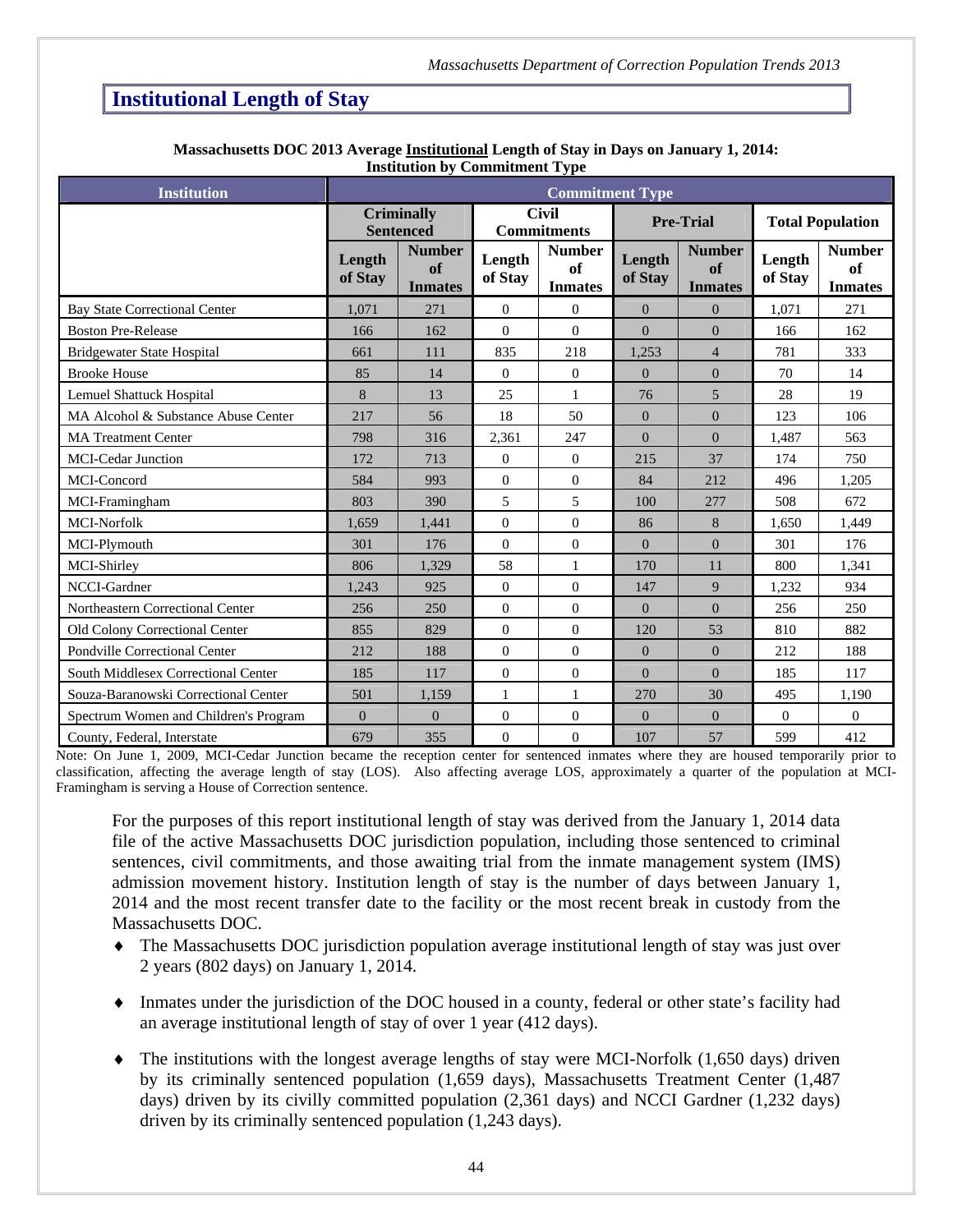*Massachusetts Department of Correction Population Trends 2013*

# **Massachusetts DOC 2013 Recidivism Trends and 2009 Recidivism Rates**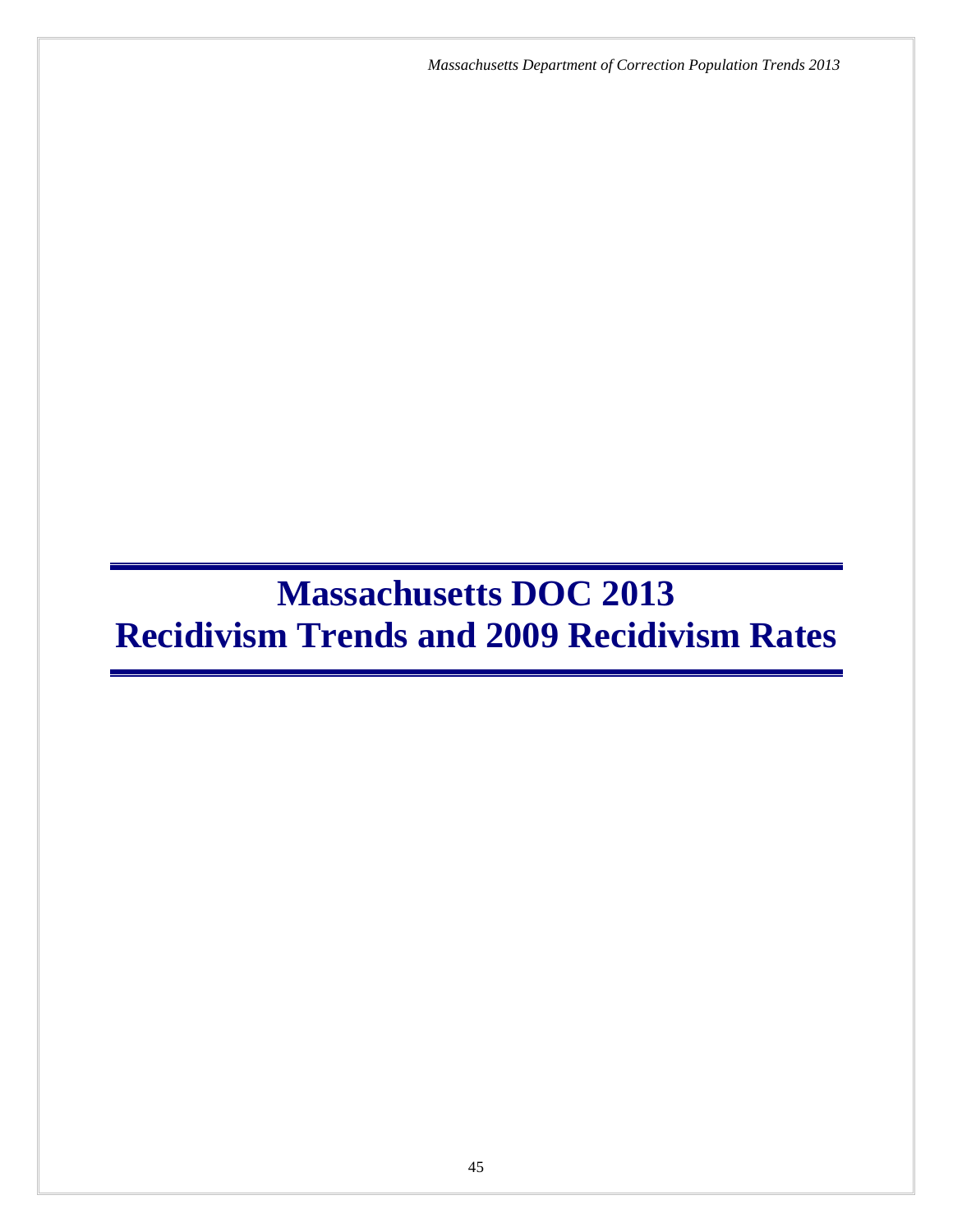A recidivist is defined as any criminally sentenced inmate released to the street from a DOC facility during 2009 who is **re-incarcerated** for a new sentence or violation of parole or probation to a Massachusetts state or county facility or to a federal facility within three years of his/her release. Types of re-incarceration include technical violation of parole, parole violation with a new offense, return to county custody, return to state or federal custody, technical violation of probation, and probation violation with a new offense. An inmate who is re-incarcerated due to a technical violation of parole or probation is re-incarcerated for violating the terms of the conditions set forth regarding their release in the community, not for committing a new offense.





\*Data for 2000 is based on January-July. 2003 is currently unavailable.

The recidivism<sup>8</sup> rate of DOC offenders remained fairly consistent between 1998 and 2002, ranging from 39% to 40%. After experiencing a period of increase, the recidivism rate for the 2008 release cohort decreased by 4 percentage points compared to the previous year, resulting in a 39% recidivism rate. The rate then increased by 2 percentage points to 41% in 2009.



#### **Massachusetts DOC One Year Recidivism Rate for Releases to the Street by Gender 1994 - 2009\***

\*Data for 2000 is based on January - July. 2003 data is currently unavailable.

 $\overline{a}$  $8$  Prior to the 2008 recidivism collection, data was collected specifically on inmates released to the street from DOC facilities (custody). Starting in 2008, the cohort will also include DOC inmates released from county, federal and out of state facilities. In 2009, there were 45 DOC inmates released to the street from non-DOC facilities.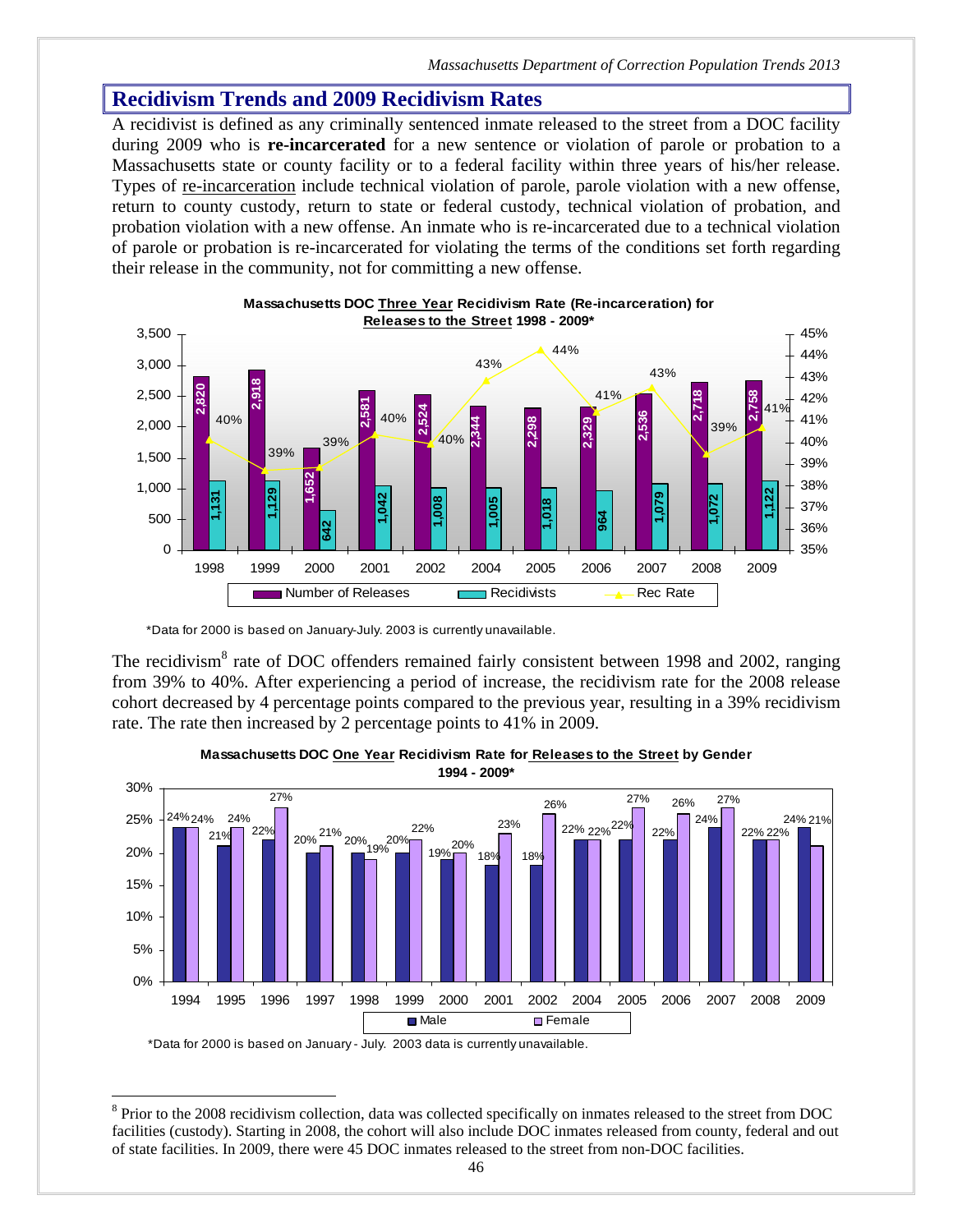| <b>Security Level</b>      | <b>Males</b>                     |                           |                                  | <b>Females</b>            | <b>Total</b>                     |                           |  |
|----------------------------|----------------------------------|---------------------------|----------------------------------|---------------------------|----------------------------------|---------------------------|--|
|                            | <b>Number</b><br><b>Releases</b> | <b>Recidivism</b><br>Rate | <b>Number</b><br><b>Releases</b> | <b>Recidivism</b><br>Rate | <b>Number</b><br><b>Releases</b> | <b>Recidivism</b><br>Rate |  |
| Maximum                    | 259                              | 57%                       | n.a.                             | n.a.                      | 259                              | 57%                       |  |
| Medium                     | 1.044                            | 43%                       | 515                              | 39%                       | 1,559                            | 42%                       |  |
| Minimum and<br>Pre-Release | 707                              | 37%                       | 233                              | 25%                       | 940                              | 34%                       |  |
| <b>Total</b>               | 2,010                            | 43%                       | 748                              | 35%                       | 2,758                            | 41%                       |  |

**Massachusetts DOC Three Year Recidivism Rate for 2009 Releases to the Street by Security Level of Releasing Institution and Gender** 

- Recidivism rates for inmates released during 2009 were positively correlated with the security level of the inmates releasing facility. The recidivism rate for both male and female inmates increased as the security level of the releasing institution increased.
- Male inmates released from minimum security had the lowest recidivism rate, with 37% of those inmates re-incarcerated within three-years of their release to the street. The recidivism rate for males released from medium security was 43%, while the rate for males released from maximum security was 57%, the highest of all security levels.
- The recidivism rate for female inmates released from a lower security facility was 25%, whereas females who were released from a medium security facility had a recidivism rate of 39%.

| Sentence Type<br><b>Recidivism Rate</b><br><b>Number Releases</b><br><b>Sentence Type</b> |     |     |  |  |  |  |  |  |
|-------------------------------------------------------------------------------------------|-----|-----|--|--|--|--|--|--|
| <b>State Sentence</b>                                                                     |     | 25% |  |  |  |  |  |  |
| County Sentence <sup>10</sup>                                                             | 656 | 36% |  |  |  |  |  |  |
| <b>Total</b>                                                                              | 748 | 35% |  |  |  |  |  |  |

#### **Massachusetts DOC Three Year Recidivism Rate for Female 2009 Releases to the Street by Sentence Type<sup>9</sup>**

- $\bullet$  Female inmates released from a county sentence had a much higher recidivism rate (36%) than those released from a state sentence (25%).
- Females serving a county sentence drove the total female three year recidivism rate (35%).

 $\overline{a}$ 

 $9^9$  Due to the minimal number of county correctional facilities that house female offenders, many females released during 2009 who received a county sentence from the court served that sentence at the Massachusetts DOC.<br><sup>10</sup> Includes inmates released from Massachusetts DOC serving a county sentence.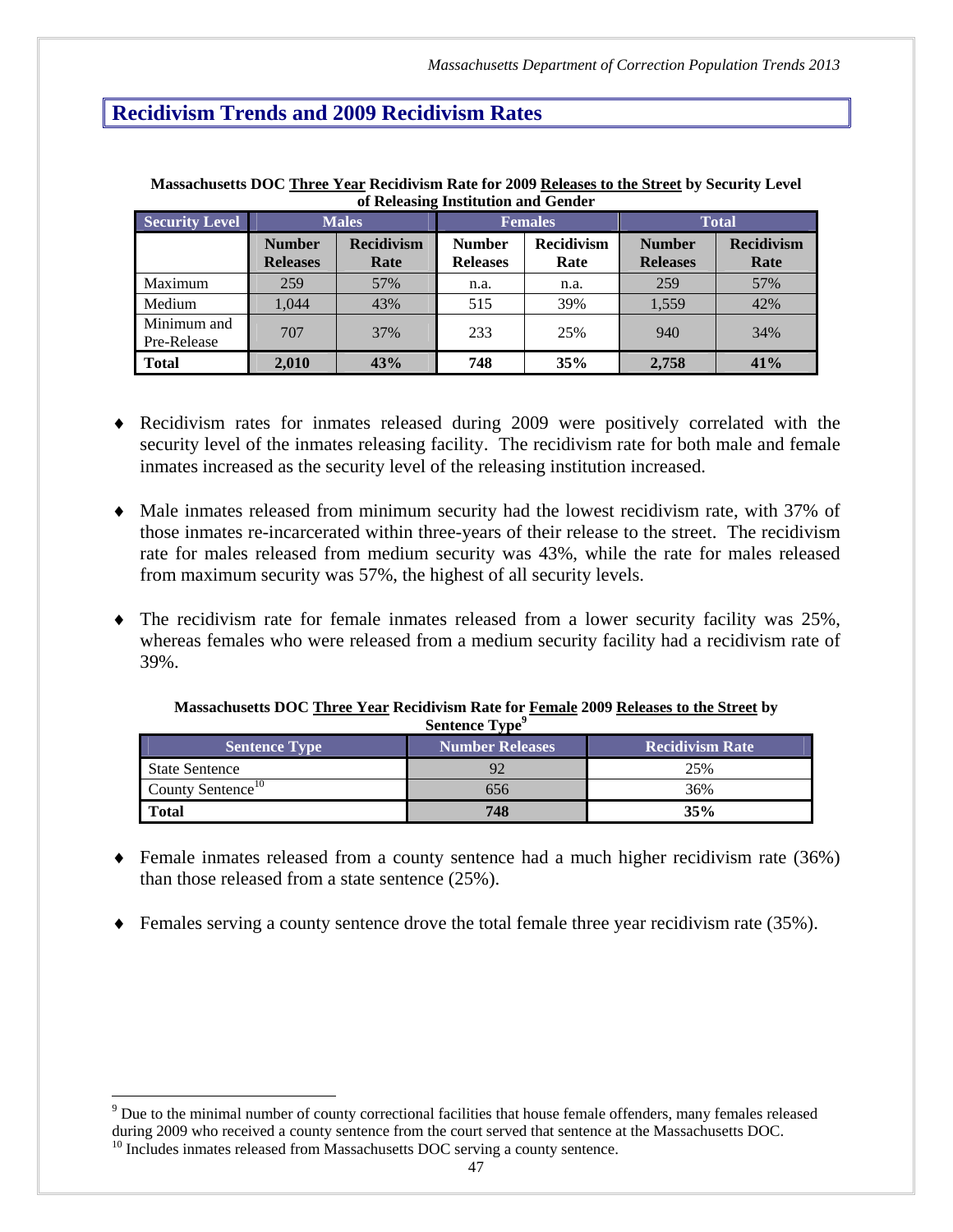Offenders released to the street with parole conditions are supervised for a period of time upon release to the community. Paroled offenders who do not adhere to the conditions of their release can violate their parole and be re-incarcerated. A parole revocation can result from technical violation of the terms of release, or can result from the commission of a crime. By virtue of being under supervision in the community, an offender may have a higher likelihood of re-incarceration.

The following tables provide a comparison of the recidivism rates $11$  of inmates released during 2009, including and excluding re-incarcerations for technical violations.

|                                                                                                   |                                  |              | Type of Refease by Gender |                                  |     |      |                                  |              |      |
|---------------------------------------------------------------------------------------------------|----------------------------------|--------------|---------------------------|----------------------------------|-----|------|----------------------------------|--------------|------|
| Recidivism Rates by Release Type and Gender Excluding Technical Violations of Parole or Probation |                                  |              |                           |                                  |     |      |                                  |              |      |
|                                                                                                   |                                  | <b>Males</b> |                           | <b>Females</b>                   |     |      | <b>Total</b>                     |              |      |
| <b>Release Type</b>                                                                               | <b>Number</b><br><b>Releases</b> | Rec          | Rate                      | <b>Number</b><br><b>Releases</b> | Rec | Rate | <b>Number</b><br><b>Releases</b> | Rec          | Rate |
| Parole To Street                                                                                  | 809                              | 235          | 29%                       | 255                              | 36  | 14%  | 1.064                            | 271          | 25%  |
| <b>Expiration of Sentence</b>                                                                     | 1,201                            | 409          | 34%                       | 493                              | 164 | 33%  | 1.694                            | 573          | 34%  |
| <b>Total Releases</b>                                                                             | 2,010                            | 644          | 32%                       | 748                              | 200 | 27%  | 2,758                            | 844          | 31%  |
| Recidivism Rates by Release Type and Gender Including Technical Violations of Parole or Probation |                                  |              |                           |                                  |     |      |                                  |              |      |
|                                                                                                   |                                  | <b>Males</b> |                           | <b>Females</b>                   |     |      |                                  |              |      |
|                                                                                                   |                                  |              |                           |                                  |     |      |                                  | <b>Total</b> |      |
| <b>Release Type</b>                                                                               | <b>Number</b><br><b>Releases</b> | Rec          | Rate                      | <b>Number</b><br><b>Releases</b> | Rec | Rate | <b>Number</b><br><b>Releases</b> | Rec          | Rate |
| Parole To Street*                                                                                 | 809                              | 448          | 55%                       | 255                              | 87  | 34%  | 1.064                            | 535          | 50%  |
| <b>Expiration of Sentence</b>                                                                     | 1,201                            | 413          | 34%                       | 493                              | 174 | 35%  | 1.694                            | 587          | 35%  |

**Massachusetts DOC Three-Year Recidivism Rate for 2009 Including and Excluding Re-incarcerations for Technical Violations: Type of Release by Gender** 

\*Offenders paroled to street may be discharged from parole and no longer supervised in the community prior to the end of the three-year recidivism period.

- When reporting on the recidivism rates for offenders released on parole, it is important to note that a portion of the paroled offenders re-incarcerated within the three-year period are no longer under parole supervision at the time they recidivate.  $^{12}$
- $\blacklozenge$  Of the 2,758 inmates released to the street during 2009, over a third (39% or n=1,064) were paroled to the street, while 1,694 (61%) were released via expiration of sentence. Inmates paroled to the street had a higher recidivism rate (50%) than the recidivism rate of inmates released expiration of sentence (35%). Again, the higher recidivism rate for paroled offenders suggests the role of supervision to prevent future criminality, with a large portion of re-incarcerations occurring as a result of a technical violation of parole conditions.

1

 $11$  To calculate the recidivism rate excluding technical violations, the first non-technical re-incarceration was used. A non-technical violation would be a parole or probation violation with a new offense, or a new court commitment to a facility. It is important to note that inmates returned originally for a technical violation are re-incarcerated for some period of time during the three-year follow-up period. Though many are re-incarcerated for short periods of time, the inmate's opportunity to commit new crime is diminished. This is a potential issue with the non-technical definition showing lower recidivism rates resulting from an inmate's inability to commit a new crime for a portion of the three-year follow-up.

 $12$  Offenders paroled to street may be discharged from parole and no longer supervised in the community prior to the end of the three-year recidivism period.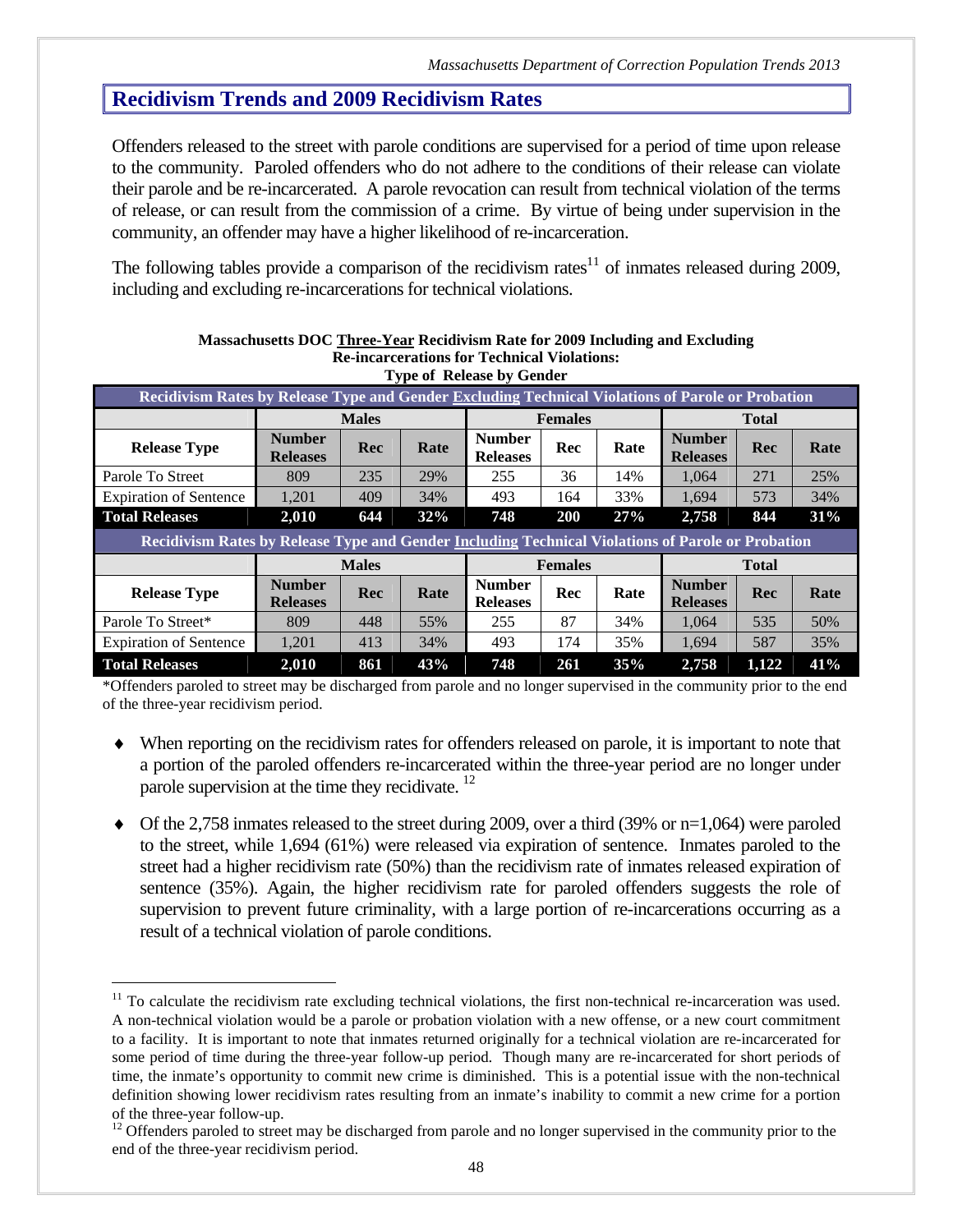- Of the 1,122 inmates who were a recidivist using the definition including technical violations of parole or probation, 354 recidivated due to a technical violation of their parole or probation conditions. Three hundred and thirty-one of the recidivists were technical parole violations and 23 were technical violations of probation.
- Of the 354 inmates who returned for a technical violation, 76 had another return that was not a technical violation of their parole or probation conditions within the three-year period that was used when determining the recidivism rate excluding technical violations.
- $\bullet$  Overall, the recidivism rate decreased by ten percentage points, from 41% to 31% when excluding technical violations, with offenders paroled to the street experiencing the largest decrease, from 50% to 25%. The recidivism rate for female inmates decreased from a rate of 35% to a rate of 27%. The male recidivism rate also decreased from 43% to 32% when excluding technical violations.

|               | <b>Three Year Re-incarceration Recidivism Rates Excluding Technical Violations</b> |            |                                                                                    |          |          |     |          |              |              |  |
|---------------|------------------------------------------------------------------------------------|------------|------------------------------------------------------------------------------------|----------|----------|-----|----------|--------------|--------------|--|
|               |                                                                                    |            | 1st Year                                                                           |          | 2nd Year |     | 3rd Year |              | <b>Total</b> |  |
| <b>Gender</b> | Number of<br><b>Releases</b>                                                       | <b>Rec</b> | Rate                                                                               | Rec      | Rate     | Rec | Rate     | Rec          | Rate         |  |
| Female        | 748                                                                                | 104        | 14%                                                                                | 62       | 8%       | 34  | 5%       | 200          | 27%          |  |
| <b>Male</b>   | 2.010                                                                              | 314        | 16%                                                                                | 224      | 11%      | 106 | 5%       | 644          | 32%          |  |
| <b>Total</b>  | 2,758                                                                              | 418        | 15%                                                                                | 286      | 10%      | 140 | 5%       | 844          | 31%          |  |
|               |                                                                                    |            | <b>Three Year Re-incarceration Recidivism Rates Including Technical Violations</b> |          |          |     |          |              |              |  |
|               |                                                                                    |            | 1st Year                                                                           | 2nd Year |          |     | 3rd Year | <b>Total</b> |              |  |
|               |                                                                                    |            |                                                                                    |          |          |     |          |              |              |  |
| <b>Gender</b> | Number of<br><b>Releases</b>                                                       | Rec        | Rate                                                                               | Rec      | Rate     | Rec | Rate     | Rec          | Rate         |  |
| Female        | 748                                                                                | 155        | 21%                                                                                | 69       | 9%       | 37  | 5%       | 261          | 35%          |  |
| <b>Male</b>   | 2,010                                                                              | 476        | 24%                                                                                | 271      | 13%      | 114 | 6%       | 861          | 43%          |  |

**Massachusetts Three-Year Re-incarceration Recidivism Rates Excluding and Including Technical Violators for 2009 Releases to the Street** 

- Both male and female releases experienced a lower first year recidivism rate when excluding technical violators, resulting in a decrease of eight percentage points in the recidivism rate for the first year.
- For the second year in the follow-up period, there was a slight decrease of two percentage points in the total recidivism rate when excluding technical violations. There was no difference in the third year with a recidivism rate of 5%.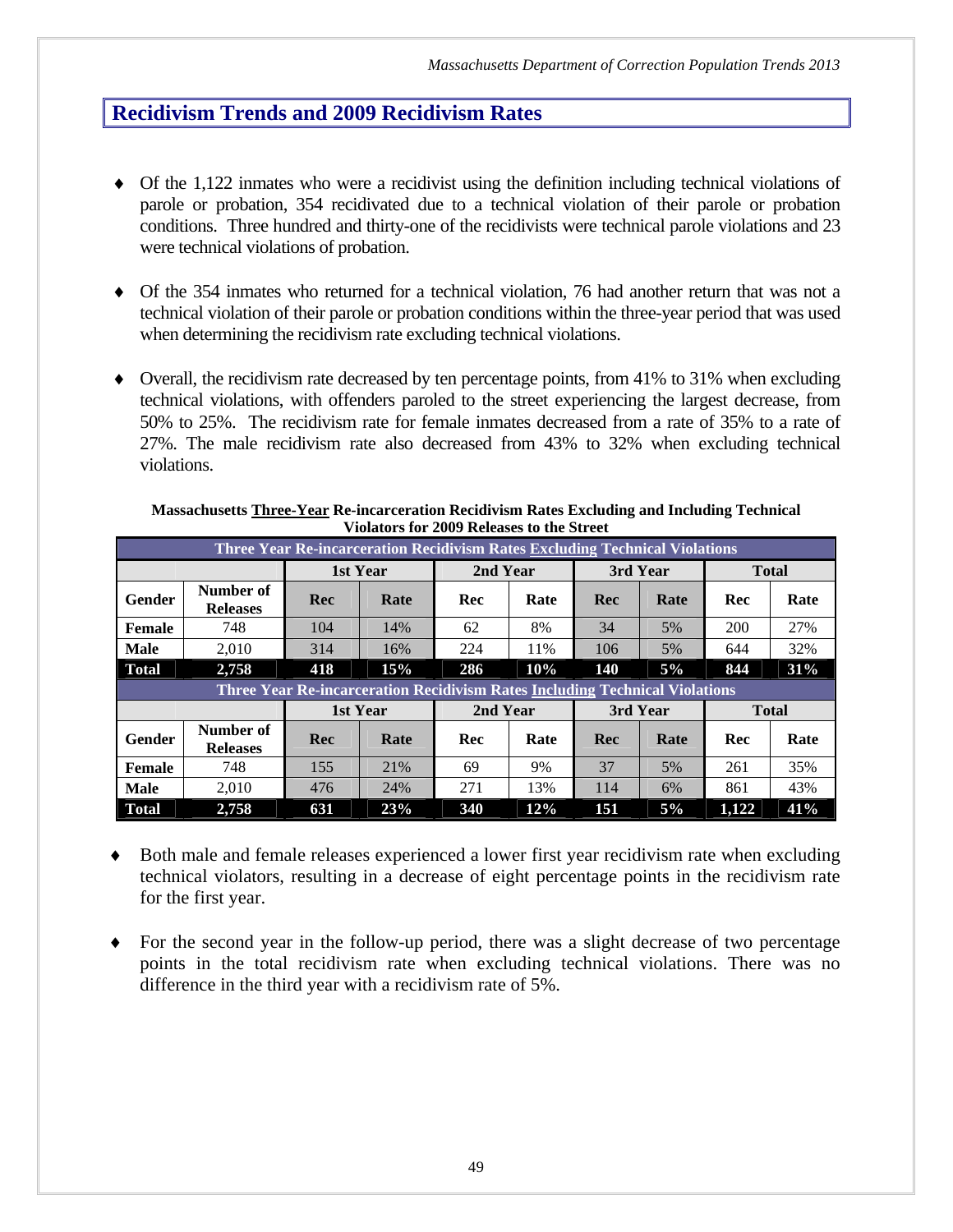|                            |                                  | <b>Males</b>              |                                  | <b>Females</b>            | <b>Total</b>                     |                           |
|----------------------------|----------------------------------|---------------------------|----------------------------------|---------------------------|----------------------------------|---------------------------|
| <b>Offense</b><br>Category | <b>Number</b><br><b>Releases</b> | <b>Recidivism</b><br>Rate | <b>Number</b><br><b>Releases</b> | <b>Recidivism</b><br>Rate | <b>Number</b><br><b>Releases</b> | <b>Recidivism</b><br>Rate |
| Property                   | 214                              | 57%                       | 233                              | 44%                       | 447                              | 51%                       |
| Person                     | 845                              | 52%                       | 120                              | 28%                       | 965                              | 49%                       |
| Other                      | 189                              | 39%                       | 215                              | 33%                       | 404                              | 35%                       |
| Drug                       | 634                              | 33%                       | 175                              | 31%                       | 809                              | 33%                       |
| <b>Sex</b>                 | 128                              | 16%                       |                                  | n.a.                      | 133                              | 15%                       |
| <b>Total</b>               | 2,010                            | 43%                       | 748                              | 35%                       | 2,758                            | 41%                       |

**Massachusetts DOC Three Year Recidivism Rates for 2009 Releases to the Street by Offense Category and Gender** 

- The recidivism rate for property offenders was higher than other offense types for both male and female releases.
- The recidivism rate for male property offenders was 57%, followed by person offenders who recidivated at a rate of 52%.
- The recidivism rate for female property offenders was 44%, followed by females in the "other" offense category, with a recidivism rate of 33%.
- $\blacklozenge$  Offenders released off a governing sex offense had the lowest overall recidivism rate (15%).

|                     | Offense Type and Octiver         |                           |                                  |                           |                                  |                           |  |
|---------------------|----------------------------------|---------------------------|----------------------------------|---------------------------|----------------------------------|---------------------------|--|
|                     | <b>Males</b>                     |                           |                                  | <b>Females</b>            | <b>Total</b>                     |                           |  |
| <b>Offense Type</b> | <b>Number</b><br><b>Releases</b> | <b>Recidivism</b><br>Rate | <b>Number</b><br><b>Releases</b> | <b>Recidivism</b><br>Rate | <b>Number</b><br><b>Releases</b> | <b>Recidivism</b><br>Rate |  |
| Violent             | 973                              | 47%                       | 125                              | 27%                       | 1,098                            | 45%                       |  |
| Non-Violent         | 1.037                            | 39%                       | 623                              | 36%                       | 1,660                            | 38%                       |  |
| <b>Total</b>        | 2.010                            | 43%                       | 748                              | 35%                       | 2,758                            | 41%                       |  |

#### **Massachusetts DOC Three Year Recidivism Rates for 2009 Releases to the Street by Offense Type and Gender**

Non-violent offenders released in 2009 had a slightly lower recidivism rate (38%) compared to violent offenders (45%).

**Massachusetts DOC Three Year Recidivism Rates for 2009 Releases to the Street by Mandatory Minimum Drug Sentence and Gender** 

|                               | <b>Males</b>                     |                           | <b>Females</b>                   |                           | <b>Total</b>                     |                           |
|-------------------------------|----------------------------------|---------------------------|----------------------------------|---------------------------|----------------------------------|---------------------------|
| <b>Drug Offense Type</b>      | <b>Number</b><br><b>Releases</b> | <b>Recidivism</b><br>Rate | <b>Number</b><br><b>Releases</b> | <b>Recidivism</b><br>Rate | <b>Number</b><br><b>Releases</b> | <b>Recidivism</b><br>Rate |
| Non-Mandatory Drug Offense    | 297                              | 36%                       | 150                              | 33%                       | 447                              | 35%                       |
| <b>Mandatory Drug Offense</b> | 337                              | 31%                       | 25                               | 16%                       | 362                              | 30%                       |
| <b>Total</b>                  | 634                              | 33%                       | 175                              | 31%                       | 809                              | 33%                       |

Of the 809 released inmates who were incarcerated for a governing drug offense, 45% percent were serving a mandatory drug sentence ( $n = 362$ ). Mandatory drug offenders had a lower recidivism rate than non-mandatory drug offenders, recidivating at a rate of 30% and 35% respectively.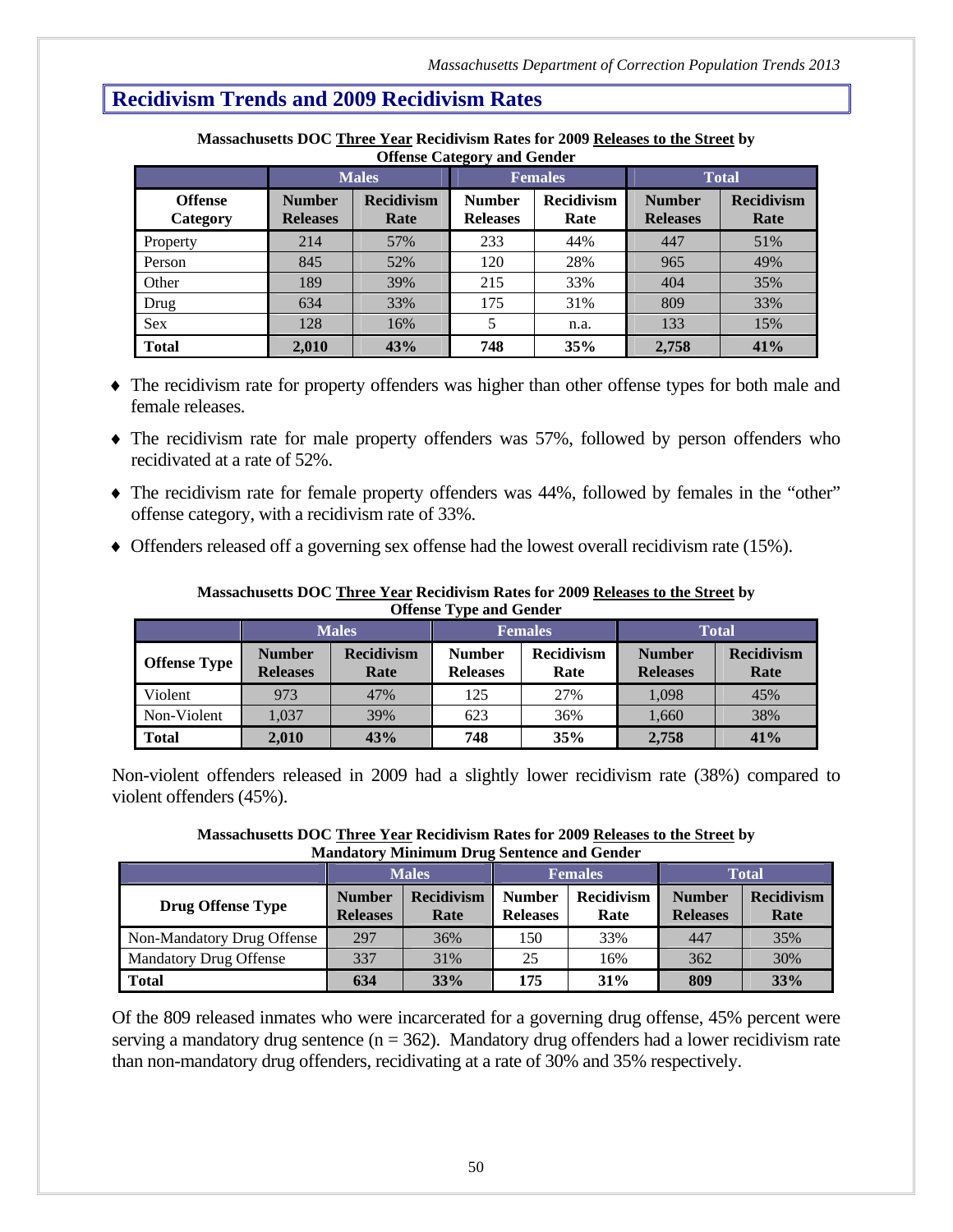|                                 | <b>Males</b>                     |                           |                                  | <b>Females</b>            | <b>Total</b>                     |                           |
|---------------------------------|----------------------------------|---------------------------|----------------------------------|---------------------------|----------------------------------|---------------------------|
| <b>Race/Ethnicity</b>           | <b>Number</b><br><b>Releases</b> | <b>Recidivism</b><br>Rate | <b>Number</b><br><b>Releases</b> | <b>Recidivism</b><br>Rate | <b>Number</b><br><b>Releases</b> | <b>Recidivism</b><br>Rate |
| Caucasian                       | 762                              | 43%                       | 552                              | 37%                       | 1,314                            | 40%                       |
| African American/ Black         | 613                              | 43%                       | 107                              | 31%                       | 720                              | 41%                       |
| Hispanic                        | 611                              | 43%                       | 58                               | 28%                       | 669                              | 41%                       |
| Native American/ Alaskan Native |                                  | n.a                       | 2                                | n.a                       | 9                                | n.a                       |
| Asian                           | 13                               | n.a                       | 2                                | n.a                       | 15                               | n.a                       |
| Other                           | $\overline{4}$                   | n.a                       | 27                               | 30%                       | 31                               | 39%                       |
| <b>Total</b>                    | 2,010                            | 43%                       | 748                              | 35%                       | 2,758                            | 41%                       |

**Massachusetts DOC Three Year Recidivism Rates for 2009 Releases to the Street by Race/Ethnicity and Gender<sup>13</sup>**

\*Race/Ethnicity is self-reported by inmate at time of admission

- Within three years of their release to the street, male inmates who reported a race of Black, Caucasian or Hispanic all had a recidivism rate of 43%.
- Caucasian female inmates had the highest recidivism rate (37%) followed by Black female inmates with a recidivism rate of 31%.

1

 $<sup>13</sup>$  For releases where the numeric value was less than 20, recidivism rates were not reported in the table.</sup>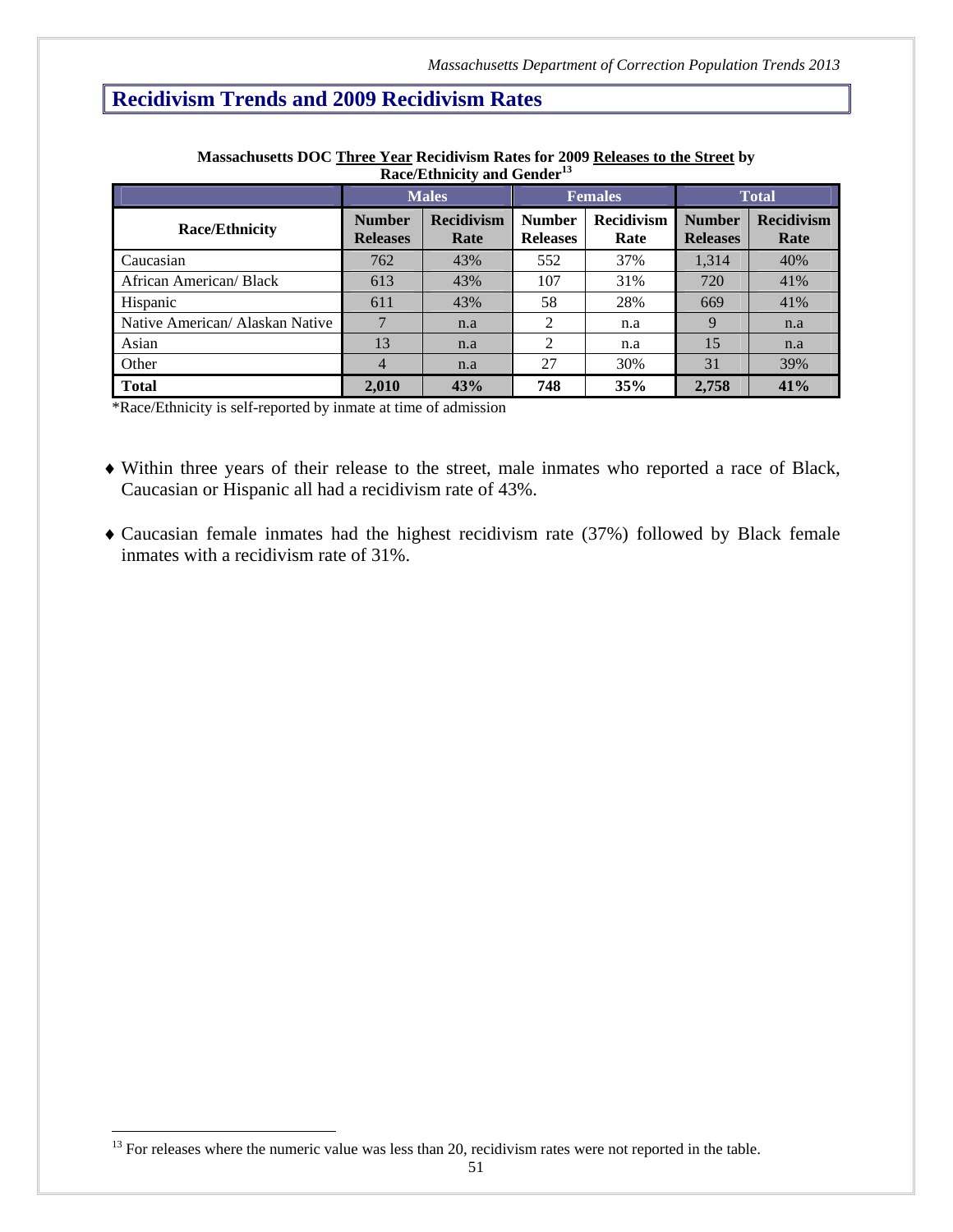*Massachusetts Department of Correction Population Trends 2013*

# **Massachusetts DOC 2013 Population Projections**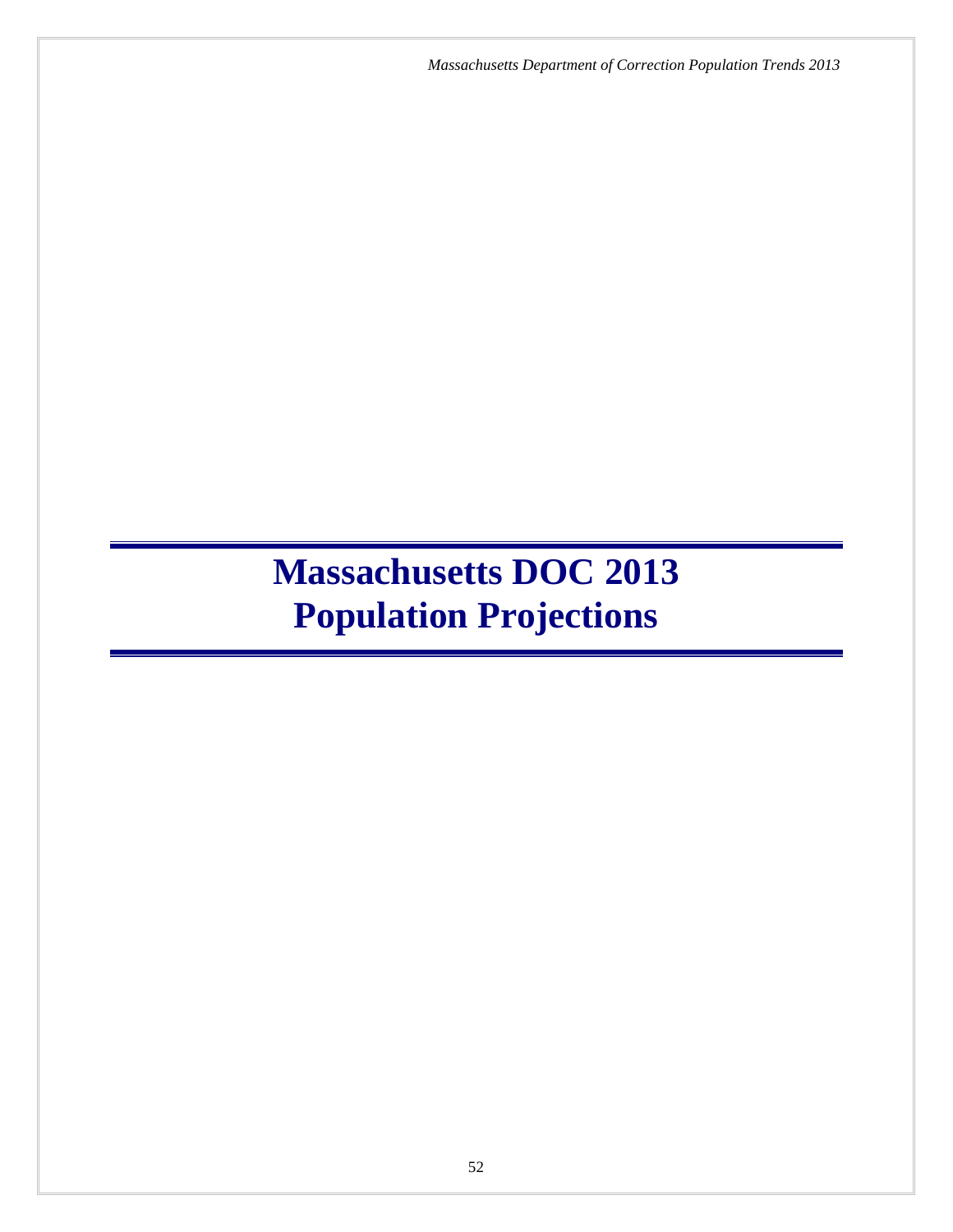The population trend projection below represents the MA DOC jurisdiction population for the years 2006-2021. Each year's observation was based upon that year's count as of December 31. Historical data for the years 2003-2013 was gathered by utilizing information pulled from IMS. The projected years, 2014-2021, were based upon ten years of historical data, with weighting toward the two years prior. Note that any projection of this kind may be considered accurate, in the face of no policy changes, for three to five years at most.



#### **Massachusetts DOC Historical and Projected Total Prison Population, 2006-2021**

- The overall MA DOC population, based on historical population trends, is expected to see some decline over the next few years, followed by a slight increase toward the end of this decade.
- The criminally sentenced population is expected to see a decline with the full effect of the 2012 Crime Bill and the implementation of other policy changes due to decreased criminal admissions/sentences and increased earned good time.
- Civil commitments in Massachusetts are court ordered placements to Massachusetts DOC custody. These commitments are made up of "Mental Health Commitments", "Alcohol and Substance Abuse Commitments" (Section 35's), and "Sexually Dangerous Person Commitments". Civil commitments numbers have seen a drop in recent years, leading to a projected decrease throughout the trend period.
- Pre-trial detainees continued increase over the trend period was due to a steady, historical rise over the past 10 years.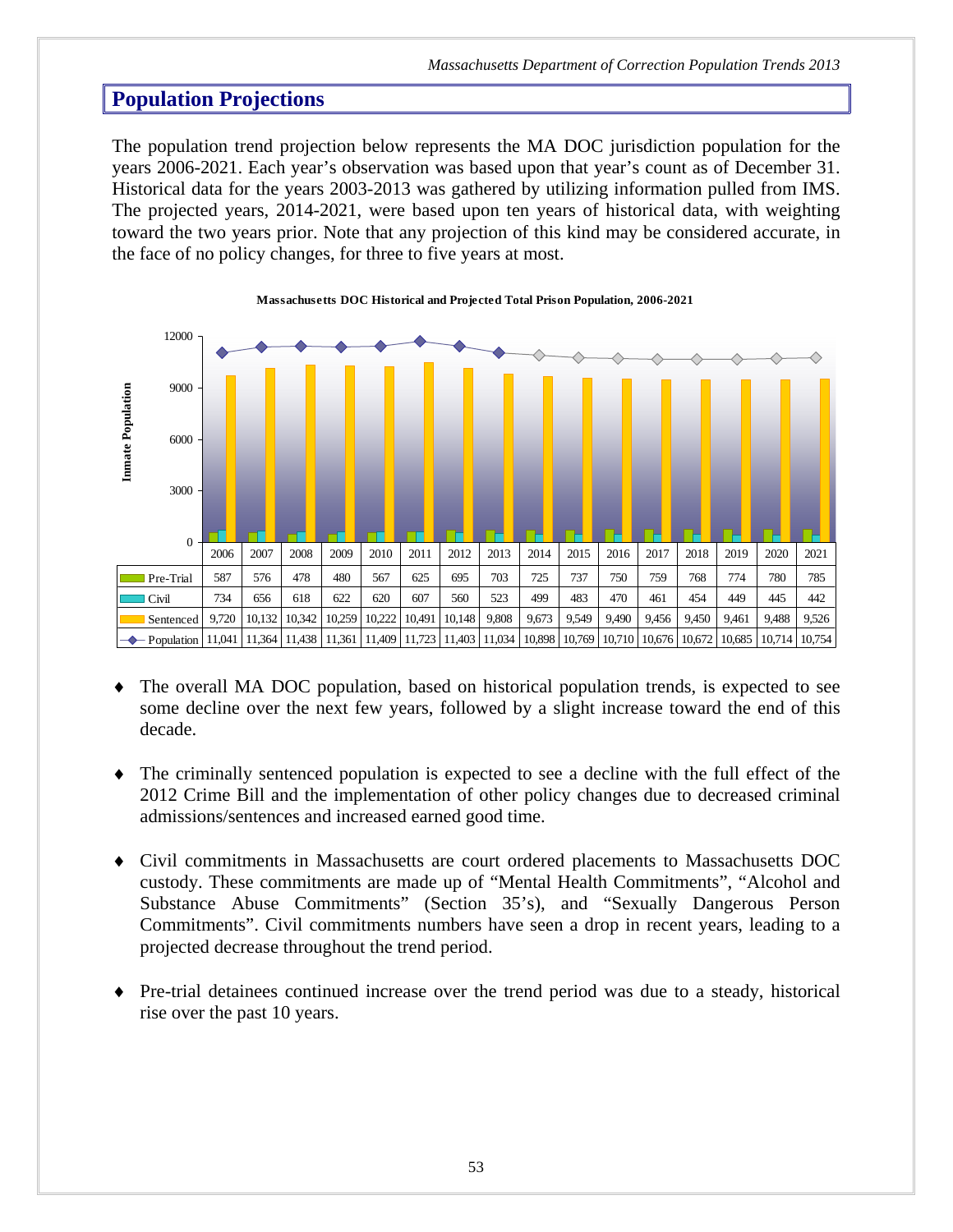|      | <b>Massachusetts DOC Historical &amp; Projected Prison Populations by</b><br><b>Commitment Type</b> |              |                  |              |  |  |
|------|-----------------------------------------------------------------------------------------------------|--------------|------------------|--------------|--|--|
| Year | <b>Sentenced</b>                                                                                    | <b>Civil</b> | <b>Pre-Trial</b> | <b>Total</b> |  |  |
| 2006 | 9,720                                                                                               | 734          | 587              | 11,041       |  |  |
| 2007 | 10,132                                                                                              | 656          | 576              | 11,364       |  |  |
| 2008 | 10,342                                                                                              | 618          | 478              | 11,438       |  |  |
| 2009 | 10,259                                                                                              | 622          | 480              | 11,361       |  |  |
| 2010 | 10,222                                                                                              | 620          | 567              | 11,409       |  |  |
| 2011 | 10,491                                                                                              | 607          | 625              | 11,723       |  |  |
| 2012 | 10,148                                                                                              | 560          | 695              | 11,403       |  |  |
| 2013 | 9,808                                                                                               | 523          | 703              | 11,034       |  |  |
| 2014 | 9,673                                                                                               | 499          | 725              | 10,898       |  |  |
| 2015 | 9,549                                                                                               | 483          | 737              | 10,769       |  |  |
| 2016 | 9,490                                                                                               | 470          | 750              | 10,710       |  |  |
| 2017 | 9,456                                                                                               | 461          | 759              | 10,676       |  |  |
| 2018 | 9,450                                                                                               | 454          | 768              | 10,672       |  |  |
| 2019 | 9,461                                                                                               | 449          | 774              | 10,685       |  |  |
| 2020 | 9,488                                                                                               | 445          | 780              | 10,714       |  |  |
| 2021 | 9,526                                                                                               | 442          | 785              | 10,754       |  |  |

- From 2014 to 2021, the MA DOC jurisdiction population is projected to have an average rate of decrease of less than 1% per year, with a total decrease of near 3%. During the historical period, from 2006 to 2013, there was an overall increase of 3%, with an average yearly rate increase of less than 1%. This projects a swing from population growth to population shrinkage.
- Criminally sentenced commitments are expected to see a decrease around 3% during the projected period, 2014-2021, with an average decrease of less than 1% per year. Over the historical period, 2006-2013, criminal commitments increased by 5%, with an average yearly increase close to 1%. This inversion in growth is at least partially due to the 2012 Crime Bill as well as the increase in inmate step-downs to county houses of correction.
- Civil commitments are projected to decrease about 15% during the projected period, 2014- 2021, with an average drop of around 2% per year. From 2006 to 2013 civil commitments saw a larger decrease of 28%, averaging a drop of almost 4% each year. This reflects a steady, continued drop in civil commitments.
- $\blacklozenge$  Pre-trial commitments are projected to increase by 12% over the projected period, 2014-2021, averaging an increase near 2% each year. During the historical period, 2006-2013, pre-trial commitments saw an overall increase of 14%, with a yearly average increase of around 2%. The projection reflects a greater increase in pre-trial detainees in recent years over earlier in the historical trend period, particularly among female inmates.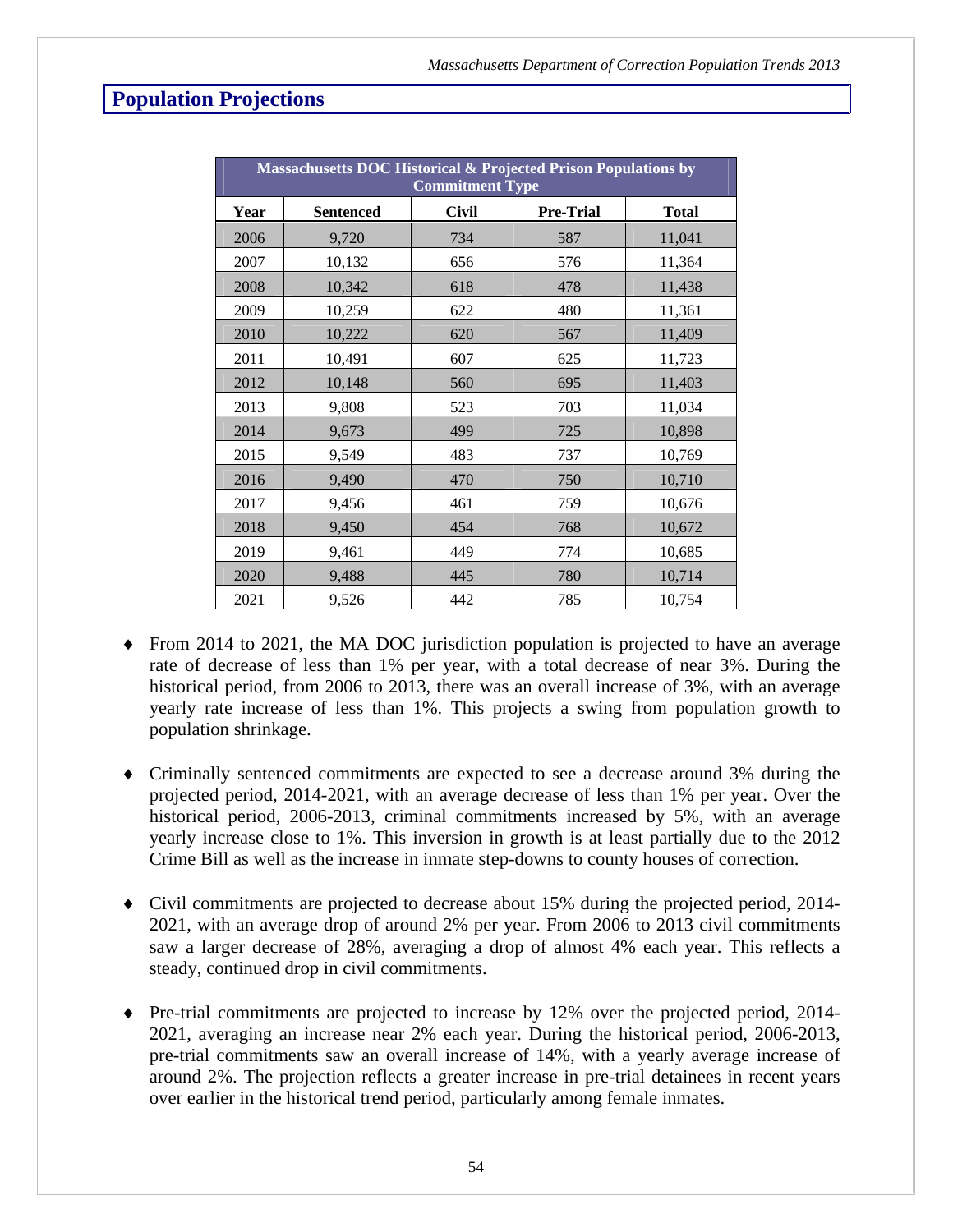|      | <b>Massachusetts DOC Male Historical and Projected Prison</b><br><b>Population</b> |              |                  |              |  |  |
|------|------------------------------------------------------------------------------------|--------------|------------------|--------------|--|--|
| Year | <b>Sentenced</b>                                                                   | <b>Civil</b> | <b>Pre-Trial</b> | <b>Total</b> |  |  |
| 2006 | 9,088                                                                              | 719          | 382              | 10,189       |  |  |
| 2007 | 9,525                                                                              | 648          | 399              | 10,572       |  |  |
| 2008 | 9,751                                                                              | 615          | 318              | 10,684       |  |  |
| 2009 | 9,683                                                                              | 616          | 336              | 10,635       |  |  |
| 2010 | 9,617                                                                              | 613          | 407              | 10,637       |  |  |
| 2011 | 9,915                                                                              | 594          | 416              | 10,925       |  |  |
| 2012 | 9,662                                                                              | 545          | 437              | 10,644       |  |  |
| 2013 | 9,284                                                                              | 518          | 425              | 10,227       |  |  |
| 2014 | 9,149                                                                              | 495          | 428              | 10,072       |  |  |
| 2015 | 9,010                                                                              | 480          | 426              | 9,916        |  |  |
| 2016 | 8,946                                                                              | 467          | 426              | 9,839        |  |  |
| 2017 | 8,904                                                                              | 458          | 426              | 9,788        |  |  |
| 2018 | 8,893                                                                              | 451          | 426              | 9,770        |  |  |
| 2019 | 8,899                                                                              | 446          | 426              | 9,771        |  |  |
| 2020 | 8,922                                                                              | 442          | 426              | 9,791        |  |  |
| 2021 | 8,957                                                                              | 439          | 426              | 9,822        |  |  |

- The male jurisdiction population saw a loss of  $417$   $(4\%)$ commitments during 2013. This was the most notable overall drop in male jurisdiction commitments seen in the historical data from 2003 through 2013.
- The overall male jurisdiction population is projected to shrink by 4% from 2013 to 2021.
- The criminally sentenced male jurisdiction population is projected to shrink throughout most of the trend period, ending around 4% lower.
- Male civil commitments are expected to decrease by 15% from 2013 to 2021.
- Male pre-trial commitments are projected to grow by less than 1% over the trend period from 2013 to 2021.



#### **Massachusetts DOC Male Historical and Projected Total Prison Population, 2006-2021**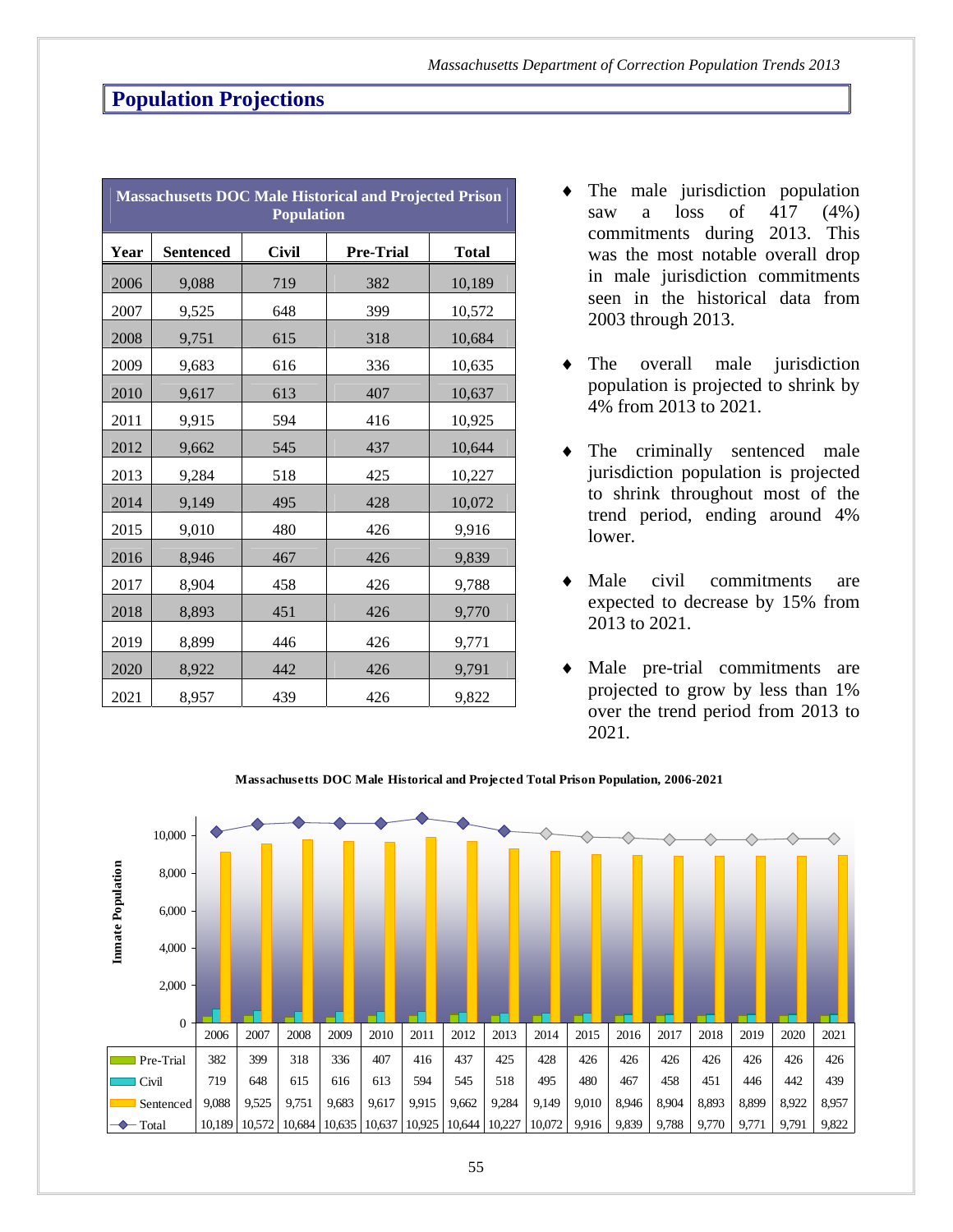| <b>Massachusetts DOC Female Historical and Projected</b><br><b>Prison Population</b> |                  |              |                  |       |  |  |
|--------------------------------------------------------------------------------------|------------------|--------------|------------------|-------|--|--|
| Year                                                                                 | <b>Sentenced</b> | <b>Civil</b> | <b>Pre-Trial</b> | Total |  |  |
| 2006                                                                                 | 632              | 15           | 205              | 852   |  |  |
| 2007                                                                                 | 607              | 8            | 177              | 792   |  |  |
| 2008                                                                                 | 591              | 3            | 160              | 754   |  |  |
| 2009                                                                                 | 576              | 6            | 144              | 726   |  |  |
| 2010                                                                                 | 605              | 7            | 160              | 772   |  |  |
| 2011                                                                                 | 576              | 13           | 209              | 798   |  |  |
| 2012                                                                                 | 486              | 15           | 258              | 759   |  |  |
| 2013                                                                                 | 524              | 5            | 278              | 807   |  |  |
| 2014                                                                                 | 525              | 4            | 296              | 825   |  |  |
| 2015                                                                                 | 539              | 3            | 311              | 853   |  |  |
| 2016                                                                                 | 545              | 3            | 323              | 871   |  |  |
| 2017                                                                                 | 552              | 3            | 333              | 888   |  |  |
| 2018                                                                                 | 557              | 3            | 342              | 902   |  |  |
| 2019                                                                                 | 562              | 3            | 349              | 913   |  |  |
| 2020                                                                                 | 566              | 3            | 354              | 923   |  |  |
| 2021                                                                                 | 569              | 3            | 359              | 932   |  |  |

- The female jurisdiction population saw an increase of 48 inmates (6%) during 2013.
- The overall female jurisdiction population is projected to grow by 16% from 2013 to 2020. This is mostly driven by increases in pre-trial detainees.
- The criminally sentenced female jurisdiction population is projected to grow by 9% during the projected period, 2014-2021.
- Female civil commitments are expected to stay steady over the prediction period, 2013-2020; however, this subpopulation is too small, and too variable, to make a confident estimate.
- Female pre-trial commitments are projected to see growth of 29% over the period from 2014 to 2021. This is due to rampant growth (74%) from 2010 to 2013.



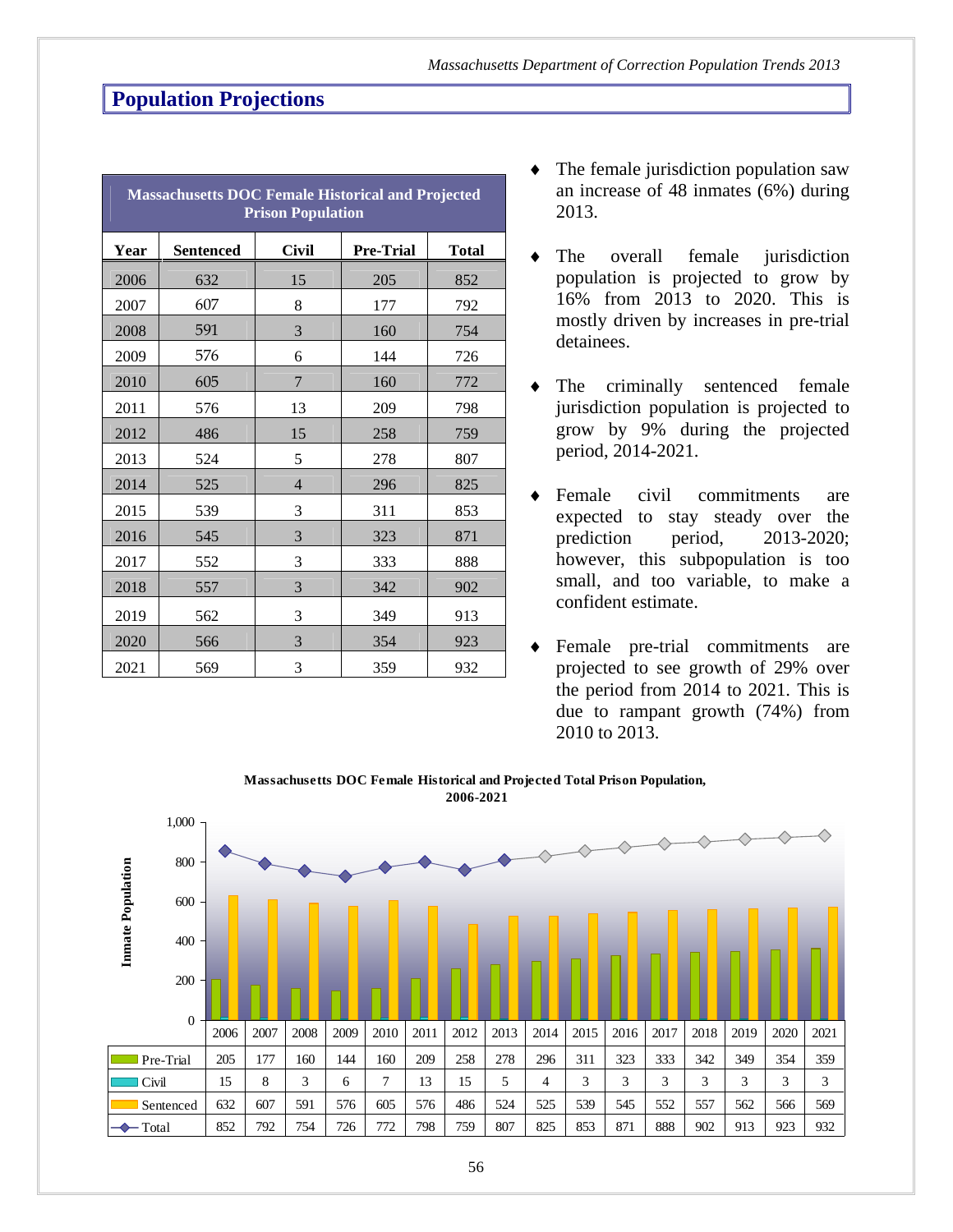*Massachusetts Department of Correction Population Trends 2013*

# **Massachusetts DOC 2013 Caveats and Definitions**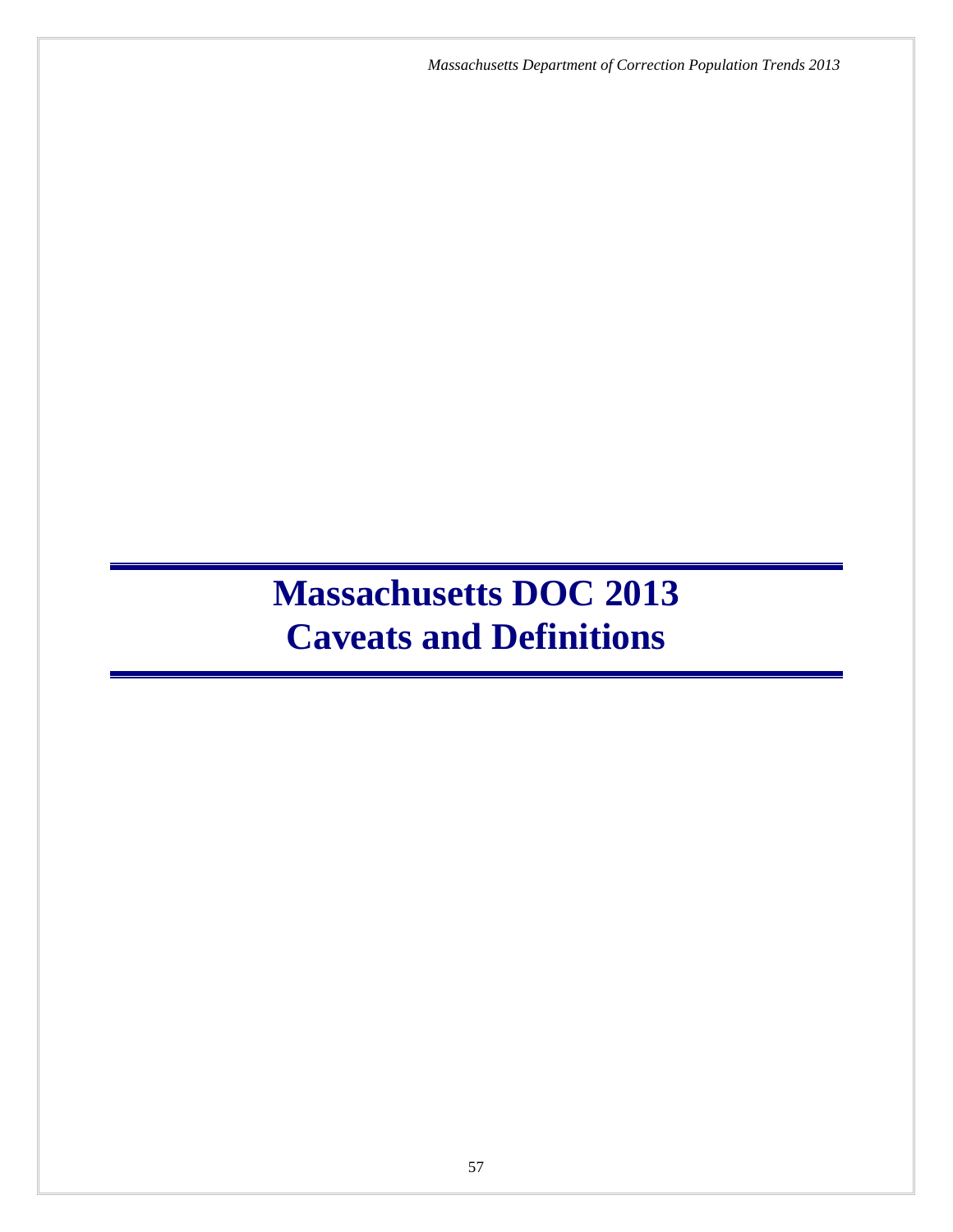| <b>Caveats and Definitions</b>                           |                                                                                                                                                                                                                                                                                                                                                                                                                          |
|----------------------------------------------------------|--------------------------------------------------------------------------------------------------------------------------------------------------------------------------------------------------------------------------------------------------------------------------------------------------------------------------------------------------------------------------------------------------------------------------|
| <b>ACA</b>                                               | Acronym standing for American Correctional Association.                                                                                                                                                                                                                                                                                                                                                                  |
| <b>Admissions</b>                                        | Inmates committed to the Department of Correction<br>(DOC), bearing a committing institution's identification<br>number, who arrive at a facility as a result of a court order,<br>a transfer from another facility, the execution of a parole<br>violation warrant or the execution of an escape warrant.                                                                                                               |
| <b>Alcohol and Substance Abuse</b><br><b>Commitments</b> | Court commitments based upon competent medical<br>testimony that a person is an alcoholic or substance abuser<br>and is at risk for serious harm as a result of his/her<br>alcoholism or substance abuse. A court may order such<br>person to be committed for a period not to exceed 90 days.<br>See Massachusetts General Laws Chapter 123, §35.                                                                       |
| <b>Average Daily Population (ADP)</b>                    | The average daily population for calendar year 2013 was<br>calculated by adding together the count from the last day of<br>each month broken out by institution, then dividing by 12.                                                                                                                                                                                                                                    |
| <b>Civil Commitment or "Civil"</b>                       | The involuntary commitment of an individual via legal<br>means to incarcerate an individual against their will.                                                                                                                                                                                                                                                                                                          |
| <b>Commitments</b>                                       | Newly sentenced and committed inmates admitted to a<br>committing institution as prescribed by law.                                                                                                                                                                                                                                                                                                                      |
| <b>Court Release</b>                                     | Inmates released from the Massachusetts DOC via court<br>release and include the following:<br>Habeas to Court – Sentenced<br>Habeas to Court – Did not return<br>Habeas to Court – Return with new case number<br>Habeas to Court – Received forthwith sentence<br>Court Release – Sentence revoked/stayed/vacated<br>Bailed-Released on personal recognizance<br>Bailed-Released on personal recognizance to a warrant |
| <b>Crime Bill</b>                                        | Enacted on August 2, 2012, and resulted in an immediate<br>change to sentence structure for dozens of inmates. See<br>Chapter 192 of the Acts of 2012.                                                                                                                                                                                                                                                                   |
| <b>Crime Lab</b>                                         | Issues regarding accuracy of testing at the Hinton Drug Lab<br>resulted in several hundred releases "from court," primarily<br>during the months of September-November of 2012.                                                                                                                                                                                                                                          |
| <b>Criminally Sentenced or</b><br>"Sentenced"            | An individual who has been found guilty of a criminal<br>offense through legal means, and is required to be incarcerated.                                                                                                                                                                                                                                                                                                |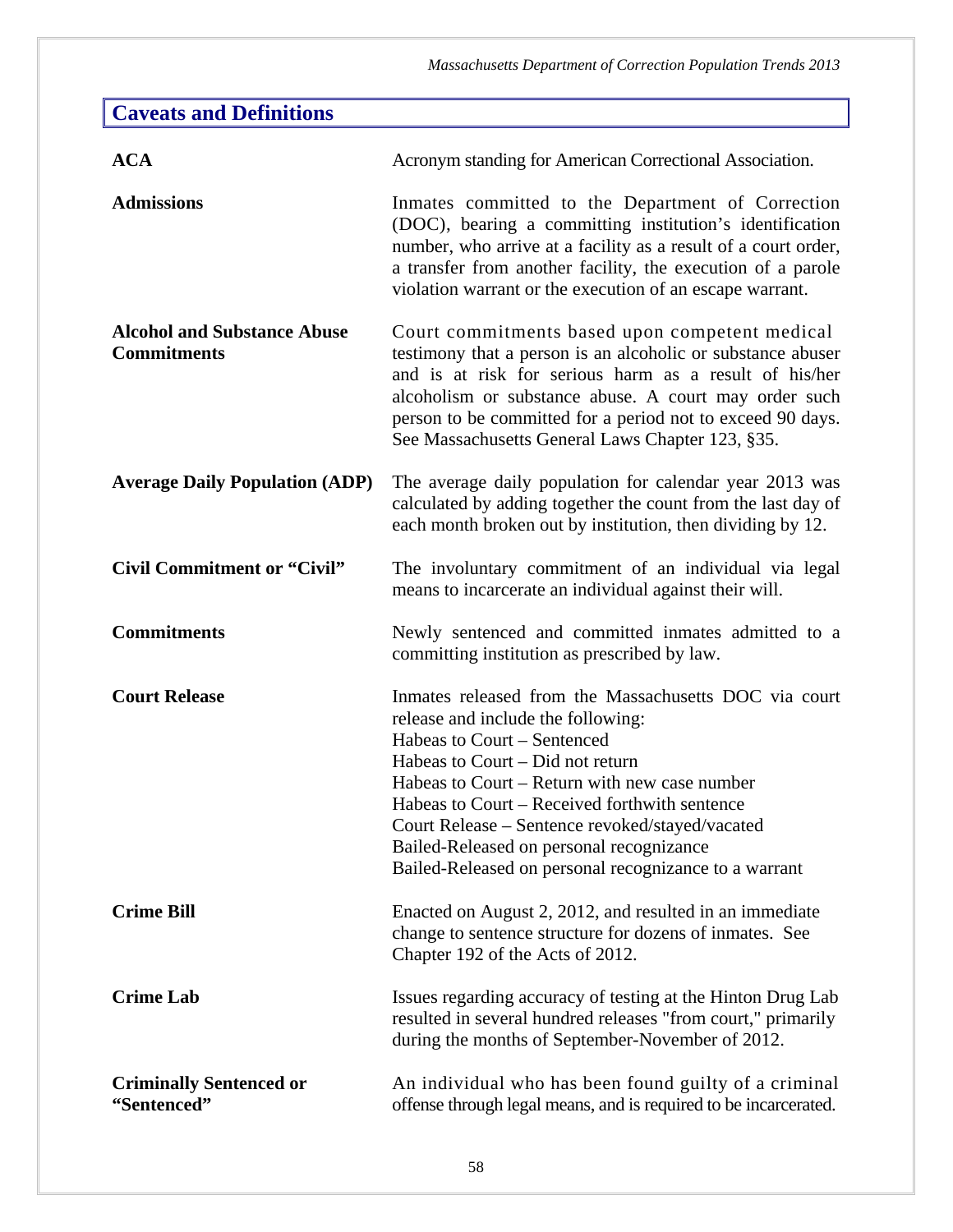| <b>Caveats and Definitions</b>      |                                                                                                                                                                                                                                                                                                                                                                                                                                                                                       |
|-------------------------------------|---------------------------------------------------------------------------------------------------------------------------------------------------------------------------------------------------------------------------------------------------------------------------------------------------------------------------------------------------------------------------------------------------------------------------------------------------------------------------------------|
| <b>Custody Population</b>           | An inmate that is incarcerated in a Massachusetts DOC facility.                                                                                                                                                                                                                                                                                                                                                                                                                       |
| <b>Design Capacity</b>              | Design capacity is the number of inmates that planners or<br>architects intended to house in a facility.                                                                                                                                                                                                                                                                                                                                                                              |
| <b>DOC</b>                          | Acronym for the Department of Correction.                                                                                                                                                                                                                                                                                                                                                                                                                                             |
| <b>Drug Offense</b>                 | Massachusetts General Law Chapter 94C Offenses which<br>include distribution or possession with intent to distribute,<br>drug violation school/park, and trafficking.                                                                                                                                                                                                                                                                                                                 |
| <b>Earned Good Time</b>             | Inmates can receive credits while incarcerated through,<br>work, education and other programs which reduce their<br>maximum sentence term. Inmates can be awarded between<br>2.5 days of earned good time per category and up to but not<br>to exceed 10 days per month.                                                                                                                                                                                                              |
| <b>Escape</b>                       | The act by which an inmate, lawfully sentenced or admitted<br>to the custody of the Department of Correction, leaves the<br>confines of a correctional institution, the custody of<br>escorting officers, or fails to return from an authorized<br>release to the community at the designated time.                                                                                                                                                                                   |
| <b>Expiration Of Sentence</b>       | An inmate is discharged from his/her sentence at the<br>expiration of his/her term, less any statutory or earned good<br>time. Statutory good time was eliminated for all offenses<br>committed after June 30, 1994, due to the enactment of the<br>"Truth-in-Sentencing" law.                                                                                                                                                                                                        |
| <b>Governing Offense</b>            | Individuals may be incarcerated for multiple offenses. The<br>governing offense is the offense that carries the longest<br>maximum sentence.                                                                                                                                                                                                                                                                                                                                          |
| <b>Institutional Length of Stay</b> | The number of days between the most recent transfer date<br>to the given facility or the most recent break in custody and<br>January 1, 2014. Trips to hospitals, court, or temporary<br>holds are not considered a break in custody.                                                                                                                                                                                                                                                 |
| <b>Jurisdiction Population</b>      | An individual is considered to be under Massachusetts<br>DOC jurisdiction when the Commonwealth has legal<br>authority over the individual regardless of where the inmate<br>is being held. DOC Jurisdiction includes those incarcerated<br>in Massachusetts DOC facilities and those housed in<br>correctional facilities outside of the Massachusetts DOC<br>(i.e. Massachusetts houses of correction, other state's<br>correctional facilities and the Federal Bureau of Prisons). |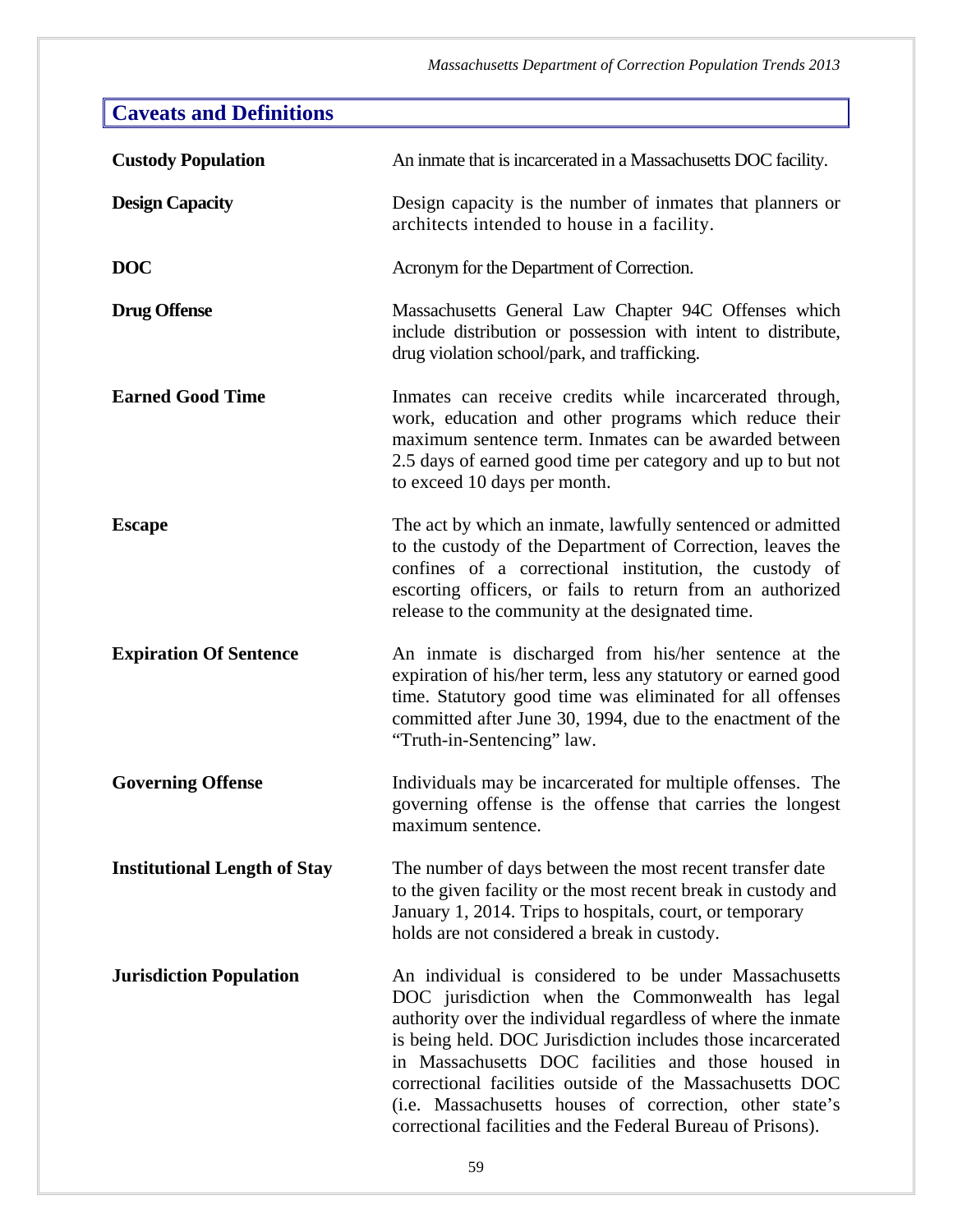# **Mandatory Minimum Sentence** The provision of a criminal penalty for a particular offense which specifies the minimum term of incarceration and prohibits suspension of any sentence, placement on file, continuance without a finding, probation, and release on parole until the minimum term of imprisonment has been served. **Mental Health Commitments** Court-ordered evaluations of competency to stand trial, criminal responsibility and treatment for mentally ill adults as a result of their mental illness are in need of hospitalization under conditions of strict security. This population is primarily committed to Bridgewater State Hospital. See Massachusetts General Laws Chapter 123, §§7- 18. **New Court Commitment** Newly sentenced and committed inmates admitted to a committing institution as prescribed by law. All new court commitments and those individuals who began serving new sentences (e.g., from and after sentences) during the year are included in this category even if there was no physical release from custody when they finished one sentence and began serving another sentence. If an individual is committed to the DOC more than once during 2012, each court commitment for that individual is counted separately. **Caveats and Definitions**

### **Non-DOC Releases to Other Jurisdiction**

|                             | The transfer of a non-DOC inmate (from a county,<br>federal, or another state's jurisdiction) out of DOC custody<br>and remands the inmate back to the agency that has<br>presiding authority over them.                                   |
|-----------------------------|--------------------------------------------------------------------------------------------------------------------------------------------------------------------------------------------------------------------------------------------|
| <b>Non-Violent Offense</b>  | Any offense that falls under the Property, Drug or Other<br>offense categories.                                                                                                                                                            |
| <b>Operational Capacity</b> | The total bed capacity across all Massachusetts DOC<br>facilities throughout the agency on the last day of a given<br>month. The capacity of a facility is the number of beds<br>outhorized for sofe and efficient energian of the feelity |

authorized for safe and efficient operation of the facility. This does not include beds reserved for discipline, investigations, infirmary, or other temporary holds because these beds are used for temporary or special purposes. When the special purpose(s) or circumstances do not apply, the beds are not occupied.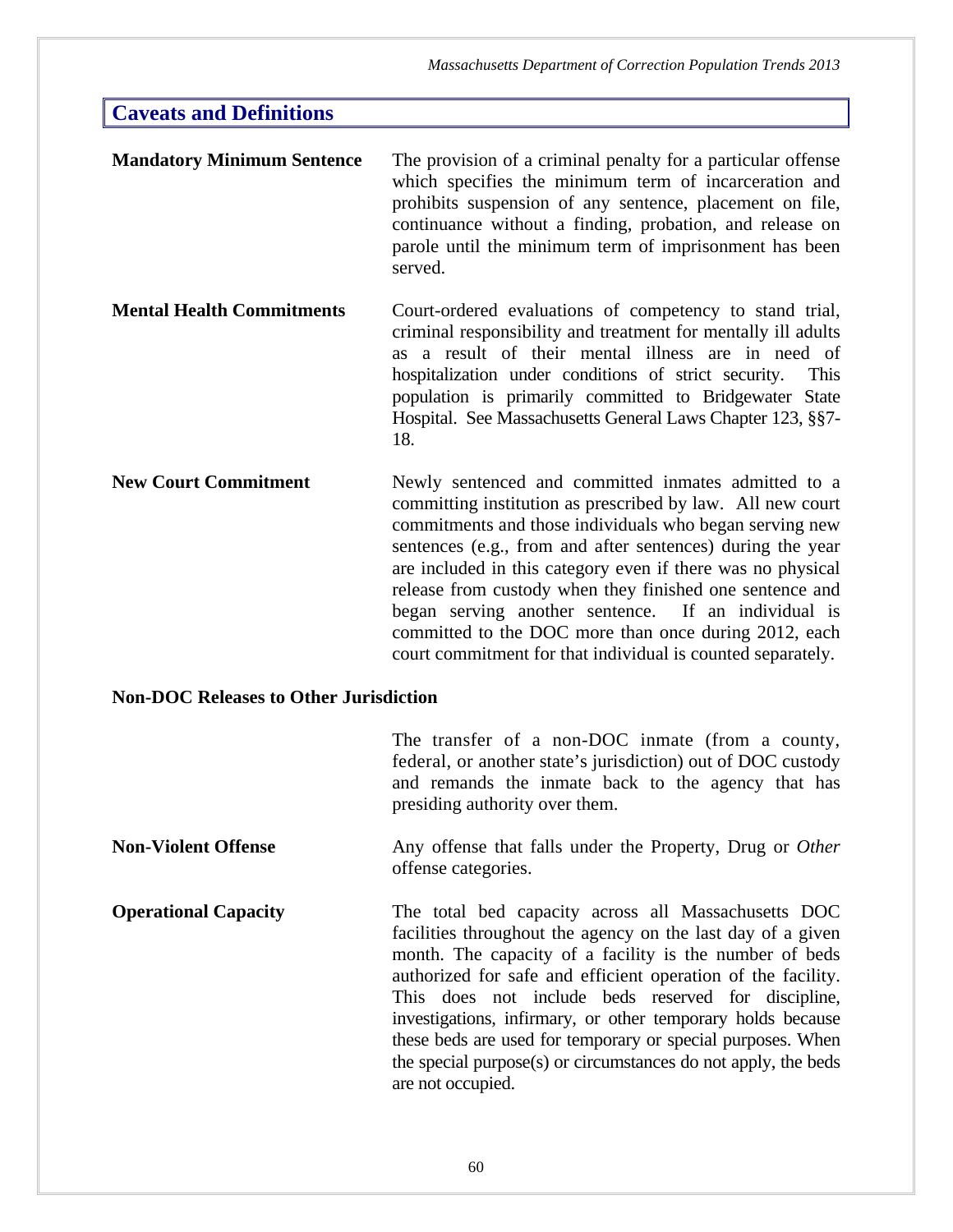| <b>Caveats and Definitions</b>                      |                                                                                                                                                                                                                                                                                                                                                                                                                                                                                                                                                                                                                                                                                                                                                                                             |
|-----------------------------------------------------|---------------------------------------------------------------------------------------------------------------------------------------------------------------------------------------------------------------------------------------------------------------------------------------------------------------------------------------------------------------------------------------------------------------------------------------------------------------------------------------------------------------------------------------------------------------------------------------------------------------------------------------------------------------------------------------------------------------------------------------------------------------------------------------------|
| <b>Other Offenses</b>                               | Miscellaneous offenses that are not clearly categorized into<br>one of the other offense categories of Person, Property, Sex<br>or Drug and include obstruction of justice, habitual<br>criminal, prostitution and some weapons possession.                                                                                                                                                                                                                                                                                                                                                                                                                                                                                                                                                 |
| <b>Other Releases</b>                               | Releases in this category include deaths, escapes and<br>transfer out of state.                                                                                                                                                                                                                                                                                                                                                                                                                                                                                                                                                                                                                                                                                                             |
| Parole                                              | In the supervision of the supervision of<br>parole while in the community and may be re-incarcerated<br>for violating the terms of their supervision.                                                                                                                                                                                                                                                                                                                                                                                                                                                                                                                                                                                                                                       |
| <b>Parole or Expiration of Sentence</b><br>to Other | Inmates who were released from their current sentence via<br>expiration or parole to one of the following:<br>parole to out of state sentence<br>parole to federal authority<br>parole to immigration<br>parole to a from and after House of Correction sentence<br>parole to warrant<br>parole to a from and after Department of Correction sentence<br>expiration release to out of state sentence<br>expiration release to federal authority<br>expiration release to immigration<br>expiration release to from and after House of Correction sentence<br>expiration release to warrant<br>expiration release to from and after/concurrent<br>at<br>Department of Correction<br>expiration to civil commitment<br>parole to civil commitment<br>release from civil commitment to warrant |
| <b>Parole to Street</b>                             | Inmates released from the Massachusetts DOC with parole<br>supervision.                                                                                                                                                                                                                                                                                                                                                                                                                                                                                                                                                                                                                                                                                                                     |
| <b>Parole Violator/Detainer</b>                     | Parolee who violates conditions of parole. An inmate may be<br>returned to prison for a parole violation with a new offense or<br>technical parole violation. For reporting purposes, those<br>inmates returned on a parole detainer are included in this group.                                                                                                                                                                                                                                                                                                                                                                                                                                                                                                                            |
| <b>Person Offense</b>                               | Crimes against Person (primarily Massachusetts General<br>Law Chapter 265 Offenses) and include assault and battery,<br>kidnapping, manslaughter, and murder.                                                                                                                                                                                                                                                                                                                                                                                                                                                                                                                                                                                                                               |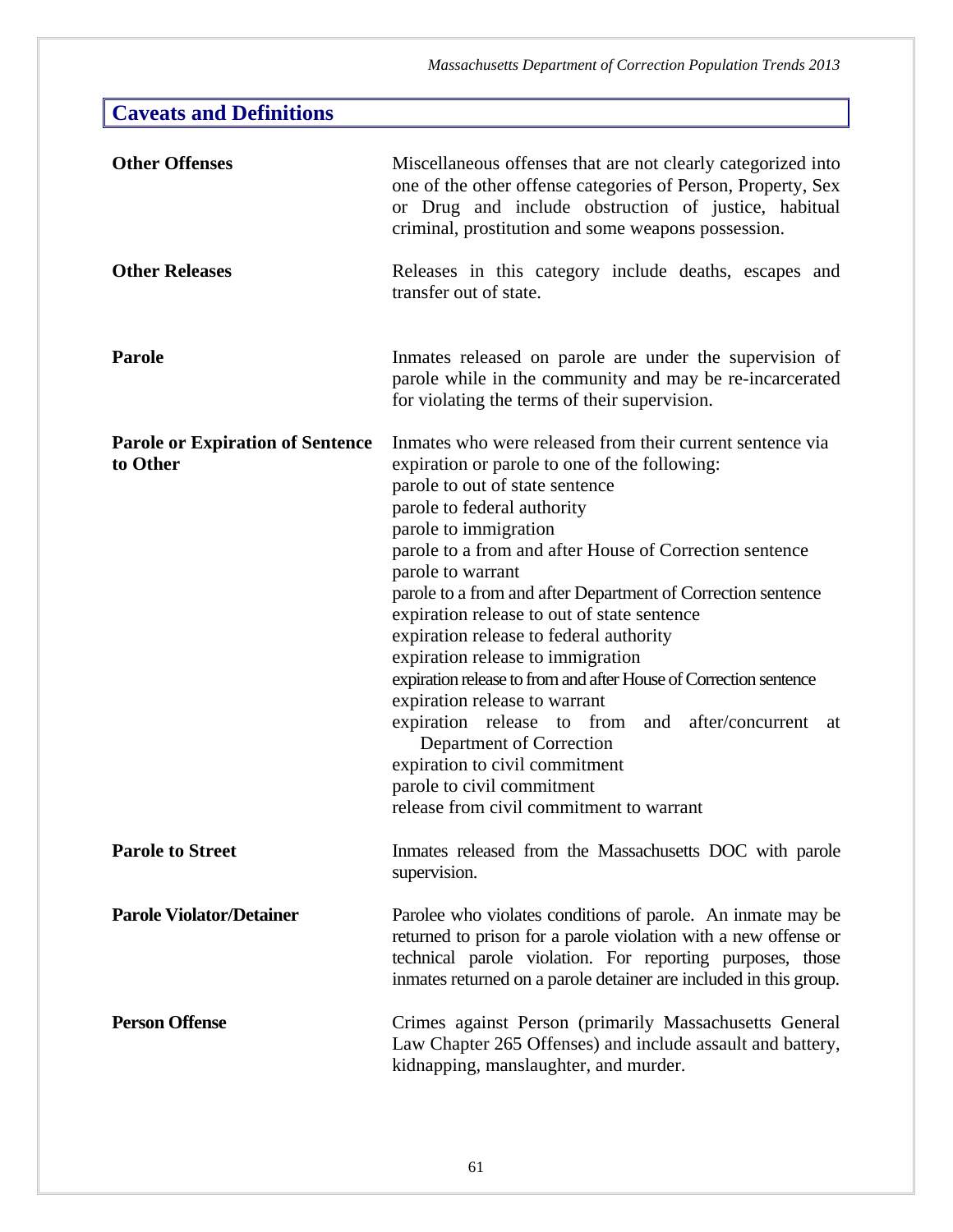# **Caveats and Definitions**

| <b>Pre-Trial or "Detainee"</b>      | An individual who is detained prior to trial, but not yet<br>convicted of a crime and include male and female county<br>detainees, male county detainees transferred to state facilities<br>under Massachusetts General Law Chapter 276, Section 52A,<br>and federal detainees (both male and female).                                                                                                                                                                                                                                                                                                                                                                                                                                                                                                                                                            |
|-------------------------------------|-------------------------------------------------------------------------------------------------------------------------------------------------------------------------------------------------------------------------------------------------------------------------------------------------------------------------------------------------------------------------------------------------------------------------------------------------------------------------------------------------------------------------------------------------------------------------------------------------------------------------------------------------------------------------------------------------------------------------------------------------------------------------------------------------------------------------------------------------------------------|
| <b>Probation</b>                    | A court-ordered sentence whereby an offender is released from<br>confinement but is still under court supervision.                                                                                                                                                                                                                                                                                                                                                                                                                                                                                                                                                                                                                                                                                                                                                |
| <b>Probation Violation</b>          | An inmate that has been returned to resume serving a<br>previously imposed sentence (return on a split sentence)<br>following a revocation of their terms of probation. Split<br>sentences to the state prison were eliminated for offenses<br>committed after June 30, 1994, due to the enactments of the<br>Truth-in-Sentencing Law.                                                                                                                                                                                                                                                                                                                                                                                                                                                                                                                            |
| <b>Property Offense</b>             | Crimes against Property (primarily Massachusetts General Law<br>Chapter 266 Offenses) and include arson, burglary and fraud.                                                                                                                                                                                                                                                                                                                                                                                                                                                                                                                                                                                                                                                                                                                                      |
| <b>Recidivism Rate</b>              | A measurement of the rate at which offenders commit other<br>crimes, either by arrest or conviction baselines, after being<br>released from incarceration.                                                                                                                                                                                                                                                                                                                                                                                                                                                                                                                                                                                                                                                                                                        |
| <b>Release from Parole Detainer</b> | A small number of inmates released from a temporary parole<br>detainer $(n=6)$ .                                                                                                                                                                                                                                                                                                                                                                                                                                                                                                                                                                                                                                                                                                                                                                                  |
| <b>Release to Street</b>            | The release of an inmate from the custody of the Massachusetts<br>DOC by way of parole or discharge to the street. Conditions<br>warranting a release to street include: court release (see Crime<br>Lab), expiration of fine, payment of fine, parole and expiration<br>of sentence.                                                                                                                                                                                                                                                                                                                                                                                                                                                                                                                                                                             |
| <b>Sentence/Sentence Type</b>       | <b>State Prison Sentence</b><br>Prior to the truth-in-sentencing reform, if an offender was<br>sentenced to a state prison, except for life or as a habitual<br>criminal, the court shall not fix the term of imprisonment, but<br>shall fix a maximum and minimum term for which s/he may be<br>imprisoned. The minimum term shall not be less than two and<br>a half years. All sentences that have a finite maximum term are<br>eligible to have the term reduced by statutory good time, except<br>for most sex offenses, crimes committed while confined and<br>certain "mandatory" sentences.<br>Under the "new law", all state sentences have a minimum and a<br>maximum term, unless an inmate is sentenced for life or as a<br>habitual criminal. The minimum term is used to determine<br>parole eligibility, and the maximum term is used to determine |
|                                     | discharge.                                                                                                                                                                                                                                                                                                                                                                                                                                                                                                                                                                                                                                                                                                                                                                                                                                                        |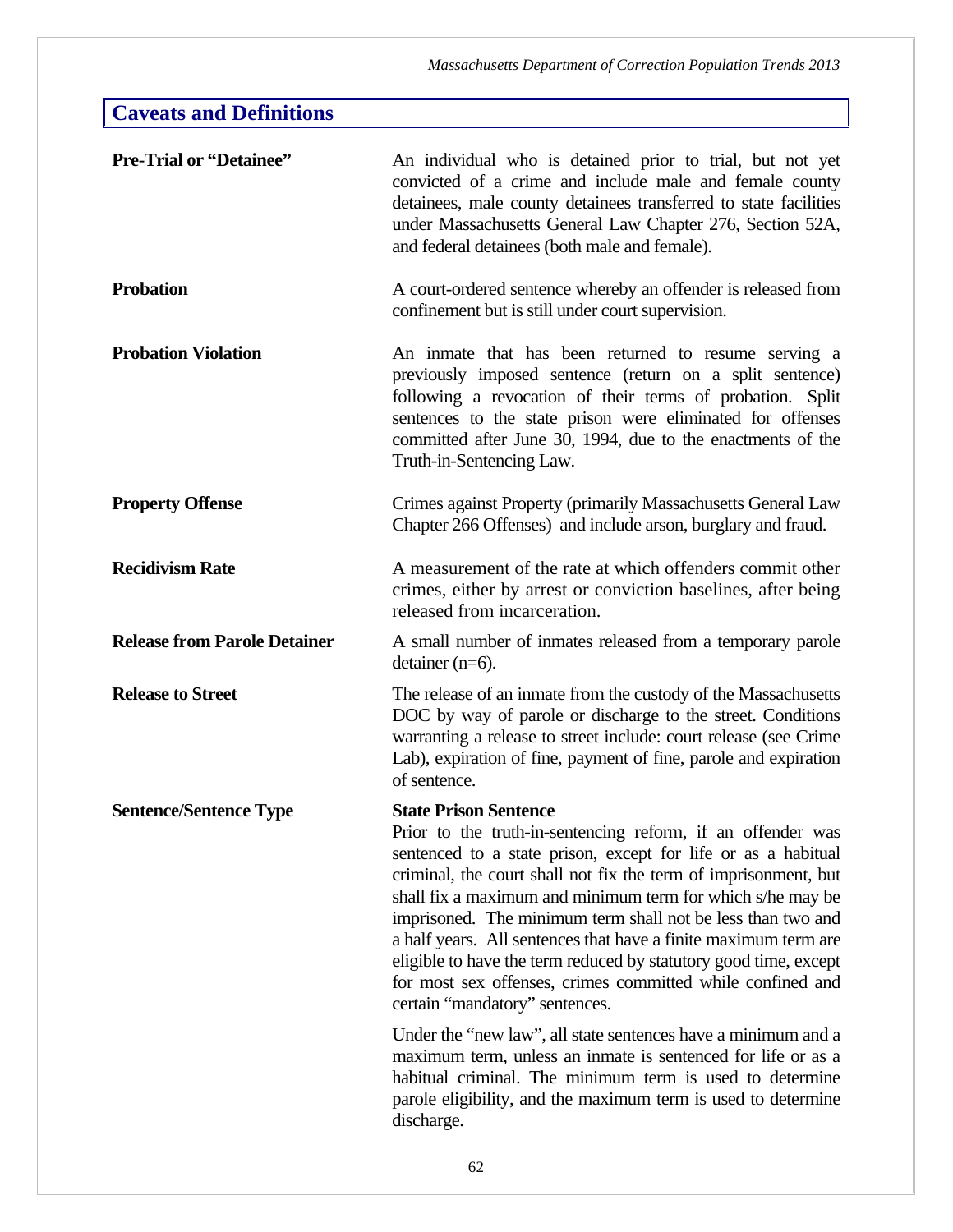# **Caveats and Definitions**

|                                  | Under both the old and new sentencing systems, an inmate is<br>discharged from his/her sentence at the expiration of his/her<br>term barring any statutory or earned good time. Under the new<br>sentencing system, no sentence reduction is attributable to<br>statutory good time.                                                                                                                                                              |
|----------------------------------|---------------------------------------------------------------------------------------------------------------------------------------------------------------------------------------------------------------------------------------------------------------------------------------------------------------------------------------------------------------------------------------------------------------------------------------------------|
|                                  | <b>House of Correction or "County Sentence"</b><br>Prior to the truth-in-sentencing reform, if an offender was<br>sentenced to the House of Correction, the term shall be two and<br>a half years or less. Parole eligibility and discharge are based<br>on the maximum term of a sentence.                                                                                                                                                       |
|                                  | Under the new law, discharge on this sentence changed<br>because of the elimination of statutory good time. There was no<br>change in the parole eligibility date.                                                                                                                                                                                                                                                                                |
|                                  | <b>Other State, Federal Sentence</b><br>This category is used for inmates who were received by the<br>DOC from another state correctional agency or the Federal<br>Bureau of Prisons and are not sentenced under Massachusetts<br>General Law.                                                                                                                                                                                                    |
| <b>Sex Offense</b>               | Sex Offenses against the Person consists of Massachusetts<br>General Law Chapter 265 (Crimes against the Person) and<br>Chapter 272 Offenses (Crimes against Chastity, Morality,<br>Decency and Good Order) and include rape, unnatural acts,<br>and indecent assault & battery on a child under 14.                                                                                                                                              |
| <b>Sexually Dangerous Person</b> |                                                                                                                                                                                                                                                                                                                                                                                                                                                   |
| <b>Commitments</b>               | Court-ordered temporary commitments of a person<br>adjudication of sexual dangerousness and day to life<br>commitments for those adjudicated as sexually dangerous<br>persons. See Massachusetts General Laws Chapter 123A.                                                                                                                                                                                                                       |
| <b>Stock Population</b>          | The stock population is a snapshot of inmates of all<br>commitment types incarcerated on a given day. These can<br>include all pre-trial detainees, civil commitments,<br>criminally sentenced and transfer inmates from another<br>state, federal, or county authority. This information can be<br>used as a gauge to determine population trends in different<br>categories (i.e. stock jurisdiction or stock custody<br>population over time). |